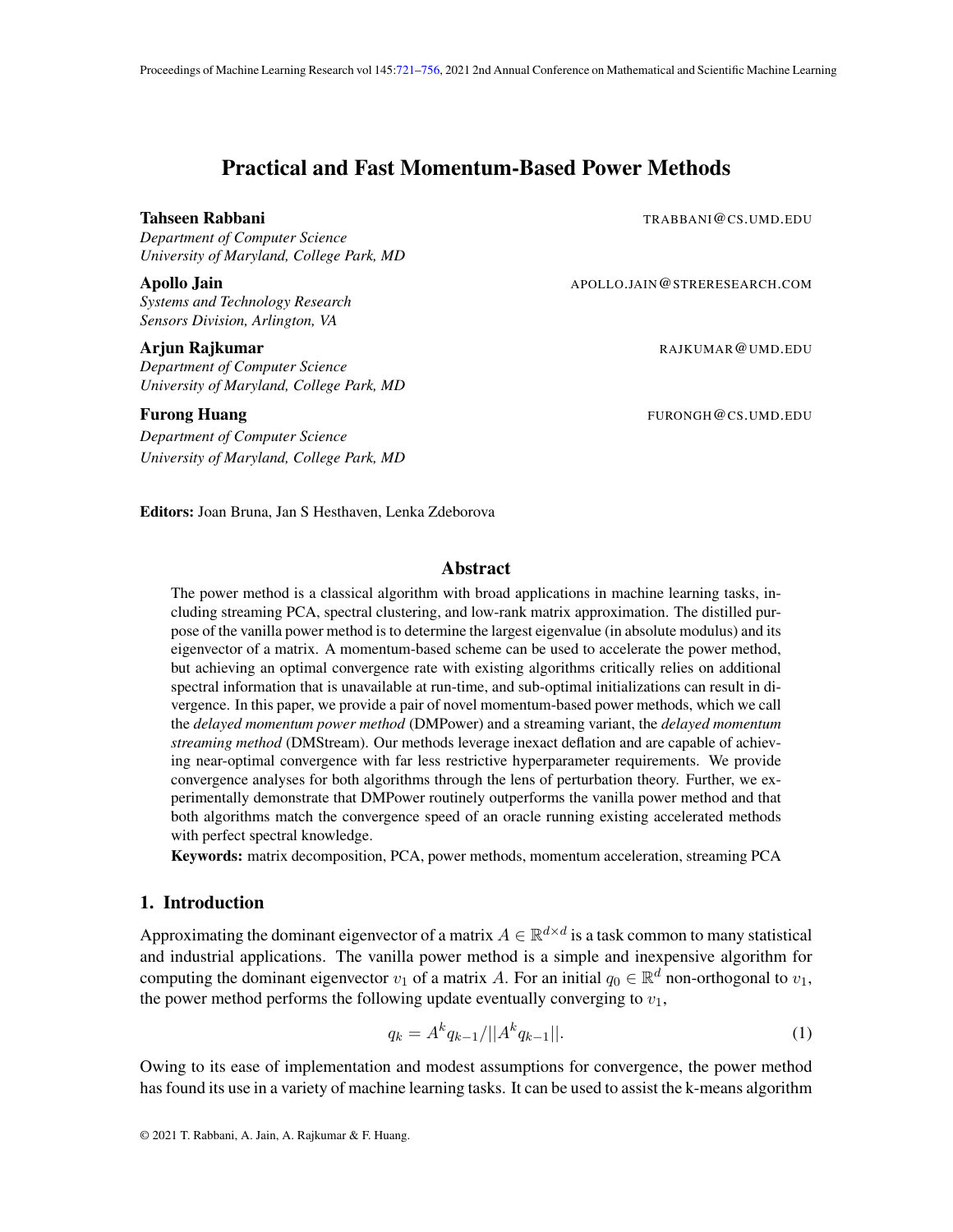for class separation of large datasets, which is referred to as power iteration clustering (PIC) [\(Lin](#page-16-0) [and Cohen,](#page-16-0) [2010a](#page-16-0)[,b;](#page-17-0) [Thang et al.,](#page-17-1) [2013\)](#page-17-1). It is also used in sparse PCA, which projects data onto sparse principal components, that is, components with small  $\ell_0$  norm (Journée et al., [2010;](#page-16-1) [Yuan](#page-18-0) [and Zhang,](#page-18-0) [2013\)](#page-18-0). In particular, word-embedding matrices for NLP models can be dimensionallyreduced via sparse PCA [\(Gawalt et al.,](#page-16-2) [2010;](#page-16-2) [Drikvandi and Lawal,](#page-16-3) [2020\)](#page-16-3).

De Sa et al. [\(De Sa et al.,](#page-16-4) [2018\)](#page-16-4) introduced the *power method with momentum*, abbreviated as Power+M along with a stochastic variant, Mini-Batch Power+M. Both of these methods outperform their vanilla counterparts (the stochastic version of equation [1](#page-0-1) uses instead an unbiased estimate  $\overline{A}$  of  $\overline{A}$ ). Here, speed is measured in the sense of iteration complexity, i.e., the number of outer loop iterations/updates required to output a vector  $q_k$  with precision  $\epsilon$ , i.e.,  $\sin^2 \theta(q_k, v_1) \triangleq 1 - \epsilon$  $(q_k^{\top} v_1)^2 < \epsilon$ . Recently, other algorithms have been developed which adopt a momentum-based scheme [\(Kim and Klabjan,](#page-16-5) [2020;](#page-16-5) [Mai and Johansson,](#page-17-2) [2019\)](#page-17-2). However, a notable drawback to Power+M, Mini-Batch Power+M, and other existing momentum-based methods is that achieving accelerated iteration complexity requires knowledge of  $\lambda_2$ , the second greatest eigenvalue of A, which is an impractical assumption. Specifically, the momentum coefficient  $\beta$ , a hyperparameter of momentum-based power methods, must be set near  $\lambda_2^2/4$  to achieve improved iteration complexity over the vanilla power method.

In this work, we develop a scheme which enjoys a near-optimal acceleration without the strict spectral knowledge requirements of other momentum-based methods. Our scheme consists of two phases. In the *pre-momentum phase*, we run a vanilla (or stochastic for the online setting) power method to approximate the dominant eigenvector and an inexact Hotelling deflation [\(Saad,](#page-17-3) [2011\)](#page-17-3) to estimate  $\lambda_2$  and later assign  $\beta \approx \lambda_2^2/4$  (our momentum coefficient). In the *momentum phase*, we run Power+M (or Mini-Batch Power+M for the online setting) with the near-optimal  $\beta$  assignment taken from the previous phase for the remaining iterations until convergence. Our main contributions, the *delayed momentum power method* (DMPower) and the *delayed momentum streaming power method* (DMStream), are realizations of this scheme.

Relaxing Spectral Knowledge As explained above, an optimal acceleration of momentum-based methods relies on the proper selection of  $\beta$ . Previous approaches rely on expensive guess-and-check auto-tuning, whereby the user chooses  $\beta$ , and at each round conducts many experimental iterations with  $0.67\beta$ ,  $0.99\beta$ ,  $\beta$ ,  $1.01\beta$ , etc., revising the coefficient after determining which adjustment results in the largest Rayleigh quotient [\(De Sa et al.,](#page-16-4) [2018\)](#page-16-4). To the best of our knowledge, DMPower and DMStream are the first momentum-based algorithms to approximate optimal  $\beta$  in a partiallyadaptive manner while still benefiting from acceleration. We present an informal version of our major results.

**Theorem 1 (Informal)** Let  $\Delta = |\lambda_1 - \lambda_2|$  denote the absolute difference between the largest *and second-largest eigenvalues. With high probability, our proposed practical* DMPower*, after an efficient pre-momentum warm-up stage, outputs an -close estimate of the leading eigenvector* within the state-of-the-art  $\mathcal{O}\Big(\frac{1}{\sqrt{2}}\Big)$  $\frac{1}{\Delta} \log \left( \frac{1}{\epsilon} \right)$  $\left(\frac{1}{\epsilon}\right)$  iteration complexity using a momentum acceleration, *without requiring knowledge of*  $\lambda_2$  *or hyperparameter selection for*  $\lambda_2$ *. DMPower is extended to* DMStream *in the streaming setting, with similar iteration complexity.*

In section [4](#page-8-0) we provide the full version the above theorem along with a companion streaming theorem. Although the momentum phases utilize existing methods, neither of our algorithms are true hybrids; DMPower and DMStream are the first of their kind to utilize inexact Hotelling deflation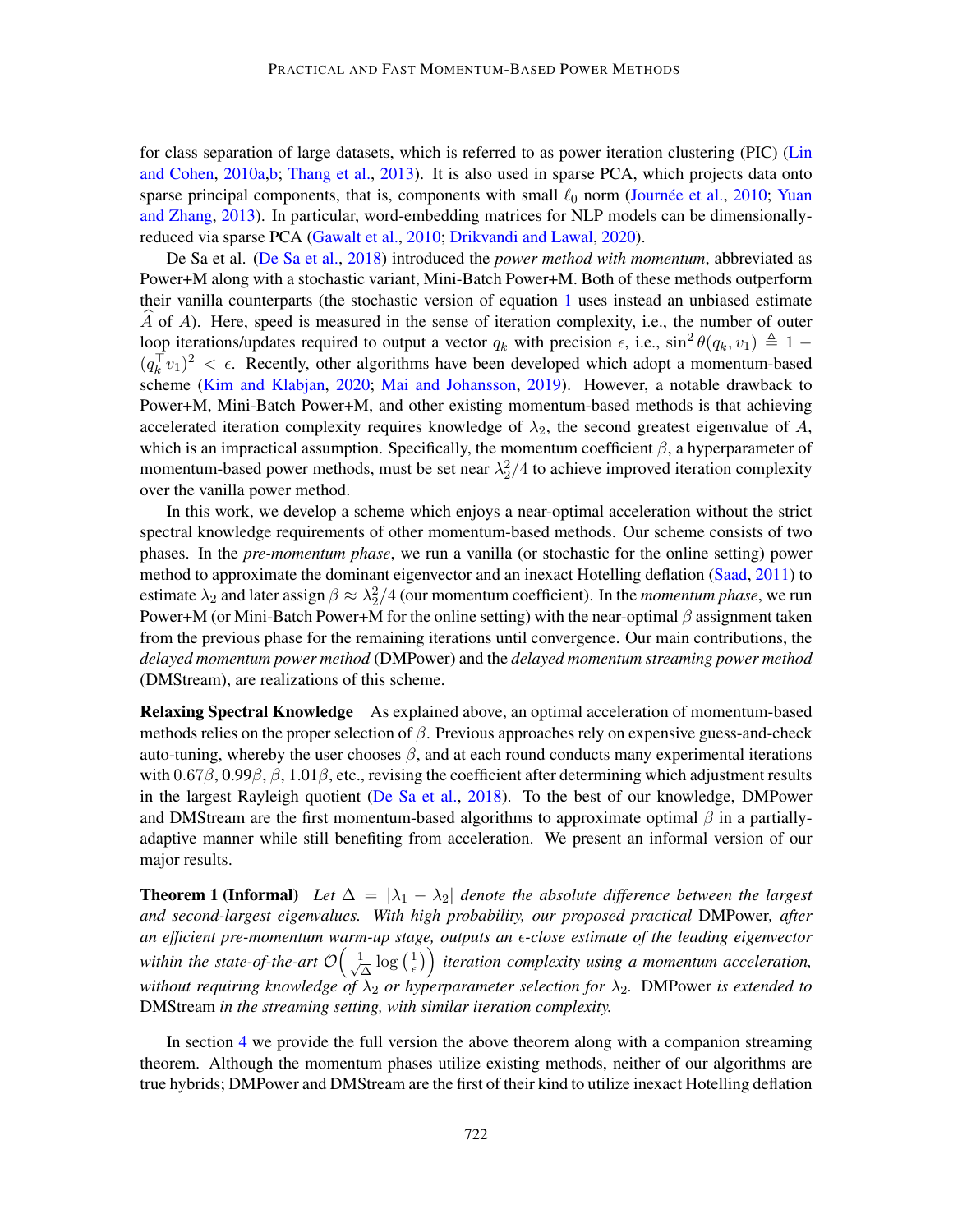for second eigenvalue recovery with guarantees. We will show that the iteration complexity of the DMPower and DMStream momentum phases respectively match the iteration complexity of Power+M and Mini-Batch Power+M without having to assign  $\beta$  at initialization.

Our experiments show that DMPower converges faster than the vanilla power method to various precisions of estimation and for matrices with tighter eigengaps,  $\Delta = 0.01, \Delta = 0.001$ , our DMPower matches the convergence speed of Power+M running with optimal  $\beta$ . DMPower also outperforms than the vanilla power method and closely mimics the performance of optimal Power+M when employed in the unsupervised learning task of spectral clustering. Additionally, in comparison to another concurrent iteration method, the simultaneous power iteration, our experiments demonstrate that DMPower determines a more accurate approximation of  $\lambda_2$ . DMStream outputs a more accurate estimation of the dominant eigenvector for a variety of batch sizes when compared against Oja's algorithm and performs nearly identically to Mini-Batch Power+M initialized with optimal  $β$ .

Summary of Contributions (1) Our proposed algorithms DMPower and DMStream achieve close to optimal performance when compared against other momentum-based power methods, which have been initialized with a priori unknowable optimal hyperparameters. (2) To the best of our knowledge, we are to first to provide a convergence analysis of an inexact deflation receiving approximate dominant eigenvectors supplied by a power iteration, both in the deterministic setting (Lemma [12\)](#page-21-0) and streaming setting (Proposition [21\)](#page-26-0). (3) Our Proposition [7](#page-11-0) provides a guarantee for acceleration if one can provide lower bounds on  $|\lambda_1 - \lambda_2|$  and  $|\lambda_2 - \lambda_3|$ , which is a far more practical requirement at run-time. (4) For many estimation precision requirements, DMPower outperforms the state-of-the-art Lanczos algorithm in iteration complexity when factoring in the recommended number d of tri-diagonalization iterations needed for numerical stability of the Lanczos algorithm. Additionally, DMPower runs noticeably faster (in seconds) than the Lanczos algorithm.

### 2. Related Works

Speedy Deterministic Power Methods Variations of the vanilla power method intended to improve its iteration complexity of  $\mathcal{O}(\frac{1}{\lambda_1-\lambda_2}\log\frac{1}{\epsilon})$  have been suggested. The Lanczos algorithm [\(Golub and Van Loan,](#page-16-6) [2012\)](#page-16-6) itself may be thought of as a fast variation of the power method, which has iteration complexity  $\mathcal{O}(\frac{1}{\sqrt{N}})$  $\frac{1}{\lambda_1-\lambda_2}$  log  $\frac{1}{\epsilon}$ ) but only after a tri-diagonalization process which is ex-pensive in high dimensions. Lei et al. [\(Lei et al.,](#page-16-7) [2016\)](#page-16-7) consider a coordinate-wise update with complexity  $\mathcal{O}\left(\frac{\lambda_1}{\lambda_1 - \lambda_2}\right)$  $\frac{\lambda_1}{\lambda_1-\lambda_2}$  log  $\frac{\tan \theta_0}{\epsilon}$ ). Based on the heavy ball method first studied by Polyak [\(Polyak,](#page-17-4) [1964\)](#page-17-4), De Sa et al. [\(De Sa et al.,](#page-16-4) [2018\)](#page-16-4) first proposed the addition of a momentum term to accelerate the basic power method. The term is controlled by a momentum coefficient,  $\beta$ , which is a hyperparameter selected at initialization. Their method achieves  $\mathcal{O}\left(\frac{1}{\sqrt{N}}\right)$  $\frac{1}{\lambda_1 - \lambda_2} \log \frac{1}{\epsilon}$ ), but only with a precise selection of  $\beta$  requiring unrealistic spectral knowledge at run-time. Mai and Johannson [\(Mai](#page-17-2) [and Johansson,](#page-17-2) [2019\)](#page-17-2) created a momentum-based algorithm NAPI for solving the canonical correlation analysis (CCA) problem similar requiring impractical hyperparameter selection. In contrast, our proposed DMPower requires no spectral knowledge and achieves the same speed as existing momentum methods running optimally.

Block Iterations To enjoy the effects of acceleration, DMPower concurrently runs a second power iteration for a finite number of rounds and extracts an optimal momentum coefficient. This approach is reminiscent, though not the same as block power iterations such as the simultaneous power iteration for matrices [\(Trefethen and Bau III,](#page-17-5) [1997\)](#page-17-5), extended to tensors by Wang and Lu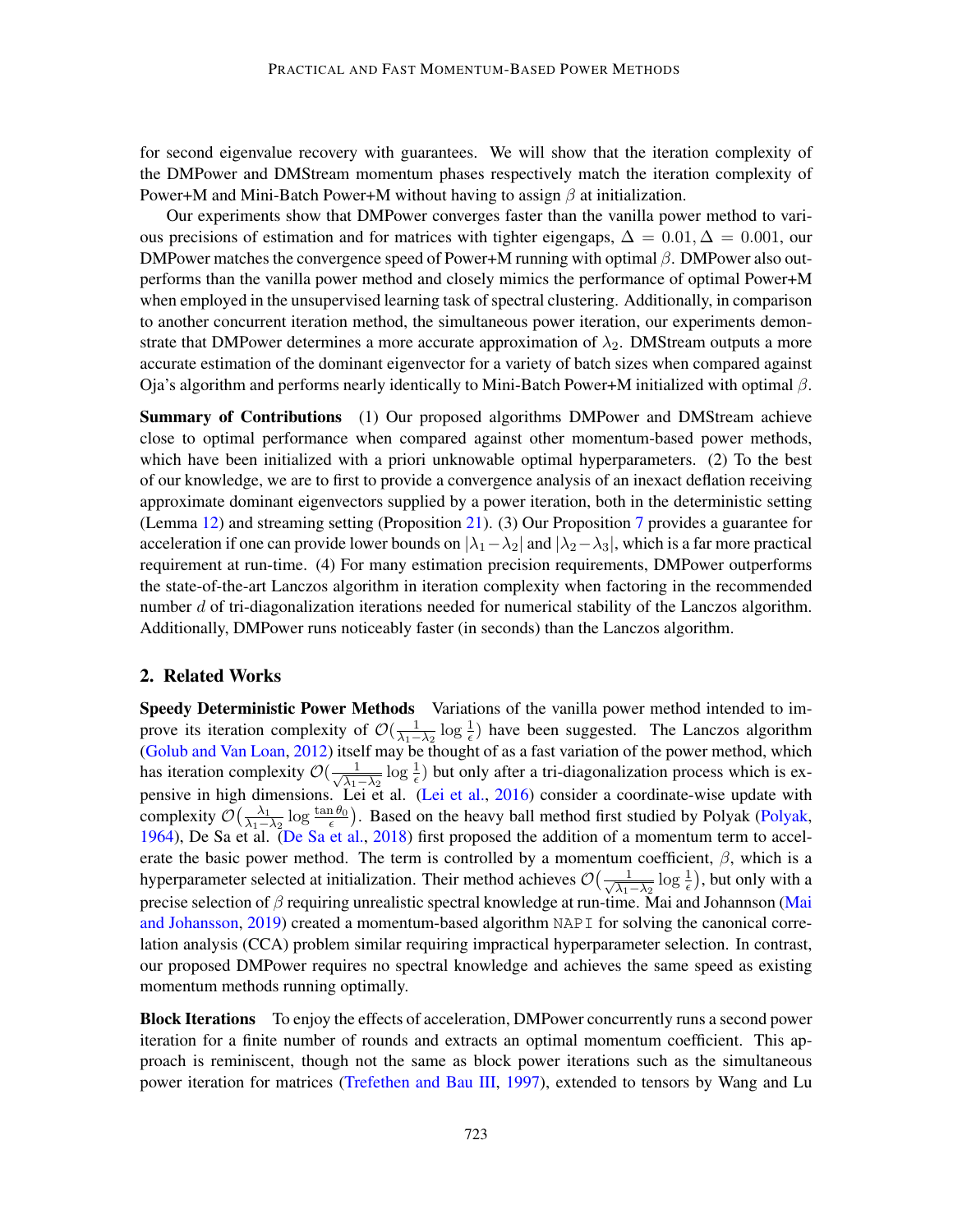[\(Wang and Lu,](#page-17-6) [2017\)](#page-17-6), which intends to recover multiple eigenvectors at once. The simultaneous power method for matrices is well-known to suffer from rounding errors [\(Golub and Van Loan,](#page-16-6) [2012\)](#page-16-8)(Börm and Mehl, 2012). In contrast, our inexact deflation is experimentally shown to achieve greater accuracy in extracting the second eigenvalue, which is critically important when eigengaps are tight. The improved "practical" simultaneous iteration and QR algorithm (Börm and Mehl, [2012\)](#page-16-8) compute a QR factorization followed by a reversed RQ computation, which requires  $O(d^2)$ more flops than inexact deflation. Furthermore, these block iterations do not employ any acceleration schemes: the convergence rate of an  $\epsilon$ -close approximation of  $v_1$  in a 2-vector simultaneous iteration is  $\mathcal{O}\left(\frac{1}{\min\{\lambda_1-\lambda\}}\right)$  $\frac{1}{\min\{\lambda_1-\lambda_2, \lambda_2-\lambda_3\}}\log \frac{1}{\epsilon}$ ).

Inexact Power Methods In the pre-momentum phase, DMPower relies on an inexact deflation step every round. This step may be regarded as a Hardt-Price noisy power method, which has been studied in differential privacy-preserving PCA [\(Hardt and Roth,](#page-16-9) [2013\)](#page-16-9) [\(Kapralov and Talwar,](#page-16-10) [2013\)](#page-16-10), but primarily as a meta-algorithm. The DMPower may be regarded then as one practical application of the noisy power method, with an added momentum phase and thus requiring novel analysis beyond the scope of existing noisy power method literature. Furthermore, most existing results on deflation schemes operate under the assumption that eigenvectors and eigenvalues have been exactly recovered, but in practice, only approximate eigenvectors are used. To the best of our knowledge, we are the first to provide a guarantee on obtaining a second eigenvalue through deflation using inaccurate dominant eigenvectors (Lemma [12](#page-21-0) and Proposition [21\)](#page-26-0). Our algorithm is the first in the class of momentum-based power methods to incorporate an acceleration scheme without the requirement of guessing an approximation of the second eigenvalue at runtime.

**Streaming Methods** DMStream is a streaming companion to DMPower, which instead uses unbiased estimates of the underlying covariance matrix A for all of its updates. The streaming setting assumes that A is either inaccessible or expensive to obtain, and several algorithms have been developed to address this situation [\(Mitliagkas et al.,](#page-17-7) [2013;](#page-17-7) [Shamir,](#page-17-8) [2015;](#page-17-8) [Kim and Klabjan,](#page-16-5) [2020;](#page-16-5) [Jain](#page-16-11) [et al.,](#page-16-11) [2016\)](#page-16-11). The momentum phase of DMStream is built upon Mini-Batch Power+M [\(De Sa et al.,](#page-16-4) [2018\)](#page-16-4), whose iteration complexity is  $\mathcal{O}\left(\frac{1}{\sqrt{2}}\right)$  $\frac{1}{\lambda_1 - \lambda_2} \log \left( \frac{1}{\epsilon} \right)$  $(\frac{1}{\epsilon})$ , which is desirable in that it matches the offline state-of-the-art Lanczos complexity, but similar to Power+M, requires a momentum hyperparameter  $\beta$  close to  $\lambda_2^2/4$ . Just like DMPower, DMStream efficiently approximates  $\lambda_2$  in its pre-momentum phase and then drops into a momentum phase where it enjoys the aforementioned optimal offline iteration complexity.

Gradient Descent Methods From the optimization perspective, leading eigenvector computation is equivalent to minimizing  $-\mathbf{x}^\top A\mathbf{x}$  where  $\mathbf{x} \in S^2$ , i.e., the unit sphere. Although this problem is geodesically non-convex, it is possible to use gradient descent to solve this problem [\(Absil et al.,](#page-16-12) [2009;](#page-16-12) [Wen and Yin,](#page-18-1) [2013;](#page-18-1) [Pitaval et al.,](#page-17-9) [2015\)](#page-17-9).In particular, the global convergence rate has been shown to be  $\mathcal{O}\left(\left(\frac{\lambda_1}{\lambda_1 - \lambda_2}\right)\right)$  $\frac{\lambda_1}{\lambda_1-\lambda_2}$ )<sup>2</sup> log  $\frac{1}{\epsilon}$ ), which is generally incomparable to the guarantee of DMPower [\(Xu et al.,](#page-18-2) [2018\)](#page-18-2). Conjugate gradient (CG) methods have also been employed to compute the dominant eigenvector. The Fletcher-Reeves Gradient Descent (FRGD) [\(Wang and Ye,](#page-17-10) [2020\)](#page-17-10), a fully-adaptive momentum-based CG method, achieves a convergence rate of  $\mathcal{O}\left(\frac{\sqrt{\kappa}-1}{\sqrt{\kappa}+1}\right)$ , where  $\kappa = \lambda_1/\lambda_n$  and thus this rate is also not directly comparable to the convergence rate of DMPower and other classical power methods, since they largely depend on the first eigengap.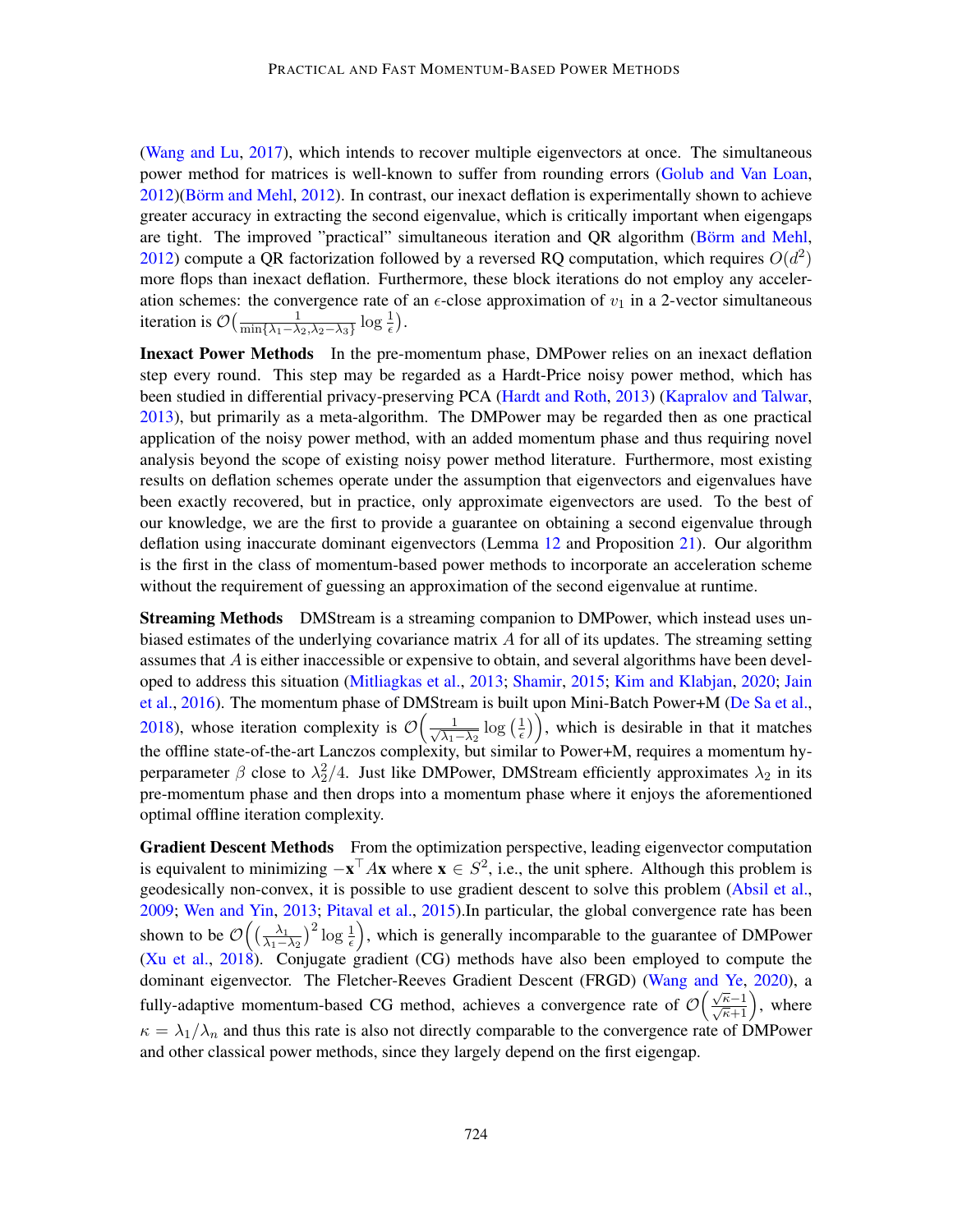## 3. Accelerated Momentum-Based Power Methods via Inexact Deflation

**Problem Setup** We first outline the setting and assumptions typical of deterministic momentum-based PCA. We discuss the streaming setting in section [3.2.](#page-7-0) Let  $x_1, x_2, \ldots, x_n \in \mathbb{R}^d$  be data points. Our goal is to recover the top eigenvector and dominant eigenvalue of the symmetric PSD covariance matrix  $A = \frac{1}{n}$  $\frac{1}{n} \sum_{i=1}^{n} x_i x_i^{\top} \in \mathbb{R}^{d \times d}$ . We assume that A has eigenvalues  $1 \ge \lambda_1 > \lambda_2 > \lambda_3 \ge \lambda_4 \ge$  $\cdots \ge \lambda_d \ge 0$  with associated orthonormal eigenvectors  $v_1, v_2, \ldots, v_d$ . Unless noted otherwise,  $\|\cdot\|$ refers to the 2-norm for vectors and matrices. We let  $\Delta_{1,2} := \lambda_1 - \lambda_2$  and  $\Delta_{2,3} := \lambda_2 - \lambda_3$ . The vanilla power method, at each round  $k = 1, 2, \ldots$  performs the following update,

<span id="page-4-3"></span>
$$
q_k = \frac{A^k q_{k-1}}{\|A^k q_{k-1}\|} \tag{2}
$$

<span id="page-4-4"></span>
$$
\nu_k = q_k^\top A q_k \tag{3}
$$

where  $q_0$  is a random unit vector non-orthogonal to  $v_1$ . Under these conditions,  $q_k \to v_1$  and  $\nu_k \rightarrow \lambda_1$  at a geometric convergence rate, with ratio  $\left(\frac{\lambda_2}{\lambda_1}\right)$  $\frac{\lambda_2}{\lambda_1}$ <sup>2</sup>. Here, error is measured as the sine squared of the angle  $\theta(q_k, v_1)$  between our unit  $q_k$  and  $v_1$ , that is,  $\sin^2 \theta(q_k, v_1) \triangleq 1 - (q_k^{\top} v_1)^2$ . The power method with momentum uses the alternative update,

<span id="page-4-2"></span><span id="page-4-1"></span>
$$
q_k = \frac{Aq_{k-1} - \beta q_{k-2}}{\|Aq_{k-1} - \beta q_{k-2}\|}\tag{4}
$$

where  $q_{-1} = 0$  and  $\beta$  is the *momentum coefficient* chosen by the user at initialization. Sa et al. [\(De Sa et al.,](#page-16-4) [2018\)](#page-16-4) establish the following theorem and its corollary,

**Theorem 2 (Convergence of Power+M [\(De Sa et al.,](#page-16-4) [2018\)](#page-16-4))** *Given a PSD matrix*  $A \in \mathbb{R}^{d \times d}$  *with*  $eigenvalues$   $1\geq\lambda_1>\lambda_2\geq\lambda_3\ldots\lambda_d\geq 0$ , running with  $\lambda_2< 2\sqrt{\beta}\leq\lambda_1$  results in  $q_k$  with

$$
\sin^2 \theta(q_k, v_1) = 1 - (q_k^\top v_1)^2 \le \frac{4}{|q_0^\top v_1|^2} \left(\frac{2\sqrt{\beta}}{\lambda_1 + \sqrt{\lambda_1^2 - 4\beta}}\right)^{2k} \tag{5}
$$

<span id="page-4-0"></span>**Corollary 3 ( [\(De Sa et al.,](#page-16-4) [2018\)](#page-16-4))** *For*  $\epsilon \in (0,1)$  *after*  $T = \mathcal{O}(\frac{\sqrt{\beta}}{\sqrt{2}})$  $\frac{\sqrt{\beta}}{\lambda_1^2-4\beta}\log\frac{1}{\epsilon}$ ) *iterations*,  $\sin^2 \theta(q_T, v_1) \leq \epsilon.$ 

We have from these results that  $\beta \in [\lambda_2^2/4, \lambda_1^2/4)$ , and minimizing  $\frac{\sqrt{\beta}}{\sqrt{\lambda_1-4\beta}}$  as in Corollary [3](#page-4-0) over this interval results in an optimal assignment  $\beta = \lambda_2^2/4$ .

Practical Considerations The power method with momentum is capable of achieving a faster convergence rate than the vanilla power iteration. For  $\beta = \lambda_2^2/4$  $\beta = \lambda_2^2/4$  $\beta = \lambda_2^2/4$ , we have, as in Theorem 2, a geometric convergence with ratio  $\left(\frac{\lambda_2}{\lambda_1+\sqrt{\lambda_2}}\right)$  $\frac{\lambda_2}{\lambda_1 + \sqrt{\lambda_1^2 - \lambda_2^2}}$  $\int_{0}^{2}$ , which is smaller and thus faster than the vanilla convergence ratio  $\left(\frac{\lambda_2}{\lambda_1}\right)$  $\frac{\lambda_2}{\lambda_1}$ <sup>2</sup>. However, therein lies the impracticality of the algorithm: the user will generally not have knowledge of  $\lambda_2$ . Guessing the momentum coefficient  $2\sqrt{\beta} > \lambda_1$  can result in extremely slow convergence and in some cases, divergence, as shown in Figure [1.](#page-5-0) In fact, there is currently no known convergence guarantee for  $2\sqrt{\beta} > \lambda_1$ ; we notice that in the setting of Theorem [2](#page-4-1) and its associated Corollary, that such selection of  $\beta$  results in an imaginary ratio, rendering the guarantee uninformative. For practical use, we should remove  $\beta$  as a hyperparameter.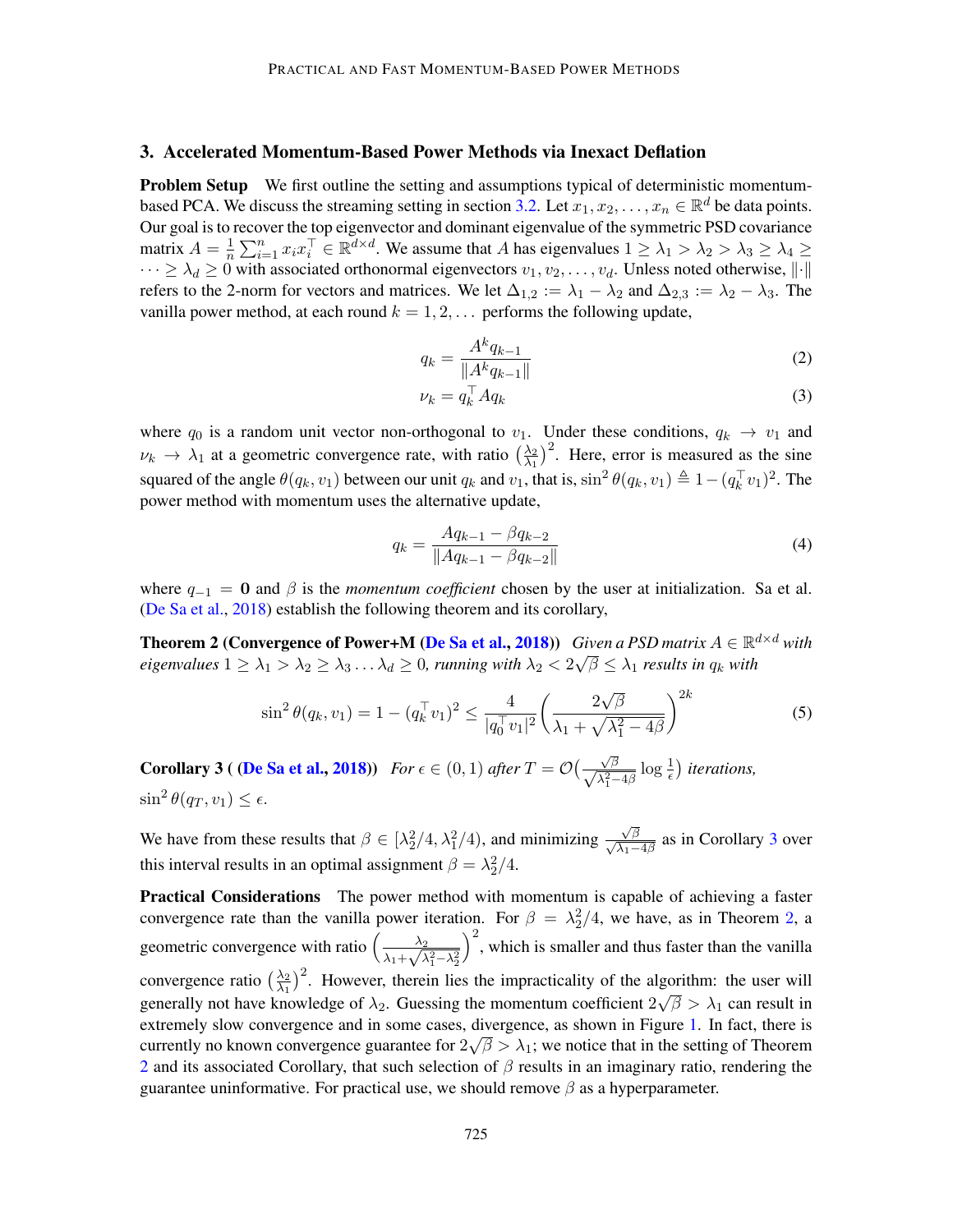Ultimately then, we must approximate  $\lambda_2$ . This naturally leads us to consider a concurrent/block iteration scheme that synchronously converges towards  $v_1$  and  $v_2$ . From our approximations of  $v_2$ , we may obtain Rayleigh quotient estimations of  $\lambda_2$ . Accuracy is critical when the eigengap  $\Delta_{1,2}$  is small, and since the simultaneous power iteration experiences rounding errors as shown in Figure [2,](#page-6-0) it is not appropriate for use. The more accurate *practical simultaneous power iteration* (Börm and [Mehl,](#page-16-8) [2012\)](#page-16-8) employs a thin QR factorization at each step, which is expensive. Our instinct, then, is to adopt a concurrent iteration which utilizes *matrix deflation* to approximate  $\lambda_2$ .

<span id="page-5-0"></span>

Loose Eigengaps spec=[1, 0.9, 0.8, ..., 0.8] Power+M. We measure convergence speeds Figure 1: Sub-optimal  $\beta$  Selection for at various momentum assignments. The X-axis is the error threshold  $\epsilon$  between approximates  $q_k, q_{k-1}$  of  $v_1$  needed for Power+M to terminate, i.e., we run until  $||q_k - q_{k-1}|| < \epsilon$ . The Y-axis is the total number of iterations  $k$  needed to meet this condition according to the update equation  $(4)$ . Averaged over 1000 runs, each time run on a random PSD  $A \in \mathbb{R}^{10 \times 10}$  with spectrum  $\lambda_1 = 1, \lambda_2 = 0.9, \lambda_3 = 0.8$ , and remaining eigenvalues set to 0.8. We observe that increased deviation from the optimal  $\beta$ assignment results in worsened and eventually divergent performance.

**Approach for Smart Selection of**  $\beta$  Deflation methods extract further eigenvalues along the spectrum (ordered in absolute modulus), once previous eigenvalues and eigenvectors are determined. Hotelling deflation [\(Golub and Van Loan,](#page-16-6) [2012\)](#page-16-6) is one such scheme upon which we model our algorithms. Assume for our symmetric PSD  $A$  that it also has a positive second eigengap, i.e.,  $\lambda_2 > \lambda_3$ . If we form the deflation matrix  $B = A - \lambda_1 v_1 v_1^{\top}$ , then for  $w_0$  non-orthogonal to  $v_2$ , we have that  $w_k = \frac{Bw_{k-1}}{\|Bw_{k-1}\|} \to v_2$  and  $q_k^{\top} Bq_k \to \lambda_2$  as  $k \to \infty$ . Clearly, we do not have access to  $\lambda_1$ and  $v_1$  (their approximation is the entire purpose of PCA), but at each round of a vanilla power iteration, we *do* have approximations  $\nu_k$  and  $q_k$  as in update equations [\(2\)](#page-4-3) and [\(3\)](#page-4-4), so we may instead form an inexact deflation matrix  $A - \nu_k q_k q_k^{\top}$ .

One might wonder the implications of setting  $\beta$  as  $q_J^{\top} A q_J$ . Setting  $\beta = q_J^{\top} A q_J$  will result in a momentum parameter converging towards  $\lambda_1$ , which would not lie in the convergence zone  $[\lambda_2^2/4, \lambda_1^2/4)$  $[\lambda_2^2/4, \lambda_1^2/4)$  $[\lambda_2^2/4, \lambda_1^2/4)$  of Theorem 2. The next logical idea then would be to set  $\beta = (q_J^T A q_J)^2/4$ , which would converge towards  $\lambda_1^2/4$ , but employing this coefficient very nearly follows the same dynamics as the vanilla power method (see Theorem [2](#page-4-1)) and hence, no improvement.

Our first proposed algorithm the *delayed momentum power method* (DMPower) is a realization of the above discussion and considerations, using inexact deflation to progressively approximate  $\lambda_2$ . Experimentally, DMPower outperforms the vanilla power method for all specified error thresholds, running near-optimally at tighter eigengaps  $\Delta_{1,2} = 0.01$  and  $\Delta_{1,2} = 0.001$ . DMPower experiences decayed noise at each step, making it possible to establish a convergence guarantee, which we present in Theorem [4.](#page-8-1)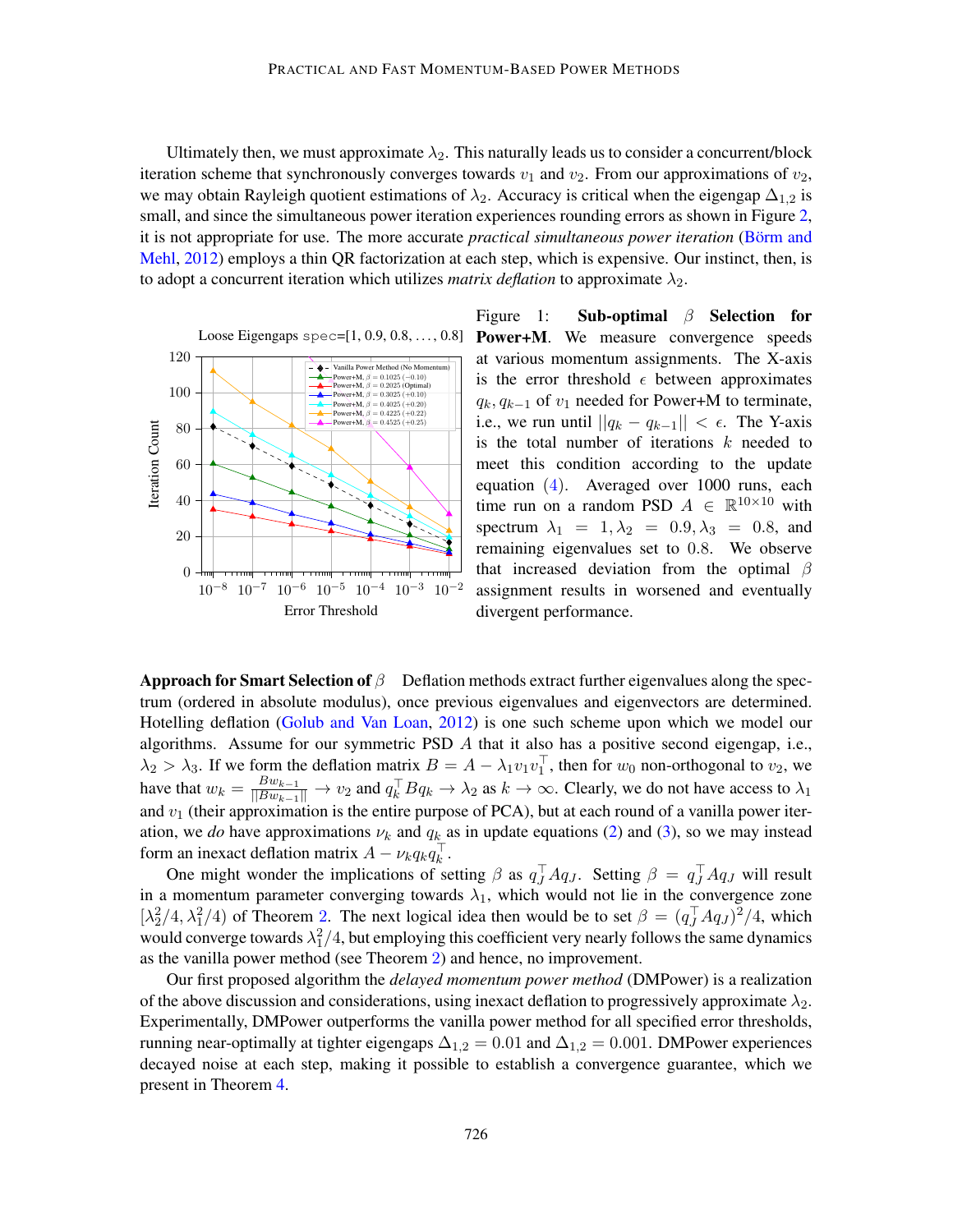<span id="page-6-0"></span>

Figure 2: Accuracy vs Simultaneous Power. We measure the Rayleigh quotient accuracy in determining  $\lambda_2$  between the Simultaneous Power Iteration (SimPM) and DMPower. The X-axis is the error threshold  $\epsilon$  of the entire DMPower run. We report the true accuracy of  $\hat{\lambda}_2$  output by the premomentum phase, which is reflected in the Y-axis. Averaged over 1000 runs, each time run on a random PSD  $A \in \mathbb{R}^{10 \times 10}$ . We varied  $\rho$  according to  $\epsilon$  for convenience, but  $\rho$  does not depend on  $\epsilon$ in implementation. We observe that DMPower is overall the most accurate, while SimPM is inaccurate at low thresholds.

## 3.1. Delayed Momentum Power Method (DMPower)

Intuitions of DMPower The delayed momentum power method, our primary contribution, experiences momentum-based acceleration after an initial waiting period with no required selection of  $\beta$  at initialization. As stated before, we use inexact Hotelling deflation to approximate  $\lambda_2^2/4$ . It is known that inexact deflation can succeed with controlled noise [\(Kapralov and Talwar,](#page-16-10) [2013;](#page-16-10) [Hardt](#page-16-9) [and Roth,](#page-16-9) [2013\)](#page-16-9), and we prove in Appendix [B](#page-20-0) that the inexact deflation step in DMPower satisfies such conditions. We will eventually obtain an estimate  $\beta \in [\lambda_2^2/4, \lambda_1^2/4)$ . Using this well-behaved  $\beta$ , we can transition to a momentum-based update exhibiting acceleration.

Overview Algorithm [1](#page-7-1) describes DMPower. It proceeds as a routine vanilla power method, but at each step, our approximate top eigenvector and eigenvalue  $q_k$  and  $\nu_k$  are used to form an inexact deflation matrix  $(A-P) = A - \nu_k q_k q_k^{\top}$ , which is run in a power-iterative manner on an initial vector  $w_0$ , which is non-orthogonal to  $v_2$ . We refer to this portion of DMPower as the *pre-momentum phase*. For a practical implementations, the first for-loop would exit once  $|\mu_{k+1} - \mu_k| \le \rho$ , for some user-specified  $\rho$ , i.e., once our  $\lambda_2$  approximates are close to each other. We discuss at length the practical and theoretical considerations of selecting  $\rho$  in section [4.3.](#page-10-0)

After achieving  $\rho$ -accuracy between our approximates  $\mu_k$ , we set  $\beta \leftarrow \mu_k^2/4$ , and  $q_0 \leftarrow q_j$  as our new initial vector. We then proceed to the *momentum phase*, which runs Power+M updates until  $\epsilon$ -accuracy is achieved among the  $q_k$ . Notice that  $q_j$  has already made progress towards  $v_1$ . This greatly benefits our Power+M updates according to Theorem [2](#page-4-1), where  $\sin^2 \theta(q_t, v_1)$  is limited at each step by the constant  $\frac{4}{|q_j^{\top} v_1|}$  $\frac{4}{|q_j^{\top} v_1|}$  $\frac{4}{|q_j^{\top} v_1|}$ . We provide a convergence guarantee in Theorem 4 for DMPower.

**Complexity** The vanilla power iteration costs  $\mathcal{O}(d^2)$  flops per round, and since we are concurrently running two vanilla power methods in addition to a Rayleigh quotient, we perform two additional  $\mathcal{O}(d^2)$  flops. Although we are not asymptotically increasing the time complexity, we justify the increased flops: we prove in Theorem [4](#page-8-1) that for a fixed  $\rho$ , we will achieve our desired approximation of  $\lambda_2$  after a finite number of rounds. Furthermore, we are only interested in the Rayleigh quotient approximations  $\mu_j$  of  $\lambda_2$  from each deflation step, and it is well-known that if  $||v_2 - w_k|| = \rho$ , then  $|\lambda_2 - \mu_k| = \mathcal{O}(\rho^2)$  [\(Trefethen and Bau III,](#page-17-5) [1997\)](#page-17-5). That is, the Rayleigh quotient is a quadratically-accurate estimate of  $v_2$ .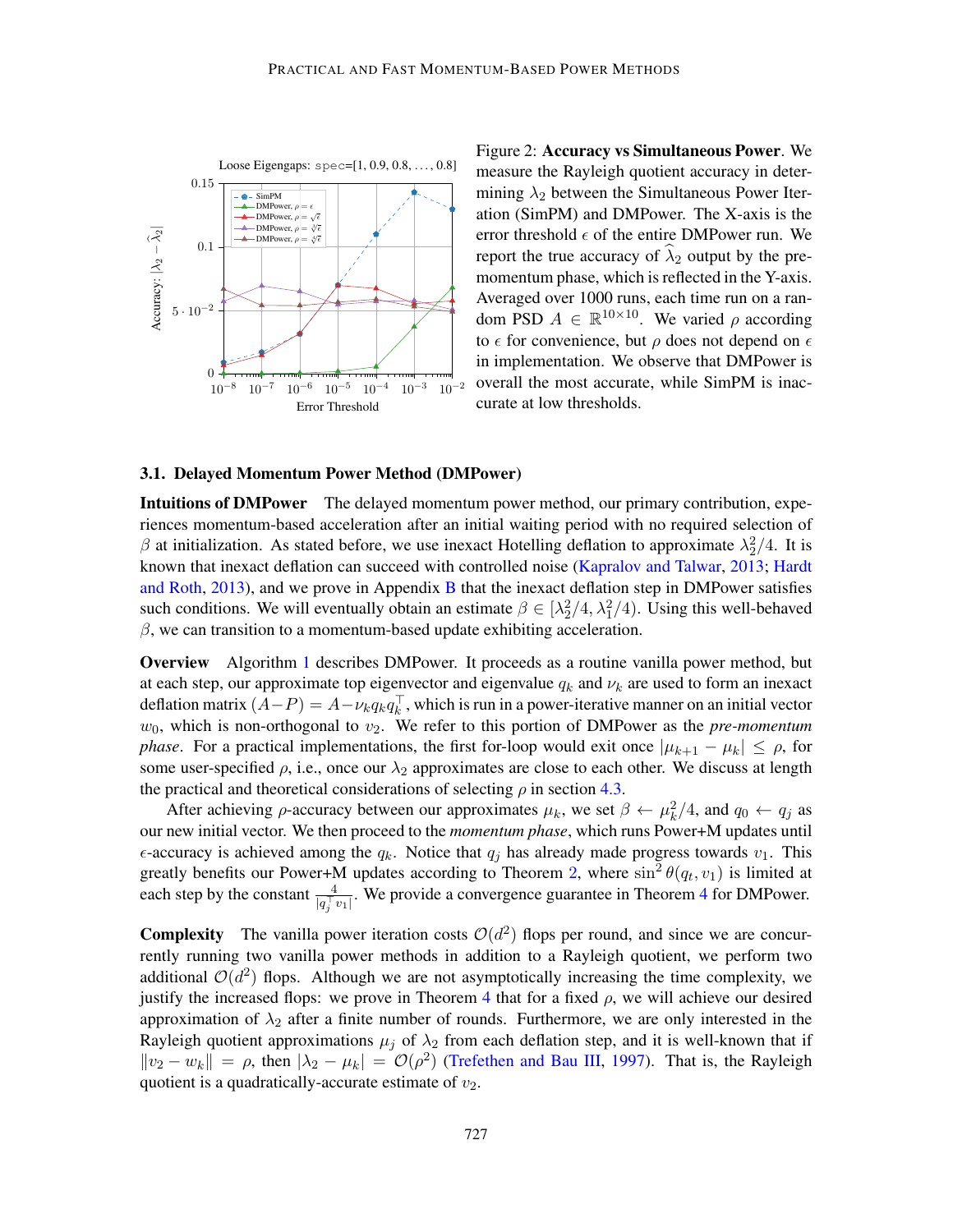<span id="page-7-1"></span>Algorithm 1 Delayed Momentum Power Method (DMPower)

**Require:**  $A \in \mathbb{R}^{d \times d}$  symmetric, unit  $q_0 \in \mathbb{R}^d$ , pre-momentum phase iterations J, momentum phase iterations K, unit  $w_0 \in \mathbb{R}^d$ 1: for  $j = 1, 2, ..., J$  do 2:  $q_i \leftarrow Aq_{i-1}$ 3:  $q_j \leftarrow q_j / ||q_j||$ 4:  $\nu_j \leftarrow q_j^{\top}$  $\triangleright$  Rayleigh Quotient estimate of  $\lambda_1$ 5:  $P \leftarrow \nu_j q_j q_j^\top$ 6:  $w_j$  ←  $(A - P)w_{j-1}$   $\triangleright$  Inexact deflation 7:  $w_j \leftarrow w_j / ||w_j||$ 8:  $\mu_j \leftarrow w_j^{\top}$  $\triangleright$  Rayleigh Quotient estimate of  $\lambda_2$ 9:  $\lambda_2 = \mu_J$ 10:  $\beta \leftarrow \widehat{\lambda}_2^2$  $\triangleright$  Approximated optimal momentum coefficient 11:  $q_1 \leftarrow q_J$  . Current estimate of  $v_1$ 12:  $q_0$  ← 0 13: **for**  $k = 1, 2, ..., K$  **do**  $\triangleright$  while  $||q_k - q_{k-1}|| > \epsilon$ 14:  $q_{k+1} \leftarrow Aq_k - \beta q_{k-1}$   $\triangleright$  Momentum update 15:  $q_{k+1} \leftarrow q_{k+1}/\|q_{k+1}\|$ 16:  $\nu_k \leftarrow q_{k+1}^{\top} A q_{k+1}$ return  $q_K, \nu_K$ 

#### <span id="page-7-0"></span>3.2. Delayed Momentum Streaming Power Method (DMStream)

**Overview** We first review a typical setting for streaming PCA. Assume we have a stream of  $\mathbb{R}^d$ inputs  $x_1, x_2, \ldots$  drawn from some unknown distribution D with underlying covariance matrix A. We wish to recover the dominant eigenvector  $v_1$  of A.

Streaming algorithms have risen to address this challenge, which instead use a different unbiased estimate  $\widehat{A}_t = \frac{1}{n}$  $\frac{1}{n} \sum_{i=1}^{n} x_i x_i^{\top}$  of A at each round t to conduct their updates, where n is a fixed batch size, and the  $x_i$ 's are selected in a uniformly random manner [\(Shamir,](#page-17-8) [2015;](#page-17-8) [Jain et al.,](#page-16-11) [2016;](#page-16-11) [Mitliagkas et al.,](#page-17-7) [2013;](#page-17-7) [De Sa et al.,](#page-16-4) [2018\)](#page-16-4). In general, the total iteration complexity and runtime is dependent on several factors, including the variance  $\mathbb{E}[(\hat{A}_t - A) \otimes (\hat{A}_t - A)]$  of each unbiased estimate (where ⊗ denotes the Kronecker product) and the batch size. The sample complexity is the total number of streaming inputs need overall to output an  $\epsilon$ -close estimate of  $v_1$  for  $\epsilon < 1$ .

Our second algorithm which we call the *delayed momentum streaming power method* (DM-Stream) shown in Algorithm [2](#page-8-2) is a streaming companion to DMPower. Theorem [16](#page-24-0) due to De Sa et. al [De Sa et al.](#page-16-4) [\(2018\)](#page-16-4) provides a convergence guarantee on a momentum-based streaming algorithm referred to as Mini-Batch Power+M. In particular, significant acceleration is experienced if √  $2\sqrt{\beta} \in [\lambda_2, \lambda_1)$ , but as in the case of Power+M, selection of such a  $\beta$  at run-time is an impractical ask. The full convergence guarantee of Mini-Batch Power+M is provided in Theorem [16.](#page-24-0) Similar to DMPower, DMStream approximates a converging momentum coefficient in a pre-momentum phase and then uses that coefficient to accelerate convergence in a secondary momentum phase.

DMStream superficially resembles DMPower, instead using unbiased estimates for its updates. However, due to the noise introduced by estimation error of  $A$  by  $A_t$  in conjunction with the noise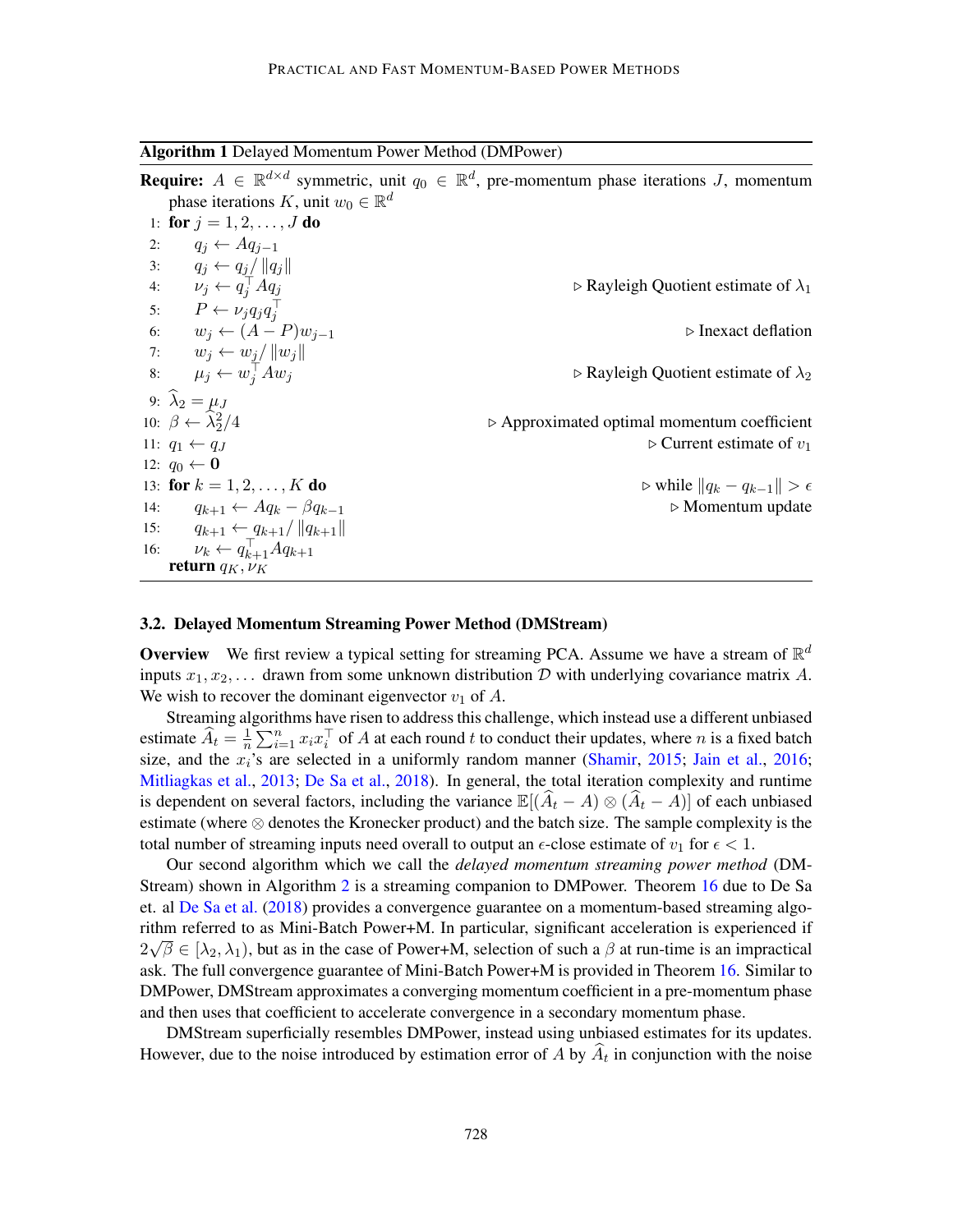<span id="page-8-2"></span>Algorithm 2 Streaming Delayed Momentum Power Method (DMStream)

**Require:** Streaming samples  $x_1, x_2, \ldots, x_l \in \mathbb{R}^d$ , batch size n, unit  $q_0 \in \mathbb{R}^d$ , pre-momentum phase iterations *J*, momentum phase iterations K, unit  $w_0 \in \mathbb{R}^d$ 1: for  $j = 1, 2, ..., J$  do 2: Generate unbiased estimate  $\widehat{A}_j = \frac{1}{n}$  $\frac{1}{n} \sum_{i=(j-1)n+1}^{jn} x_i x_i^{\top}$ 3:  $q_j \leftarrow \widehat{A}_j q_{j-1}$ <br>4:  $q_i \leftarrow q_i / ||q_i|$  $q_j \leftarrow q_j / ||q_j||$ 5:  $\nu_j \leftarrow q_j^{\top}$  $\triangleright$  Rayleigh Quotient estimate of  $\lambda_1$ 6:  $P \leftarrow \nu_j q_j q_j^\top$ 7:  $w_j \leftarrow (\widehat{A}_j - P)w_{j-1}$   $\triangleright$  Inexact deflation 8:  $w_j \leftarrow w_j / ||w_j||$ 9:  $\mu_j \leftarrow w_j^{\top}$  $\triangleright$  Rayleigh Quotient estimate of  $\lambda_2$ 10:  $\hat{\lambda}_2 \leftarrow \mu_J$ 11:  $\beta \leftarrow \mu_J^2$  $\triangleright$  Approximated optimal momentum coefficient 12:  $q_1 \leftarrow q_J$  . Current estimate of  $v_1$ 13:  $q_0 \leftarrow \mathbf{0}$ 14: for  $k = 1, 2, ..., K$  do  $\triangleright$  while  $||q_k - q_{k-1}|| > \epsilon$ 15: Generate unbiased estimate  $\widehat{A}_k = \frac{1}{n}$  $\frac{1}{n} \sum_{i=(k-1)n+1}^{kn} x_i x_i^{\top}$ 16:  $q_{k+1} \leftarrow \widehat{A}_k q_k - \beta q_{k-1}$   $\triangleright$  Momentum update  $q_{k+1} \leftarrow q_{k+1} / ||q_{k+1}||$ 17:  $q_{k+1} \leftarrow q_{k+1}/\|q_{k+1}\|$ 18:  $\nu_k \leftarrow q_{k+1}^\top \widehat{A}_k q_{k+1}$ <br>return  $q_K, \nu_K$ 

introduced by our imperfect estimations of  $v_1$  by  $q_t$ , the inexact deflation step is more challenging to analyze and results in a distinct guarantee, which we provide in Theorem [5.](#page-9-0)

**Complexity** Each matrix-vector multiplication cost  $\mathcal{O}(d^2)$  with three such multiplications in every round of the pre-momentum phase (power iteration, Hotelling iteration, and an inexact Rayleigh quotient). Akin to DMPower, we justify these increased FLOPS by noting that the pre-momentum phase will terminate in a finite number of rounds, which is shown in Theorem [5.](#page-9-0) We empirically observe that even a rough selection of  $\beta$  provides us with noticeable acceleration, resulting in lower iteration complexity overall, and thus a decreased total runtime when compared to conventional streaming PCA as in Algorithm [4.](#page-24-1)

### <span id="page-8-0"></span>4. Convergence Analysis

We now provide our two major convergence theorems. We adopt the same notations as in Algorithm [1](#page-7-1) and Algorithm [2.](#page-8-2) Both algorithms are divided into  $J$  steps of a pre-momentum phase and  $K$  steps of a momentum phase. As a reminder,  $\mu_i$  is the Rayleigh quotient approximation of  $\lambda_2$  at step j and  $\beta := \hat{\lambda}^2/4 = \mu_J^2/4$ . For notational convenience, we let  $\theta_0 := \arccos|q_0^{\top} v_1|$ .

#### <span id="page-8-1"></span>4.1. Delayed Momentum Power Method (DMPower)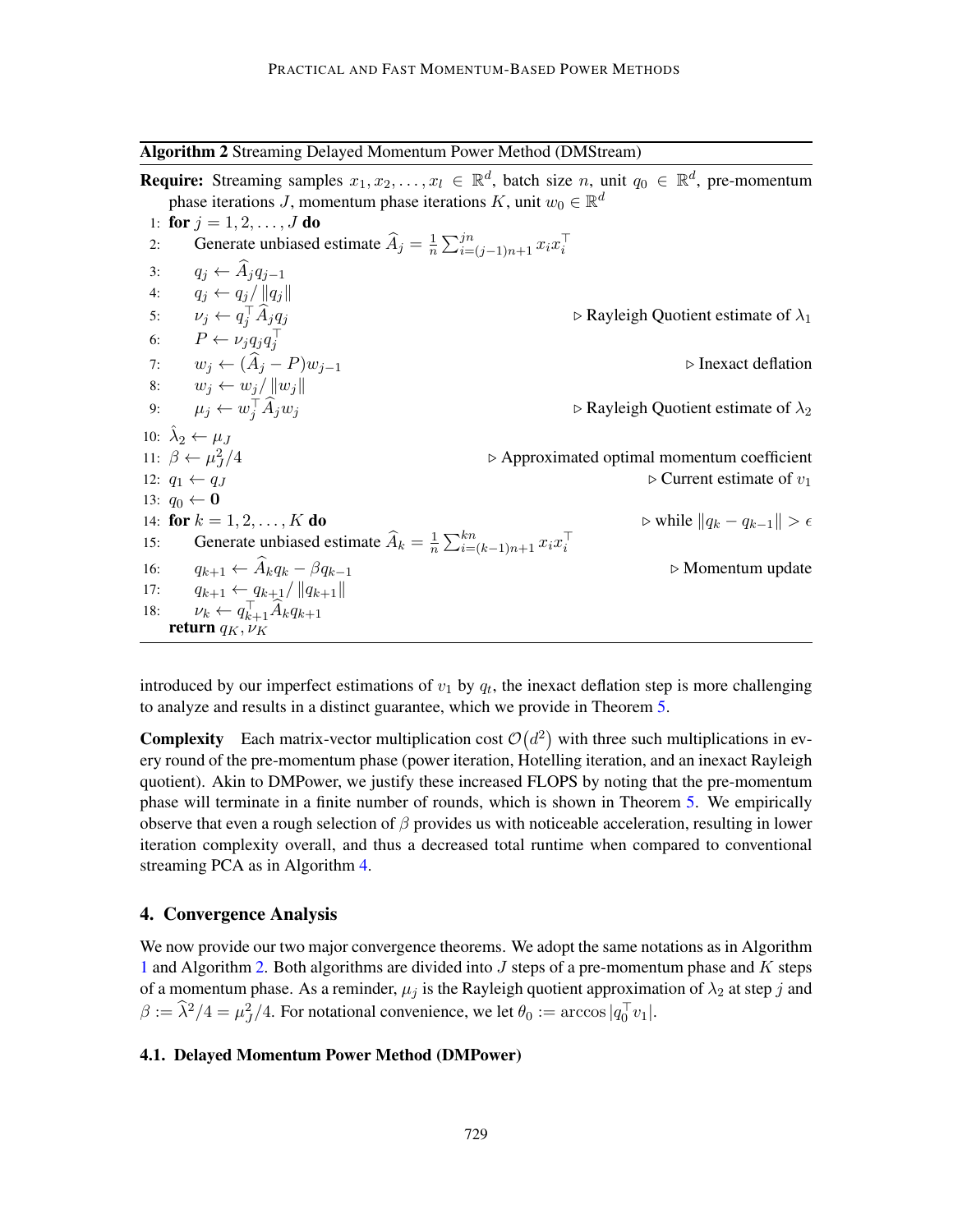Theorem 4 (Convergence of DMPower) *Let* J *represent the number of steps in the pre-momentum phase and* K *the number of steps in the momentum phase as in Algorithm [1.](#page-7-1) Let*  $\epsilon$  < 1 *represent the desired error threshold of our*  $v_1$  *estimates, i.e.,*  $\sin^2\theta(q_t, v_1) < \epsilon$  and  $\rho < \min\{1/2, \sqrt{\frac{\lambda_1 - \lambda_2}{\lambda_2 - \lambda_3}}\}$  $\frac{\lambda_1 - \lambda_2}{\lambda_2 - \lambda_d}$ *represent the desired error threshold of our*  $\lambda_2$  *estimates, i.e.,*  $|\mu_k - \lambda_2| < \rho$ *. Further fix*  $\tau > 1$  *and*  $\delta = \min\{\rho, \frac{1}{\tau \sqrt{d}}\}$ *. Then after* 

$$
J = \mathcal{O}\left(\frac{1}{\lambda_1 - \lambda_2} \log \frac{\tan^2 \theta_0}{\delta(\lambda_2 - \lambda_3)} + \frac{\lambda_2}{\lambda_2 - \lambda_3} \log \frac{d\tau}{\rho}\right),\tag{6}
$$

$$
K = \mathcal{O}\left(\frac{\beta}{\sqrt{\lambda_1^2 - 4\beta^2}} \log \frac{1}{\epsilon}\right) \tag{7}
$$

*pre-momentum and momentum steps, respectively, where*  $\beta = \frac{\widehat{\lambda}^2}{2} / 4 = \mu^2 / 4$ *, with all but*  $\tau^{-\Omega(1)} +$  $e^{-\Omega(d)}$  *probability,* DMPower *outputs a vector*  $q_K$  *with*  $\sin^2 \theta(q_K, v_1) < \epsilon$ .

*Remark 1:* Our step count for Power+M convergence implicitly assumes  $\lambda_2 \leq 2$ √ citly assumes  $\lambda_2 \leq 2\sqrt{\beta_J}$ , i.e., our  $\beta$ approximation lives on the right of  $\lambda_2^2/4$ . It is possible for  $2\sqrt{\beta_J} \leq \lambda_2$ , in which case we will still 2 appreciate the effects of acceleration (see Theorem [23\)](#page-32-0).

*Remark 2:* We require  $J = \mathcal{O}\left(\frac{1}{\lambda_1 - \lambda_2}\log \frac{\tan^2 \theta_0}{\delta(\lambda_2 - \lambda_3)} + \frac{\lambda_2}{\lambda_2 - \lambda_3}\right)$  $\frac{\lambda_2}{\lambda_2-\lambda_3}\log\frac{d\tau}{\rho}$  to achieve  $\rho$ -accuracy and a further  $K = \mathcal{O}\left(\frac{\beta_J}{\sqrt{2}}\right)$  $\frac{\beta_J}{\lambda_1^2-4\nu_J^2}$  log  $\frac{1}{\epsilon}$ ) steps to achieve  $\epsilon$ -accuracy. In the momentum phase, we absorb  $q_J$  as our initial vector, which has already made convergent progress towards  $v_1$ . In practice, we will not need all  $J + K$  iterations.

**Proof Sketch.** We divide DMPower by its pre-momentum and momentum phases. The full proof is deferred to Appendix [C.](#page-22-0)

*Pre-momentum phase:* We regard the inexact deflation step as an exact deflation experiencing a perturbation every round. In Lemma [12,](#page-21-0) we show that this noise decays at every step and after  $J_1 = \mathcal{O}\left(\frac{1}{\lambda_1 - \lambda_2} \log \frac{\tan^2 \theta_0}{\delta(\lambda_2 - \lambda_3)}\right)$  steps, we achieve the Hardt-Price bounds [\(Hardt and Price,](#page-16-13) [2014\)](#page-16-13) necessary for convergence of a noisy power method. The convergence rate for noisy power methods [\(Hardt and Price,](#page-16-13) [2014,](#page-16-13) Corollary 1.1) indicates that after an additional  $J_2 = \mathcal{O}(\frac{\lambda_2}{\lambda_2 - \lambda_1})$  $\frac{\lambda_2}{\lambda_2 - \lambda_3} \log \frac{d\tau}{\rho}$ steps, we will reach our desired  $\rho$ -accuracy, so in total, we need  $J = J_1 + J_2$  iterations to complete the pre-momentum phase. We set  $\beta = \frac{\mu_J^2}{4}$  and proceed to the momentum phase.

*Momentum phase:* Now that our momentum  $\hat{\lambda}_2 = \mu_j^2/4$  coefficient is within the interval  $[\lambda_2^2/4, \lambda_1^2/4)$  $[\lambda_2^2/4, \lambda_1^2/4)$  $[\lambda_2^2/4, \lambda_1^2/4)$ , we may invoke Sa et al.'s Power+M convergence Theorem 4, which states that after  $K = \mathcal{O}\left(\frac{\beta_J}{\sqrt{2}}\right)$  $\frac{\beta_J}{\lambda_1^2-4\beta_J^2}\log\left(\frac{1}{\epsilon}\right)$  $\left(\frac{1}{\epsilon}\right)$  steps of iteration on  $q_J$  (which we take to be our initial vector for Power+M) steps, we will have that  $\sin^2 \theta(q_{J+K}, v_1) < \epsilon$ .

## 4.2. Delayed Momentum Streaming Power Method (DMStream)

<span id="page-9-0"></span>**Theorem 5 (Convergence of DMStream)** *Let*  $\Sigma = \mathbb{E}[(\hat{A}_t - A) \otimes (\hat{A}_t - A)]$ *, where*  $\hat{A}_j =$ 1  $\frac{1}{n} \sum_{i=1}^{n} x_i x_i^{\top}$  represents any unbiased estimate of A in DMStream with fixed batch size n and  $\frac{a}{\otimes}$  *denotes the Kronecker product. Assume we initialize with unit*  $q_0 \in \mathbb{R}^d$  *where*  $d \gg 0$  *and*  $|v_1^\top q_0| \geq 1/2$ *. Let*  $\theta_0 = \arccos |q_0^\top v_1|$ *. For any*  $\delta < 1$ *,*  $\epsilon < 1$ *, suppose* 

<span id="page-9-1"></span>
$$
||\Sigma|| \le \frac{(\lambda_1^2 - 4\beta)\delta\epsilon}{256\sqrt{d}J} = \frac{(\lambda_1^2 - 4\beta)^{3/2}\delta\epsilon}{256\sqrt{d}\sqrt{\beta}}\log^{-1}\left(\frac{32}{\delta\epsilon}\right),\tag{8}
$$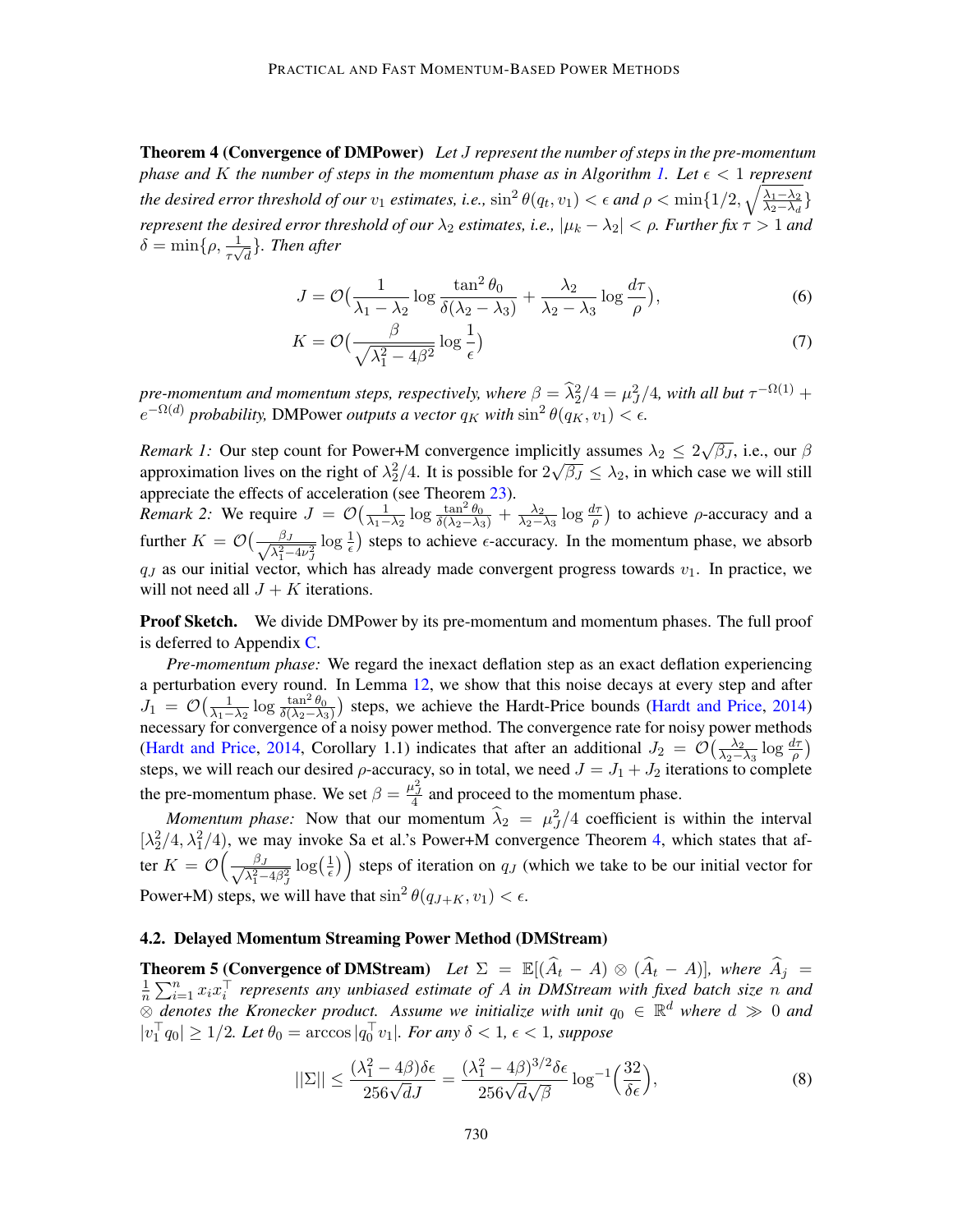*where* J *is the total number of pre-momentum steps we have fixed at runtime. Furthermore, we let*  $\rho < \min\{1/2, \sqrt{\frac{\lambda_1 - \lambda_2}{\lambda_2 - \lambda_1}}\}$  $\frac{\lambda_1-\lambda_2}{\lambda_2-\lambda_d}$  *represent the error threshold of our*  $\lambda_2$  *estimates, i.e.,*  $|\mu_k-\lambda_2| < \rho$ . Lastly, fix  $\tau > 1$  and  $\delta = \min\{\rho, \frac{1}{\tau\sqrt{d}}\}$ . If our batch size n is chosen such that

$$
\frac{n}{\log^4 n} = \mathcal{O}\Big(\frac{1/\gamma^2 \log d}{(\lambda_2 - \lambda_3)^2 d}\Big). \tag{9}
$$

*where*  $\gamma = \frac{\rho(\lambda_2 - \lambda_3)}{10^{-1/3}}$  $\frac{(\lambda_2 - \lambda_3)}{10\tau\sqrt{d}}$ , then after

$$
J = \mathcal{O}\left(\frac{1}{\lambda_1 - \lambda_2} \log\left(\frac{\tan^2 \theta_0 \tau \sqrt{d}}{\rho(\lambda_2 - \lambda_3)}\right) + \frac{\lambda_2}{\lambda_2 - \lambda_3} \log \frac{d\tau}{\rho}\right),\tag{10}
$$

$$
K = \frac{\sqrt{\beta}}{\sqrt{\lambda_1 - 4\beta}} \log \left( \frac{32}{\delta \epsilon} \right) \tag{11}
$$

*pre-momentum steps and momentum steps, respectively, with*  $(1-\frac{1}{n^2})(1-2\delta)(1-\tau^{-\Omega(1)}+e^{-\Omega(d)})$ *probability DMStream outputs a vector*  $q_K$  *such that*  $\sin^2 \angle (q_K, v_1) < \epsilon$ .

*Remark 1:* Both phases have a probabilistic guarantee, whereas in DMPower, the momentum phase was deterministically guaranteed. The probabilistic parameter for the pre-momentum phase  $\tau$  while it is  $\delta$  for the momentum phase.

*Remark 2:* We assume a variance condition on our estimates in equation [8.](#page-9-1) While there are many sophisticated methods designed to reduce variance [\(Shamir,](#page-17-8) [2015;](#page-17-8) [Partridge and Calvo,](#page-17-11) [1998;](#page-17-11) [De Sa](#page-16-4) [et al.,](#page-16-4) [2018\)](#page-16-4) via introduction of step sizes and anchor iterates, we do not explore these options in this paper. However, a simple strategy for reducing variance is to increase batch size  $n$ , since we have the relation  $||\Sigma|| \leq \frac{\sigma^2}{s}$  $\frac{\sigma^2}{s}$ , where  $\sigma^2$  is the variance of a single random sample. *Remark 3:* The total sample complexity is  $n(J + K)$ .

**Proof Sketch.** We divide DMStream by its pre-momentum and momentum phases. The proof is deferred to Appendix [D.](#page-24-2) *Pre-momentum phase:* There are two sources of noise in every round of this phase:  $H_t$  the estimation error associated to  $(A - A_j)w_j$ , and  $G_t$  the estimation error associated to  $(\lambda_1 v_1 v_1^\top - \nu_j q_j q_j^\top) w_j$ . Proposition [18](#page-25-0) shows us how to control  $||H_t||$  through batch size and Proposition [21](#page-26-0) details  $||G_t||$ . We require  $J_1 := \mathcal{O}\left(\frac{1}{\lambda_1 - \lambda_2} \log \left(\frac{\tan^2 \theta_0 \tau \sqrt{d}}{\rho(\lambda_2 - \lambda_3)}\right)\right)$  $\left(\frac{\sin^2 \theta_0 \tau \sqrt{d}}{\rho(\lambda_2 - \lambda_3)}\right)$  to achieve the Hardt-Price bounds and a further  $J_2 := \mathcal{O}\left(\frac{\lambda_2}{\lambda_2 - \lambda_1}\right)$  $\frac{\lambda_2}{\lambda_2-\lambda_3}$  log  $\frac{d\tau}{\rho}$ ) to acquire the appropriate  $\beta$ , for a total of  $J = J_1 + J_2$  pre-momentum rounds.

*Momentum phase:* Now that our momentum coefficient  $\beta = \lambda_2 = \mu_J^2/4$  coefficient is within the interval  $[\lambda_2^2/4, \lambda_1^2/4)$ , we may invoke Sa et al.'s streaming power convergence Theorem [16,](#page-24-0) to conclude that we need  $K =$  $\frac{\sqrt{\beta}}{\sqrt{\lambda_1-4\beta}}\log(\frac{32}{\delta\epsilon})$  steps to complete the momentum phase.

#### <span id="page-10-0"></span>4.3. Precision of Inexact Deflation

In this section we refer to variables and notations as listed in Algorithm [1](#page-7-1) and Algorithm [2.](#page-8-2) We let  $\Delta_{1,2} := |\lambda_1 - \lambda_2|$ . Although one sets the number of iterations J for the pre-momentum phase at run-time, we are also interested in the accuracy of our  $\lambda_2$  estimates, that is,  $|\lambda_2 - \mu_j|$ , since this will determine how quickly our momentum phase converges. In Theorem [4](#page-8-1) and Theorem [5](#page-9-0), we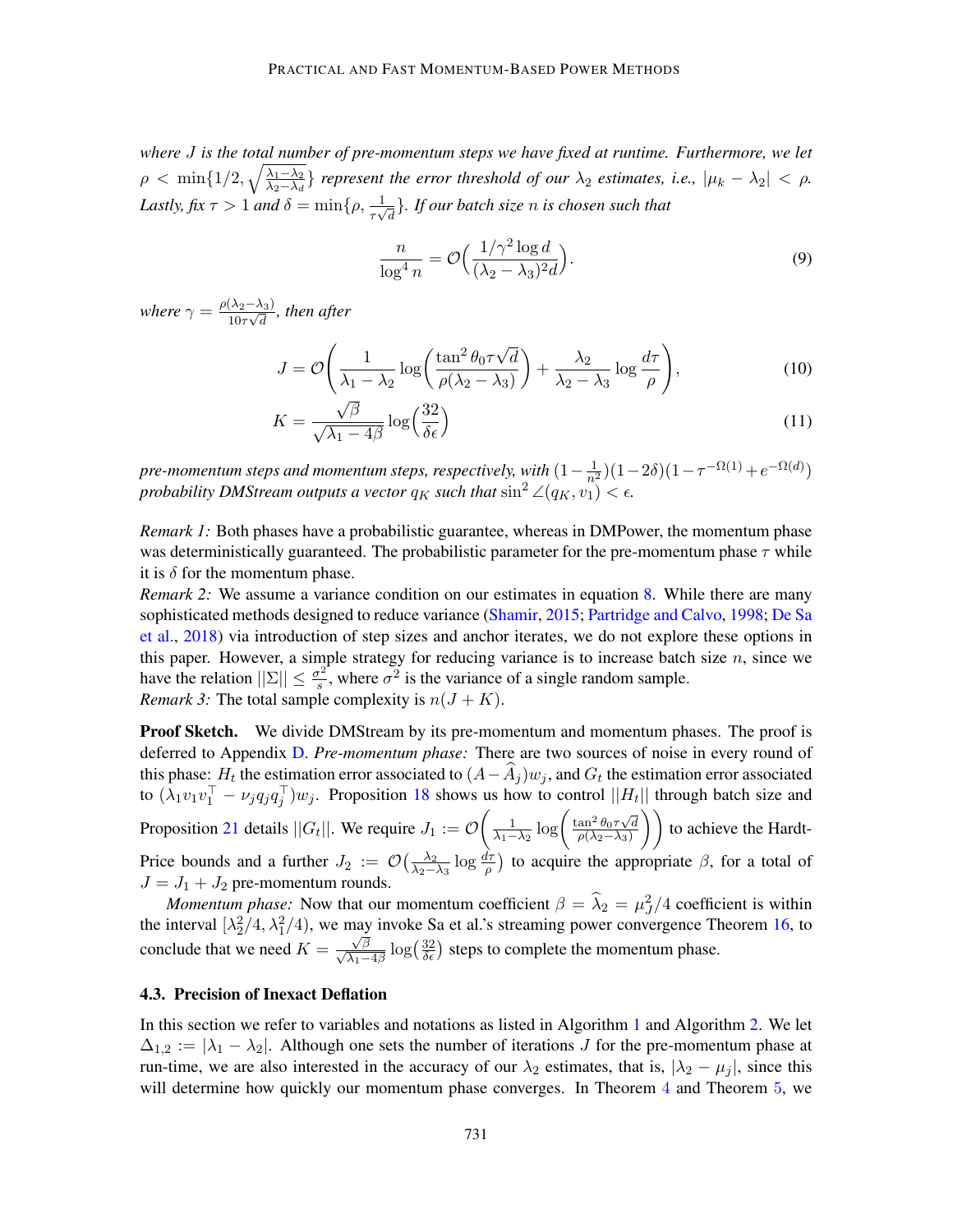discuss how many pre-momentum iterations J are needed to ensure  $|\mu_j - \mu_{j-1}| \leq \rho$ , where  $\rho$  is an error threshold which controls the accuracy of our final estimate  $\lambda_2$ . As such, for the remainder of this section we will look at a modification of DMPower and DMStream where  $\rho$  is provided as a hyperparameter and how it affects our overall convergence.

**Effects of inaccurate approximation of**  $\lambda_2$  In Theorem [4](#page-8-1) and Theorem [5,](#page-9-0) the overall convergence rate is dependent on our pre-momentum phase error  $|\lambda_2 - \hat{\lambda}_2| < \rho$ , where  $\hat{\lambda}_2 = \mu_J$ . Ultimately, we need our approximated momentum coefficient  $\beta = \frac{\lambda_2^2}{4} \in [\lambda_2^2/4, \lambda_1^2/4]$ . In fact, even if  $\beta < \lambda_2^2/4$ , the momentum phase will still converge, and will still experience similar momentum effects as long as  $|\beta - \lambda_2^2/4| < |\lambda_1^2/4 - \lambda_2^2/4|$ , which is a generalization of Theorem [2,](#page-4-1) provided in Theorem [23.](#page-32-0) We establish a proposition suggesting how accurately  $\hat{\lambda}_2$  must approximate  $\lambda_2$ :

<span id="page-11-1"></span>**Proposition 6** The momentum phase of DMPower set with momentum coefficient  $\beta = \mu_J^2/4$  con*verges if and only if*  $|\lambda_2 - \hat{\lambda}_2| \leq \Delta_{1,2}$ .

The proof is deferred to Appendix  $F$ . In lieu of fixed number of iterations for the pre-momentum phase, one may instead choose to exit the first for-loop if  $|\mu_j - \mu_{j-1}| < \rho$ , where we have now adopted  $\rho$  as a hyperparameter, which is a far less aggressive option than the guesswork required with randomly selecting a convergent  $\beta$  as in Power+M. We assume this termination condition for the remainder of our discussion.

By Theorem [4](#page-8-1), the  $\mu_j \to \lambda_2$ , so we argue it is fair to assume  $|\mu_j - \mu_{j-1}| \approx |\mu_j - \lambda_2|$ . In which case, by the triangle inequality and Proposition [4.3,](#page-10-0) we have that  $|\mu_j - \mu_{j-1}| < \rho$  if and only if  $\rho \lesssim \frac{1}{2}\Delta_{1,2}$ . Loosening  $\rho$  beyond this bound does not necessarily result in divergence, however, which we experimentally observe and discuss in the next section. Current state-of-the-art bounds do not say anything meaningful about how quickly we can expect to converge/diverge outside of this bound. According to Theorem [4,](#page-8-1) the looser we set  $\rho$ , the fewer iterations we can expect to run in the pre-momentum phase. However, the tighter we set  $\rho$ , the closer our  $\beta$  approaches  $\lambda_2^2/4$ , which is the optimal assignment for the momentum phase.

**Practical selection of**  $\rho$  Instead of setting  $\rho$  to an exceedingly small value close to machine precision, we experimentally demonstrate in Figure [3](#page-13-0) that DMPower is successful in the setting where Cision, we experimentally demonstrate in Figure [3](#page-13-0) that DMF ower is successful in the setting where  $\Delta_{1,2} = \Delta_{2,3}$  for a variety of  $\rho$  selections. In Figure 3 we have set  $\rho = \sqrt[k]{\epsilon}$  for  $k = 1, 2, 3, 4$ to demonstrate flexibility, but they are independent precision bounds;  $\rho$  depends only on  $\Delta_{1,2}$  by Proposition [6,](#page-11-1) not on  $\epsilon$ . We further observe that our DMPower outperforms the vanilla power method at nearly all error thresholds, and converges at a rate similar to optimal Power+M for tighter eigengaps according to Figure [3.](#page-13-0) In Figure [2](#page-6-0) and Table [2,](#page-30-0) we demonstrate that setting  $\rho$  looser causes us to non-negligibly lose precision in our approximation of  $\lambda_2$ . Setting  $\rho = \epsilon$  tighter increases our accuracy, but our iteration complexity worsens by a noticeable amount, especially in the medium eigengap setting.

If one is certain about lower bounds  $\alpha_1, \alpha_2$  of  $\Delta_{1,2}$  and  $\Delta_{2,3}$ , respectively, then we have the following result for DMPower:

**Proposition 7** Assume  $\alpha_1 \leq \Delta_{1,2}$  and  $\alpha_2 \leq \Delta_{2,3}$ . Fix  $\rho < \min\{1/2, \sqrt{\alpha_1}\}, \tau > 1$  and let  $\theta_0 = \arccos|q_0^\top v_1|, \, \delta = \min\{\rho, \frac{1}{\tau \sqrt{d}}\}.$  Then after

<span id="page-11-0"></span>
$$
J = \mathcal{O}\left(\frac{1}{\alpha_1}\log\frac{\tan^2\theta_0}{\delta\alpha_2} + \frac{1}{\alpha_2}\log\frac{d\tau}{\rho}\right)
$$
(12)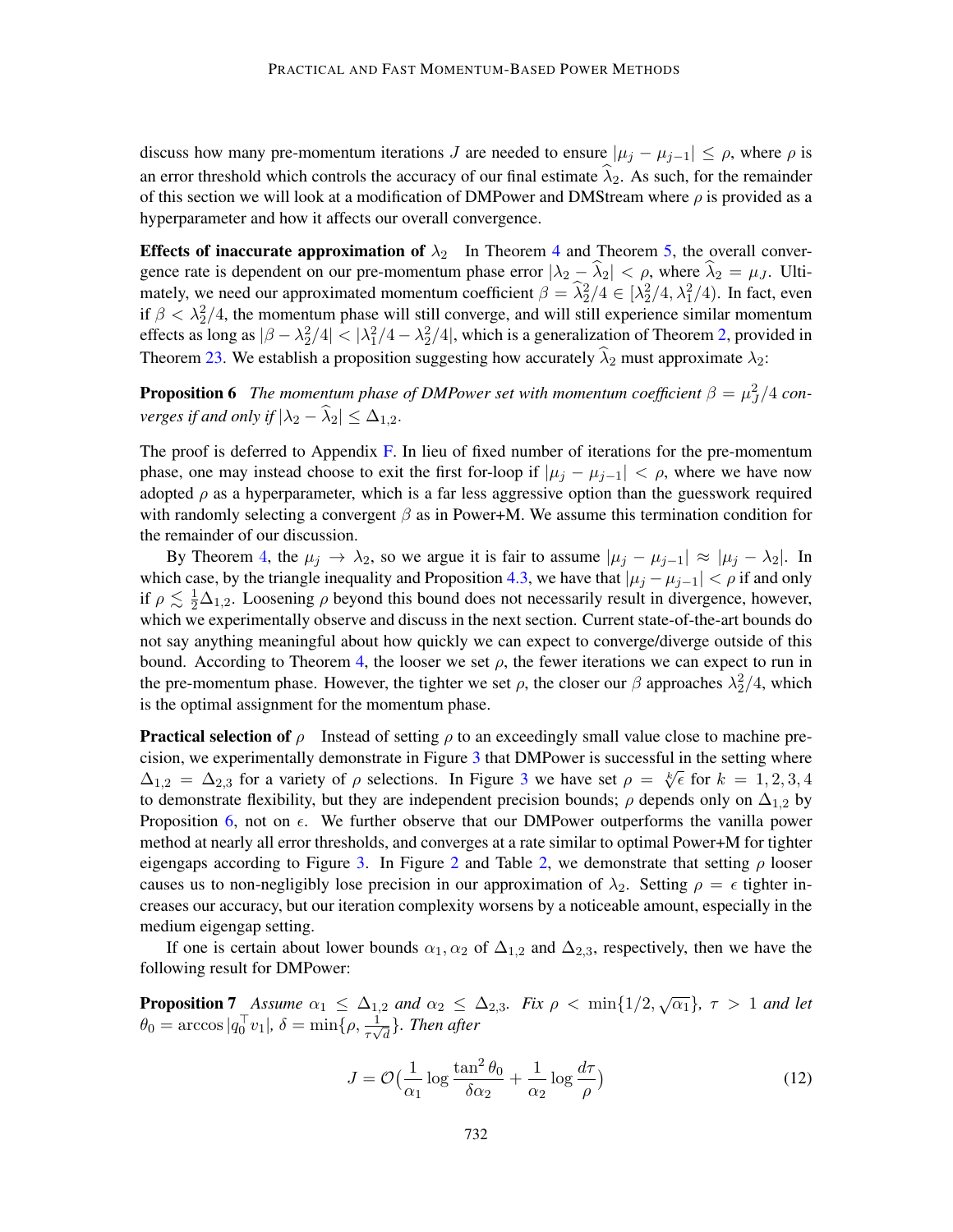*pre-momentum phase steps, we output a vector*  $w_J$  *such that if*  $\mu_J = w_J A w_J^{\top}$ , then  $|\lambda_2 - \mu_J| < \rho^2$ . Since  $\rho^2 < \alpha_1$ , our momentum phase will converge with all but  $\tau^{-\Omega(1)} + e^{-\Omega(d)}$  probability.

**Proof** The size of J along with the probabilistic guarantee is a simple corollary of Theorem [4](#page-8-1) in conjunction with Lemma [9](#page-19-0) to relate  $\sin(w_J, v_2)$  to  $|\lambda_2 - \mu_J|$ .  $\blacksquare$ 

It is important to note the usefulness and practicality of Proposition [7:](#page-11-0) in other momentum-based methods, having a lower bound on  $\Delta_{1,2}$  was not sufficient to guarantee convergence – one would still need the actual location of  $[\lambda_2, \lambda_1)$  over [0,1].

## 5. Experiments

In this section, we discuss the set of experiments we conducted to measure the performance of DM-Power and DMStream against a variety of common baseline algorithms. All the experiments were run on an Intel(R) Xeon(R) E5-1650 v4 machine with 32GiB RAM and Linux OS. The algorithms were implemented in Python using the Numpy and SciPy libraries. We refer the reader Appendix E for further experimental design and analyses, including the construction of the synthetic matrices and runtime (wall-time) comparisons.

#### 5.1. DMPower Experiments

Experimental Setup In these experiments, we compare DMPower against the vanilla power method, Power+M with optimal assignment of  $\beta$ , and the Lanczos algorithm. In each experiment, we generate a random symmetric PSD  $A \in \mathbb{R}^{100 \times 100}$  with a fixed spectrum and conduct PCA using the methods listed above. In Figures [1](#page-5-0) and [3,](#page-13-0) we record the number of iterations that are required to achieve the desired error-tolerance  $\epsilon$  between our dominant eigenvalue approximates and then take an average over 1000 runs, each time generating a new symmetric PSD A with a specified spectrum. The initial vector  $q_0$  is uniformly set across all methods for every run. Since we know the spectrum of these synthetic matrices, we can initialize Power+M to run with  $\beta = \lambda_2^2/4$ , the optimal momentum coefficient. In Figure [2,](#page-6-0) we measure the accuracy of Rayleigh quotient estimates to the Simultaneous Power Iteration rather than convergence speeds.

Iteration Complexity Results As shown in Figure [3,](#page-13-0) DMPower outperforms the vanilla power method at nearly all  $\epsilon$  thresholds, across a variety of  $\rho$  settings. We set  $\rho = \epsilon^{1/k}$  for  $k = 1, 2, 3, 4$ , but we must stress that  $\rho$  and  $\epsilon$  are independent precision bounds;  $\rho$  depends on  $\Delta_{1,2}$  by Proposition [6.](#page-11-1) Furthermore, at medium and tight eigengaps, observe DMPower performs nearly as well as optimal Power+M. When factoring in tridiagonalization iterations, DMPower outperforms the Lanczos algorithm, especially at tighter precisions (the Lanczos is well-known to suffer from numerical instability without corrective measures such as re-orthogonalization [\(Saad,](#page-17-3) [2011\)](#page-17-3)). See Table [3](#page-30-1) for a full set of raw data. We also measured the proportion of pre-momentum versus momentum phase iterations in Table [4,](#page-31-0) noting that for a variety of  $\rho$  settings, most iterations of DMPower are spent in the momentum phase.

Wall-time Performance At loose and medium eigengaps, Power+M (optimal) registers the lowest wall-time, owing to fewer matrix-vector computations. We remind the reader that this setting is only a baseline and not practically achievable. Of particular note is that at nearly all settings, DMPower runs noticeably faster than the Lanczos algorithm. We refer the reader to Table [5](#page-31-1) for full data.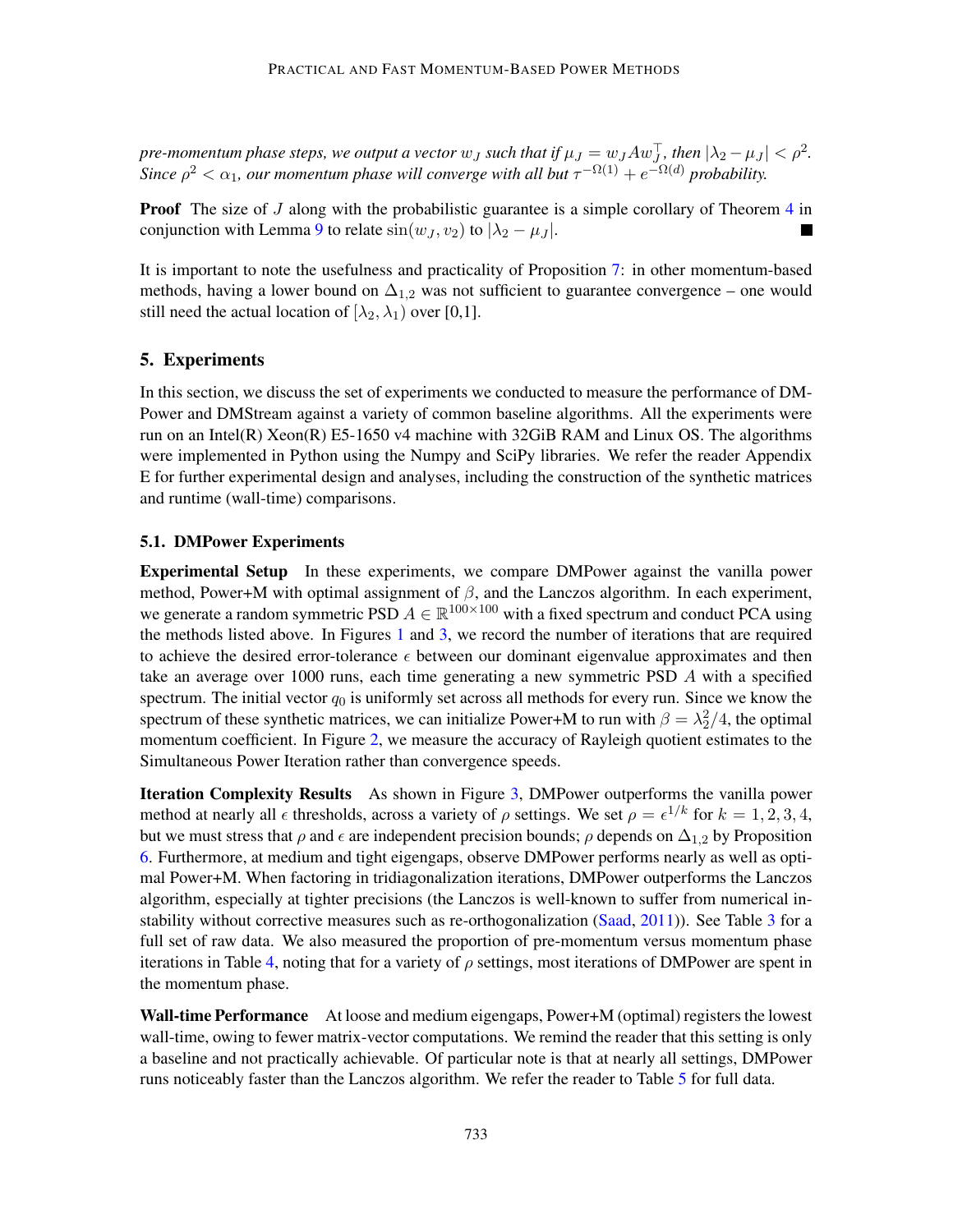<span id="page-13-0"></span>

Figure 3: **Iteration Complexity Comparisons**. We compare DMPower (with different  $\rho$  settings) against the vanilla power method, Power+M with optimal  $\beta$ , and the Lanczos algorithm. The X-axis corresponds to  $\epsilon$ , and the Y-axis measures performance by iteration count. Our algorithms demonstrate consistently favorable performance against the vanilla power method baseline and match optimal convergence speeds established by Power+M at medium and tight eigengap settings. *Note 1*: For the Lanczos algorithm, we start by taking 100 tri-diagonalization iterations, which is the recommended number for numerical stability. *Note 2:* We vary  $\rho$  according to  $\epsilon$  for convenience, but they are independent precision thresholds. As stated in Proposition [6,](#page-11-1)  $\rho$  is dependent on  $\Delta_{1,2}$ .

### 5.2. DMStream Experiments

Experimental Setup We used a 50,000 sample subset of the MNIST dataset [\(LeCun et al.,](#page-16-14) [1998\)](#page-16-14), which is represented as a matrix of size  $50000 \times 784$ . The dataset was first pre-processed by centering and dividing the entire matrix by  $\sigma\sqrt{784}$ . We compared DMStream against Oja's algorithm  $(Oja, 1982)$  $(Oja, 1982)$  $(Oja, 1982)$  with varying step sizes, stochastic power iteration (Algorithm [4\)](#page-24-1), and Mini-Batch Power+M set with optimal  $\beta = \lambda_2^2/4$ , where  $\lambda_2$  is the second eigenvalue of the (processed) covariance matrix of MNIST. We measured performance by a commonly-used metric  $\log_{10}\left(1-\frac{||X^\top q_K||}{||X^\top m||}\right)$  $\frac{||X-q_K||}{||X^\top v_1||}.$ We tested over a variety of batch sizes with  $\rho = 0.1$  for DMStream. For each batch size, we ran 50 iterations and averaged the results over 10 runs.

<span id="page-13-1"></span>

Figure 4: Performance by batch size. In this experiment we measure the performance of DM-Stream versus Oja's algorithm (with various step sizes) and Mini-Batch Power+M (optimal  $\beta$  =  $\lambda_2^2/4$ ). We measure performance by the log error  $log_{10}(1 - \frac{||X^\top q_K||}{||X^\top v_1||})$ . DMStream exhibits a consistent increase in accuracy as batch-size is increased and mimics the performance of optimal Mini-Batch Power+M.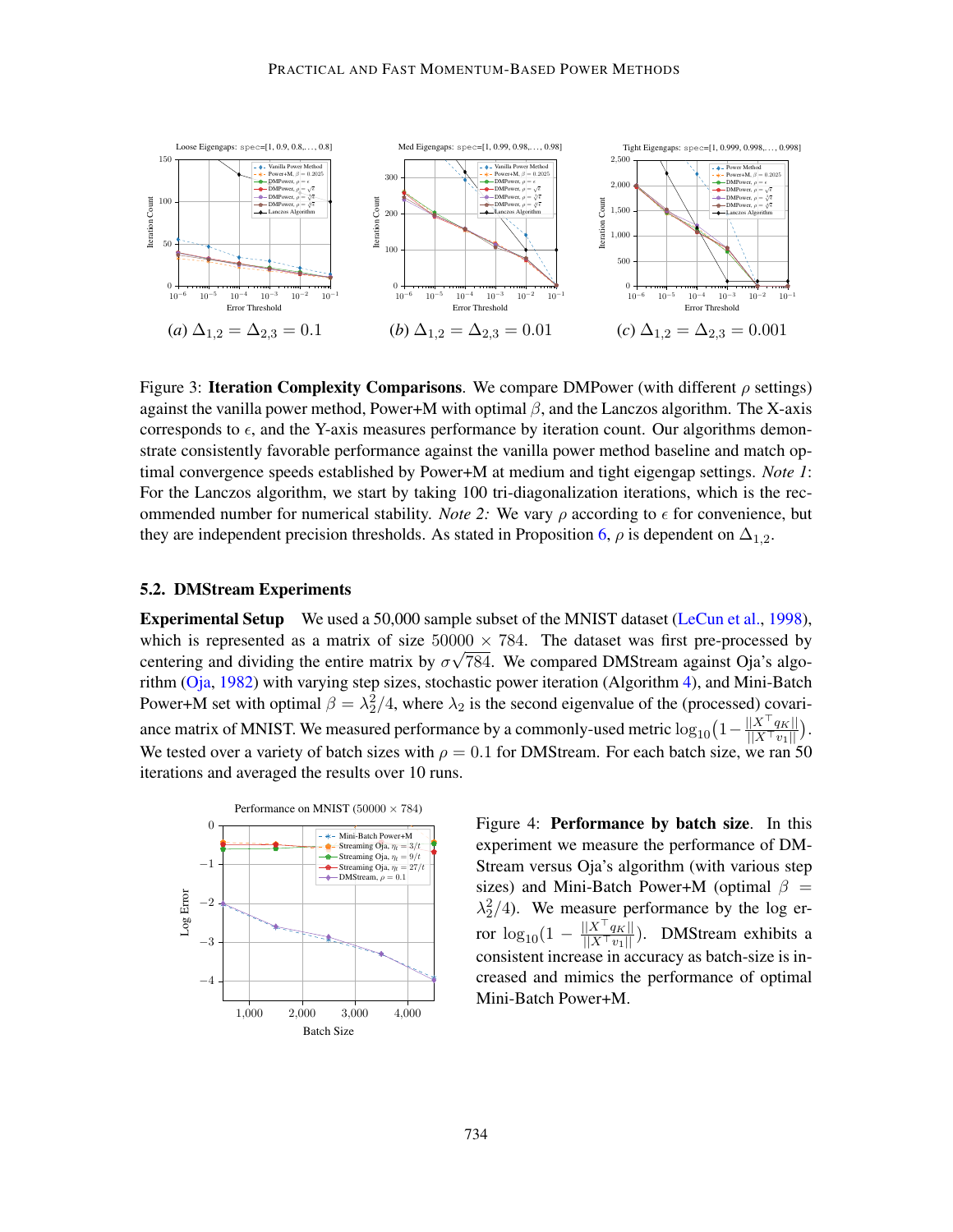Results Our algorithm performs significantly better than Oja's algorithm for several step sizes and is as accurate as Mini-Batch Power+M initialized with optimal  $\beta = \lambda_2^2/4$ . As Table [6](#page-32-2) demonstrates, our accuracy eventually ceases to improve for fixed batch size, but Figure [4](#page-13-1) indicates noticeable improvement with increasing batch size, owing to reduced variance of our unbiased estimates  $A_t$ .

#### 5.3. Application: Spectral Clustering

**Overview** Clustering is the unsupervised learning task of dividing a collection of data points into distinct groups or "clusters." The k-means algorithm [\(Lloyd,](#page-17-13) [1982\)](#page-17-13) is a popular clustering method which has found ubiquitous use in machine learning, including social network analysis [\(Mishra](#page-17-14) [et al.,](#page-17-14) [2007\)](#page-17-14), image processing [\(Shi and Malik,](#page-17-15) [2000\)](#page-17-15), and other data mining tasks.

However, k-means is limited in effectiveness when applied to nonlinear data. Spectral clustering is an extension of k-means used to properly separate nonlinear data. Whereas k-means is applied directly on the data points  $\{x_i\}_{i=1}^n$ , spectral clustering first begins with a symmetric affinity matrix  $A_{ij} = s(x_i, x_j)$  where s is a similarity function which could be Euclidean distance, for example. We define the diagonal matrix D where  $D_{ii} = \sum_{j=1}^{n} A_{ij}$  and then form the normalized affinity matrix  $W = D^{-1}A$ . Spectral clustering then computes the top k components of W. These eigenvectors are supplied to the k-means algorithm to obtain the final separation result.

The power iteration may be used to find the eigenvectors of  $W$ , which is referred to as power iteration clustering (PIC). The deflation-based PIC algorithm [\(Thang et al.,](#page-17-1) [2013\)](#page-17-1) we use for our experiments is provided in Appendix [H.](#page-33-0) In this section, we compare variants of the power iteration in carrying out PIC and demonstrate that DMPower is capable of faster eigenvector computation and more accurate data separation when compared against the vanilla power iteration.

<span id="page-14-0"></span>

Figure 5: Performance of DMPM on Spectral Clustering. We depict the performance of DMPM  $(\rho = \sqrt[3]{\epsilon})$  on dividing a collection of data points into their natural, geometrically-partitioned clusters. The first series (a-e) is the concentric circles dataset while the second series (f-j) is the halfmoons dataset. In both series, the first image depicts the unlabeled arrangement, the second depicts a naïve application of k-means without spectral clustering, while the last three images depict the performance of k-means assisted by spectral clustering over progressively tighter  $\epsilon$  error thresholds (thus, requiring more accurate affinity matrix eigenvector approximations). As  $\epsilon$  grows smaller, the data separation improves, eventually achieving perfect classification by  $\epsilon = 10^{-8}$ .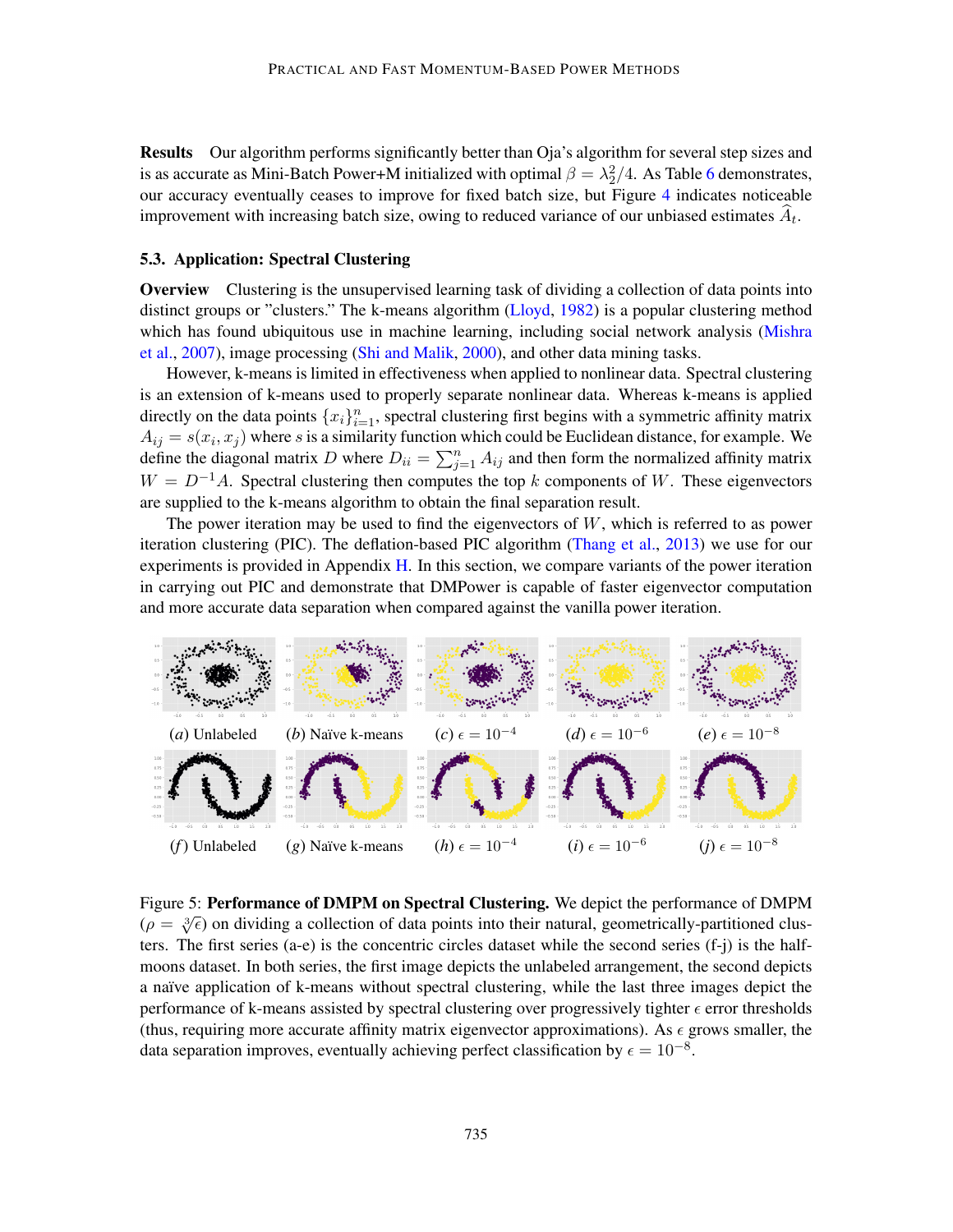Experimental Setup We used two popular toy datasets for clustering: half-moons and concentric circles. The half-moons dataset was generated with 500 samples while the concentric circles set was generated using 1000 samples. We compared DMPower (with various  $\rho$  settings) against the vanilla power method and Power+M with optimal assignment of β. We follow the deflation-based approach of spectral clustering, which is outlined in Algorithm [5.](#page-34-0) Each method was used to recover the top two eigenvectors and eigenvalues of the normalized affinity matrix  $W$  of each dataset (our similarity function was pairwise  $\ell_2$  distance).

We use a practical implementation of the DMPower Algorithm [1:](#page-7-1) we exit the pre-momentum phase when  $||w_{i+1} - w_i|| \leq \rho$ , where  $\rho$  is a function of  $\epsilon$ , and exit the momentum phase when  $||q_{k-1}-q_i|| \leq \epsilon$ . Similarly, for the vanilla power iteration Algorithm [3](#page-19-1) and the alternative Power+M update in equation [4,](#page-4-2) we end the procedure once  $||q_{k+1} - q_k|| \leq \epsilon$ . Therefore, termination of these algorithms is governed by the closeness of the approximates.

**Results** DMPower, under all  $\rho$  settings, and for most error thresholds  $\epsilon$  requires fewer iterations to recover the top two eigenvectors of the affinity matrices than the vanilla power method, see Table to recover the top two eigenvectors of the arithmy matrices than the valima power method, see Table [6.](#page-32-2) Furthermore, DMPower with  $\rho = \sqrt{\epsilon}$ ,  $\sqrt[3]{\epsilon}$  performs similarly in both iteration complexity and accuracy when compared against Power+M with optimal  $\beta = \lambda_2^2/4$  as reported in to Tables [7](#page-34-1) and [8.](#page-35-1) Figure [5](#page-14-0) depicts a progression of separation over the datasets, when DMPower  $(\rho = \sqrt[3]{\epsilon})$  is used.

## 6. Conclusion

In summary, this paper introduces a new scheme for accelerating the vanilla and streaming power methods. The realization of this scheme is the delayed momentum power method (DMPower) and its streaming companion the delayed streaming momentum method (DMStream). DMPower is experimentally shown to outperform the vanilla power iteration and achieves iteration complexity similar to an existing accelerated method Power+M initialized with optimal hyperparameters. Empirically, it also outperforms the state-of-the-art Lanczos algorithm in both wall-time and iteration complexity under several regimes. DMStream is shown to vastly outperform all variations of Oja's algorithm and register close-to-optimal error when compared against the Mini-Batch Power+M initialized with an optimal momentum coefficient. We provide convergence guarantees for DMPower and DMStream using a mixture of perturbation theory and classical power iteration bounds. While other momentum-based methods rely on unrealistic spectral knowledge for acceleration, DMPower and DMStream are both practical and fast.

#### Acknowledgements

Rabbani thanks John Mattox and Mark Davis for helpful discussions. Huang is supported by a startup fund from the Department of Computer Science of the University of Maryland, National Science Foundation IIS-1850220 CRII Award 030742-00001, DOD-DARPA-Defense Advanced Research Projects Agency Guaranteeing AI Robustness against Deception (GARD), Laboratory for Physical Sciences at University of Maryland, and Adobe, Capital One and JP Morgan faculty fellowships.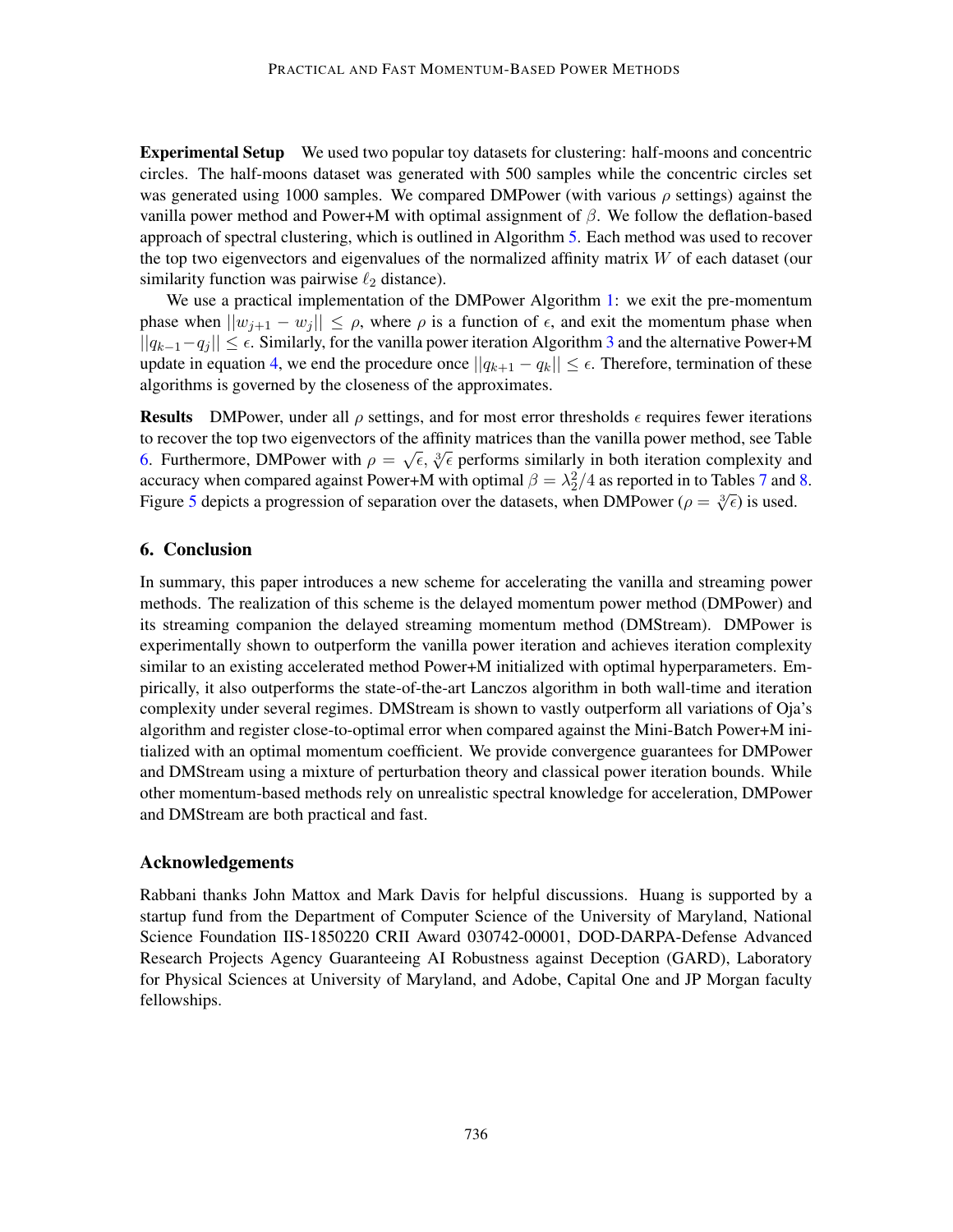## **References**

- <span id="page-16-12"></span>P-A Absil, Robert Mahony, and Rodolphe Sepulchre. *Optimization algorithms on matrix manifolds*. Princeton University Press, 2009.
- <span id="page-16-8"></span>Steffen Börm and Christian Mehl. *Numerical methods for eigenvalue problems*. Walter de Gruyter, 2012.
- <span id="page-16-4"></span>C De Sa, Bryan He, Ioannis Mitliagkas, Christopher Re, and Peng Xu. Accelerated stochastic power ´ iteration. *Proceedings of machine learning research*, 84:58–67, 2018.
- <span id="page-16-3"></span>Reza Drikvandi and Olamide Lawal. Sparse principal component analysis for natural language processing. *Annals of Data Science*, pages 1–17, 2020.
- <span id="page-16-2"></span>Brian Gawalt, Youwei Zhang, and Laurent El Ghaoui. Sparse pca for text corpus summarization and exploration. In *NIPS 2010 Workshop on Low-Rank Matrix Approximation*. Citeseer, 2010.
- <span id="page-16-6"></span>Gene H Golub and Charles F Van Loan. *Matrix computations*, volume 3. JHU press, 2012.
- <span id="page-16-13"></span>Moritz Hardt and Eric Price. The noisy power method: A meta algorithm with applications. In *Advances in Neural Information Processing Systems*, pages 2861–2869, 2014.
- <span id="page-16-9"></span>Moritz Hardt and Aaron Roth. Beyond worst-case analysis in private singular vector computation. In *Proceedings of the forty-fifth annual ACM symposium on Theory of computing*, pages 331–340, 2013.
- <span id="page-16-11"></span>Prateek Jain, Chi Jin, Sham M Kakade, Praneeth Netrapalli, and Aaron Sidford. Streaming pca: Matching matrix bernstein and near-optimal finite sample guarantees for oja's algorithm. In *Conference on learning theory*, pages 1147–1164, 2016.
- <span id="page-16-1"></span>Michel Journée, Yurii Nesterov, Peter Richtárik, and Rodolphe Sepulchre. Generalized power method for sparse principal component analysis. *Journal of Machine Learning Research*, 11 (2), 2010.
- <span id="page-16-10"></span>Michael Kapralov and Kunal Talwar. On differentially private low rank approximation. In *Proceedings of the twenty-fourth annual ACM-SIAM symposium on Discrete algorithms*, pages 1395– 1414. SIAM, 2013.
- <span id="page-16-5"></span>Cheolmin Kim and Diego Klabjan. Stochastic variance-reduced algorithms for pca with arbitrary mini-batch sizes. *Proceedings of the 23rdInternational Conference on Artificial Intelligence and Statistics (AISTATS)*, 2020.
- <span id="page-16-14"></span>Yann LeCun, Léon Bottou, Yoshua Bengio, and Patrick Haffner. Gradient-based learning applied to document recognition. *Proceedings of the IEEE*, 86(11):2278–2324, 1998.
- <span id="page-16-7"></span>Qi Lei, Kai Zhong, and Inderjit S Dhillon. Coordinate-wise power method. In *Advances in Neural Information Processing Systems*, pages 2064–2072, 2016.

<span id="page-16-0"></span>Frank Lin and William W Cohen. Power iteration clustering. In *ICML*, 2010a.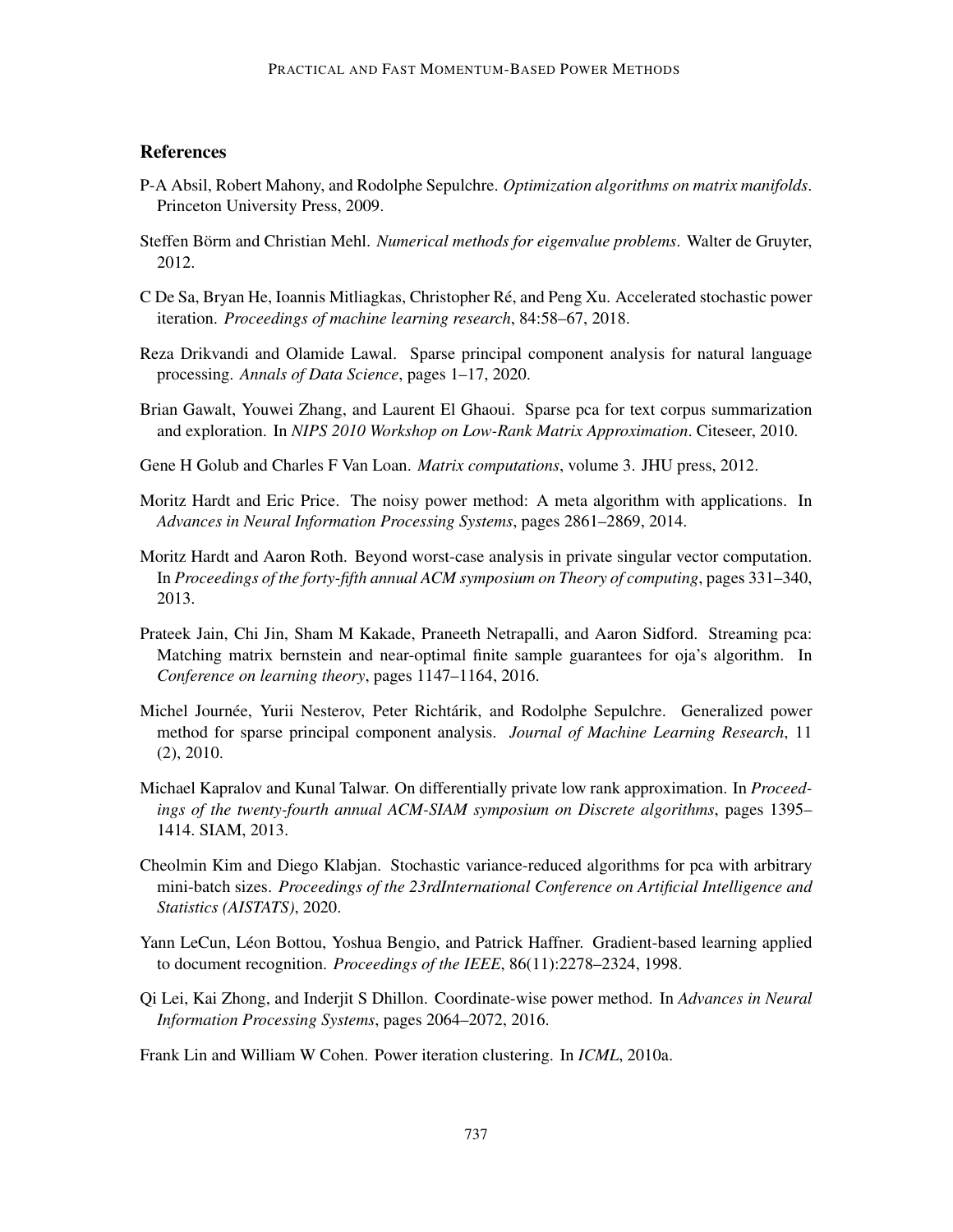- <span id="page-17-0"></span>Frank Lin and William W Cohen. A very fast method for clustering big text datasets. In *ECAI*, pages 303–308, 2010b.
- <span id="page-17-13"></span>Stuart Lloyd. Least squares quantization in pcm. *IEEE transactions on information theory*, 28(2): 129–137, 1982.
- <span id="page-17-2"></span>Vien V Mai and Mikael Johansson. Noisy accelerated power method for eigenproblems with applications. *IEEE Transactions on Signal Processing*, 67(12):3287–3299, 2019.
- <span id="page-17-14"></span>Nina Mishra, Robert Schreiber, Isabelle Stanton, and Robert E Tarjan. Clustering social networks. In *International Workshop on Algorithms and Models for the Web-Graph*, pages 56–67. Springer, 2007.
- <span id="page-17-7"></span>Ioannis Mitliagkas, Constantine Caramanis, and Prateek Jain. Memory limited, streaming pca. In *Advances in neural information processing systems*, pages 2886–2894, 2013.
- <span id="page-17-12"></span>Erkki Oja. Simplified neuron model as a principal component analyzer. *Journal of mathematical biology*, 15(3):267–273, 1982.
- <span id="page-17-11"></span>Matthew Partridge and Rafael A Calvo. Fast dimensionality reduction and simple pca. *Intelligent data analysis*, 2(3):203–214, 1998.
- <span id="page-17-9"></span>Renaud-Alexandre Pitaval, Wei Dai, and Olav Tirkkonen. Convergence of gradient descent for low-rank matrix approximation. *IEEE Transactions on Information Theory*, 61(8):4451–4457, 2015.
- <span id="page-17-4"></span>Boris T Polyak. Some methods of speeding up the convergence of iteration methods. *USSR Computational Mathematics and Mathematical Physics*, 4(5):1–17, 1964.
- <span id="page-17-16"></span>Alfio Quarteroni, Riccardo Sacco, and Fausto Saleri. *Numerical mathematics*, volume 37. Springer Science & Business Media, 2010.
- <span id="page-17-3"></span>Yousef Saad. *Numerical methods for large eigenvalue problems: revised edition*, volume 66. Siam, 2011.
- <span id="page-17-8"></span>Ohad Shamir. A stochastic pca and svd algorithm with an exponential convergence rate. In *International Conference on Machine Learning*, pages 144–152, 2015.
- <span id="page-17-15"></span>Jianbo Shi and Jitendra Malik. Normalized cuts and image segmentation. *IEEE Transactions on pattern analysis and machine intelligence*, 22(8):888–905, 2000.
- <span id="page-17-1"></span>Nguyen Duc Thang, Young-Koo Lee, Sungyoung Lee, et al. Deflation-based power iteration clustering. *Applied intelligence*, 39(2):367–385, 2013.
- <span id="page-17-5"></span>Lloyd N Trefethen and David Bau III. *Numerical linear algebra*, volume 50. Siam, 1997.
- <span id="page-17-10"></span>Bao Wang and Qiang Ye. Stochastic gradient descent with nonlinear conjugate gradient-style adaptive momentum, 2020.
- <span id="page-17-6"></span>Po-An Wang and Chi-Jen Lu. Tensor decomposition via simultaneous power iteration. In *Proceedings of the 34th International Conference on Machine Learning-Volume 70*, pages 3665–3673. JMLR. org, 2017.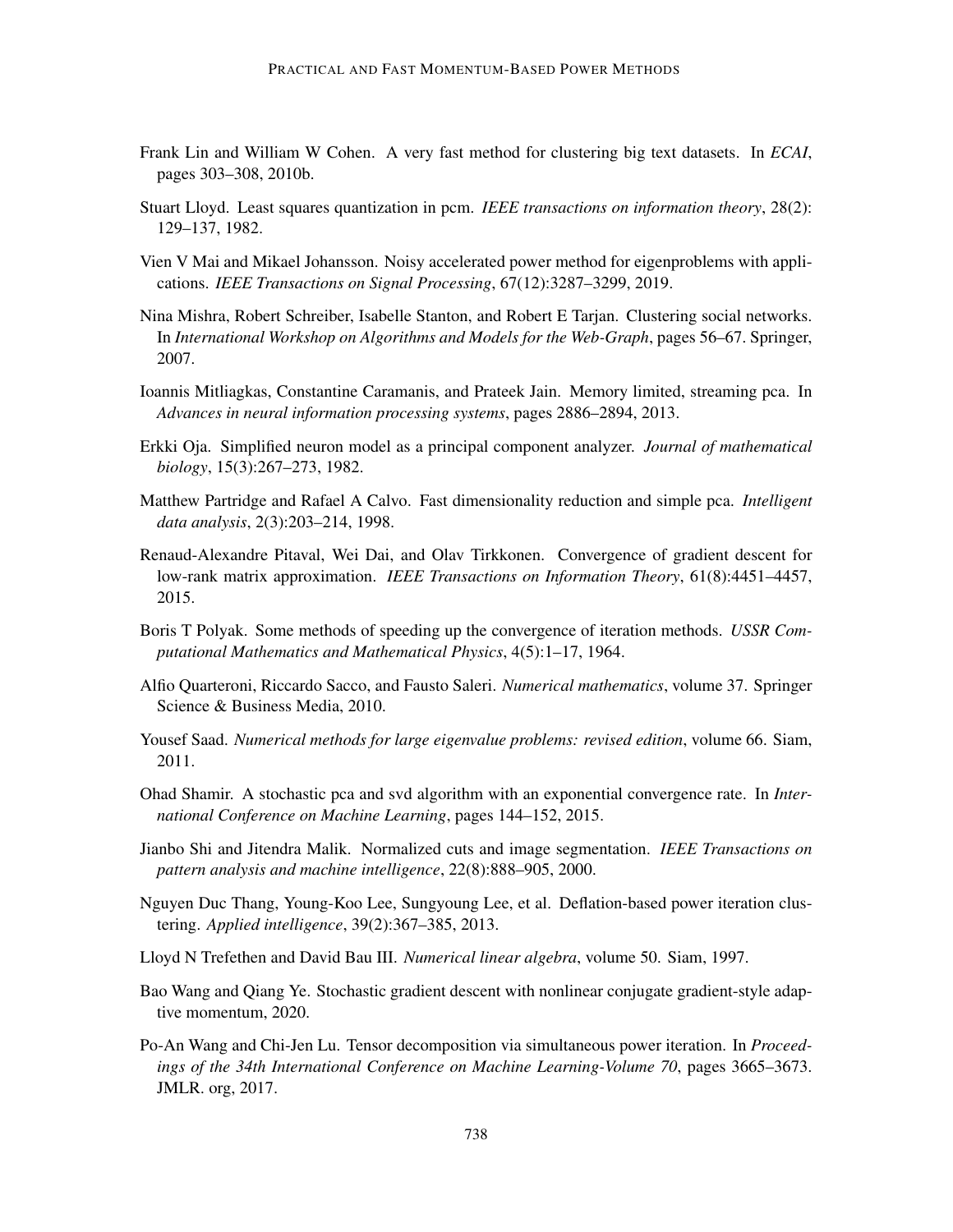- <span id="page-18-1"></span>Zaiwen Wen and Wotao Yin. A feasible method for optimization with orthogonality constraints. *Mathematical Programming*, 142(1):397–434, 2013.
- <span id="page-18-2"></span>Zhiqiang Xu, Xin Cao, and Xin Gao. Convergence analysis of gradient descent for eigenvector computation. International Joint Conferences on Artificial Intelligence, 2018.
- <span id="page-18-0"></span>Xiao-Tong Yuan and Tong Zhang. Truncated power method for sparse eigenvalue problems. *Journal of Machine Learning Research*, 14(4), 2013.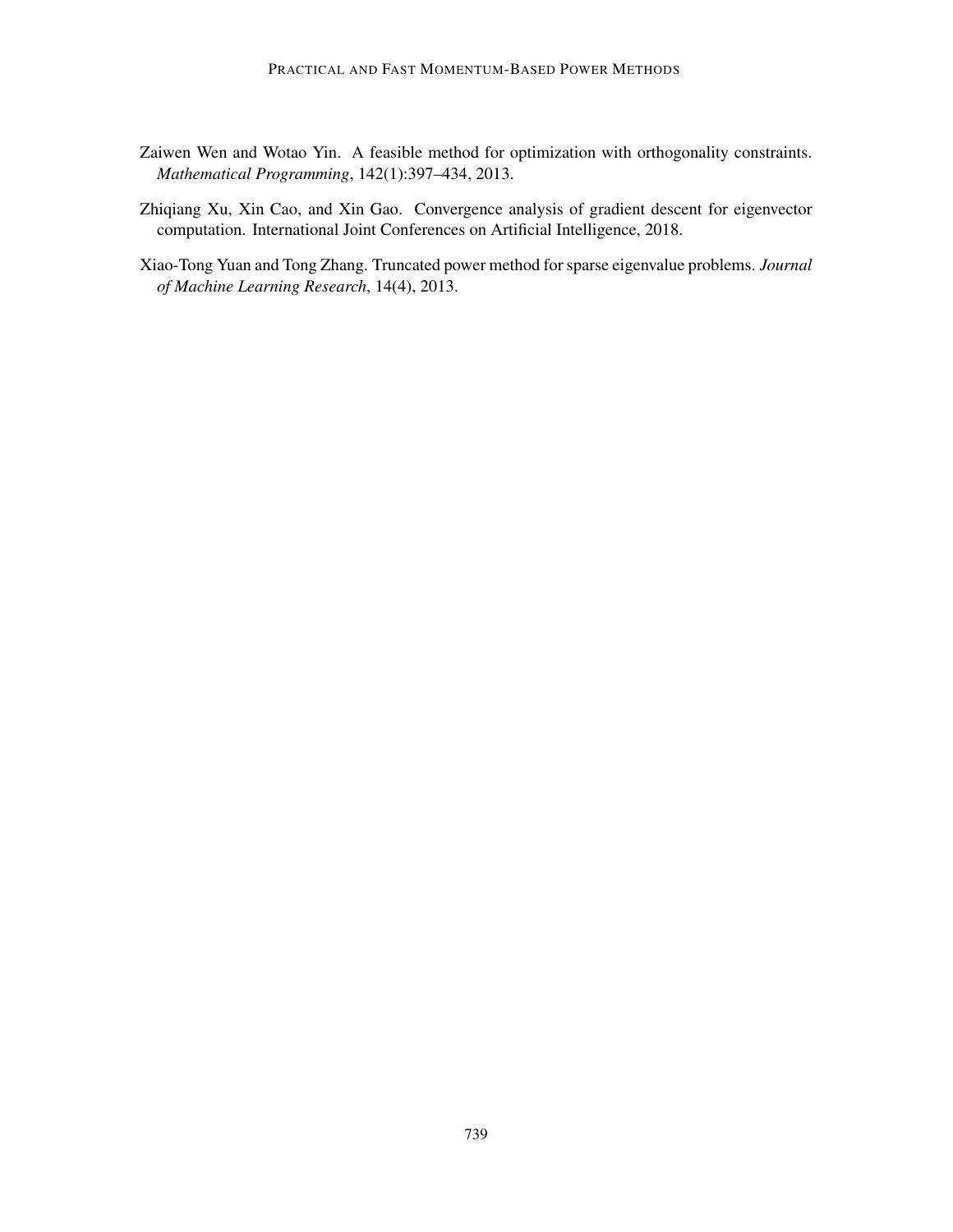### Appendix A. Preliminaries and Facts

#### A.1. Vanilla Power Method

Unless noted otherwise,  $\lVert \cdot \rVert$  refers to the 2-norm for vectors and the induced 2-norm for matrices. We recall the vanilla power method algorithm.

<span id="page-19-1"></span>Algorithm 3 Fetch-Com

**Require:**  $A \in \mathbb{R}^{d \times d}$  diagonalizable, initial vector  $q_0 \in \mathbb{R}^d$ , error threshold  $\epsilon$ **Ensure:**  $\epsilon$ -accurate approximation of  $v_1, \lambda_1$ 1: for  $k = 1, 2, ...$  do  $\triangleright$  While  $||q_k - v_1|| > \epsilon$ 2:  $q_k \leftarrow \frac{Aq_{k-1}}{\|Aq_{k-1}\|}$  $||Aq_{k-1}||$ 3:  $\nu_k \leftarrow q_k^{\top}$  $\triangleright$  Rayleigh Quotient return  $q_k, \ddot{\nu}_k$ 

Although the termination condition relies on an  $\ell_2$  distance from  $v_1$ , this is often replaced with a sine squared error condition, that is, we exit the loop once  $\sin^2(\theta_k) \triangleq 1 - (q_k^{\top} v_1)^2 > \epsilon$ . We make use of both variations throughout this paper.

## A.2. Power Iteration Bounds

The setting for the next two lemmas is the following: we let  $A \in \mathbb{R}^{d \times d}$  be symmetric with spectrum  $|\lambda_1| > |\lambda_2| \ge |\lambda_3| \ge \cdots \ge |\lambda_n|$  and associated unit eigenvectors  $v_1, v_2, \ldots, v_n$ . Note that we do not need the presence of the second eigengap  $|\lambda_2| > |\lambda_3|$  for these classical results. We will now establish several well-known inequalities regarding the accuracy of the vanilla power iteration.

**Lemma 8 [\(Quarteroni et al.](#page-17-16) [\(2010\)](#page-17-16), p. 194)** Let  $q_0 \in \mathbb{R}^d$  such that  $|q_0^\top v_1| \neq 0$ . We may write  $q_0 = \sum_{i=1}^d c_i v_i$  since A is diagonalizable (being symmetric). Let  $C = \left(\sum_{i=1}^d \left(\frac{c_i}{c_1}\right)^2\right)$  $(\frac{c_i}{c_1})^2)^{1/2}$ . We have *that*

$$
\|\tilde{q}_k - v_1\| \le C \left| \frac{\lambda_2}{\lambda_1} \right|^k \qquad k \ge 1 \tag{13}
$$

*where*

$$
\tilde{q_k} = \frac{q_k}{\|A^k q_0\|} \alpha_1 \lambda_1^k = v_1 + \sum_{i=2}^d \frac{c_i}{c_1} \left(\frac{\lambda_i}{\lambda_1}\right)^k v_i, \qquad k = 1, 2, \dots
$$
\n(14)

<span id="page-19-0"></span>*Remark.* Since  $\tilde{q}_k$  is nothing more than a scaled version of  $q_k$  convenient for analysis, as an abuse of notation, where 2-norm inequalites are invoked involving  $q_k$  and  $v_1$ , we assume we are working with  $q_k$ .

**Lemma 9 [\(Golub and Van Loan](#page-16-6) [\(2012\)](#page-16-6), p. 451)** Let  $q_0 \in \mathbb{R}^n$  such that  $|q_0^\top v_1| \neq 0$ . Let  $q^k =$  $A^kq_0$  $\frac{A^kq_0}{\|A^kq_0\|}$  and  $\nu_k = q_k^\top A q_k$ , *i.e., the basic power iteration approximation of*  $v_1$  *and*  $\lambda_1$  *after* k *steps.*  $Define \(\theta_k \in [0, \pi/2] \text{ by } \cos(\theta_k) = |q_k^\top v_1|. \text{ For } k = 0, 1, 2, \ldots, \text{ we have}$ 

$$
|\sin(\theta_k)| \le \tan(\theta_0) \left| \frac{\lambda_2}{\lambda_1} \right|^k \tag{15}
$$

$$
|\lambda_1 - \nu_k| \le \max_{2 \le i \le d} |\lambda_1 - \lambda_i| \tan(\theta_0)^2 \left| \frac{\lambda_2}{\lambda_1} \right|^{2k} \tag{16}
$$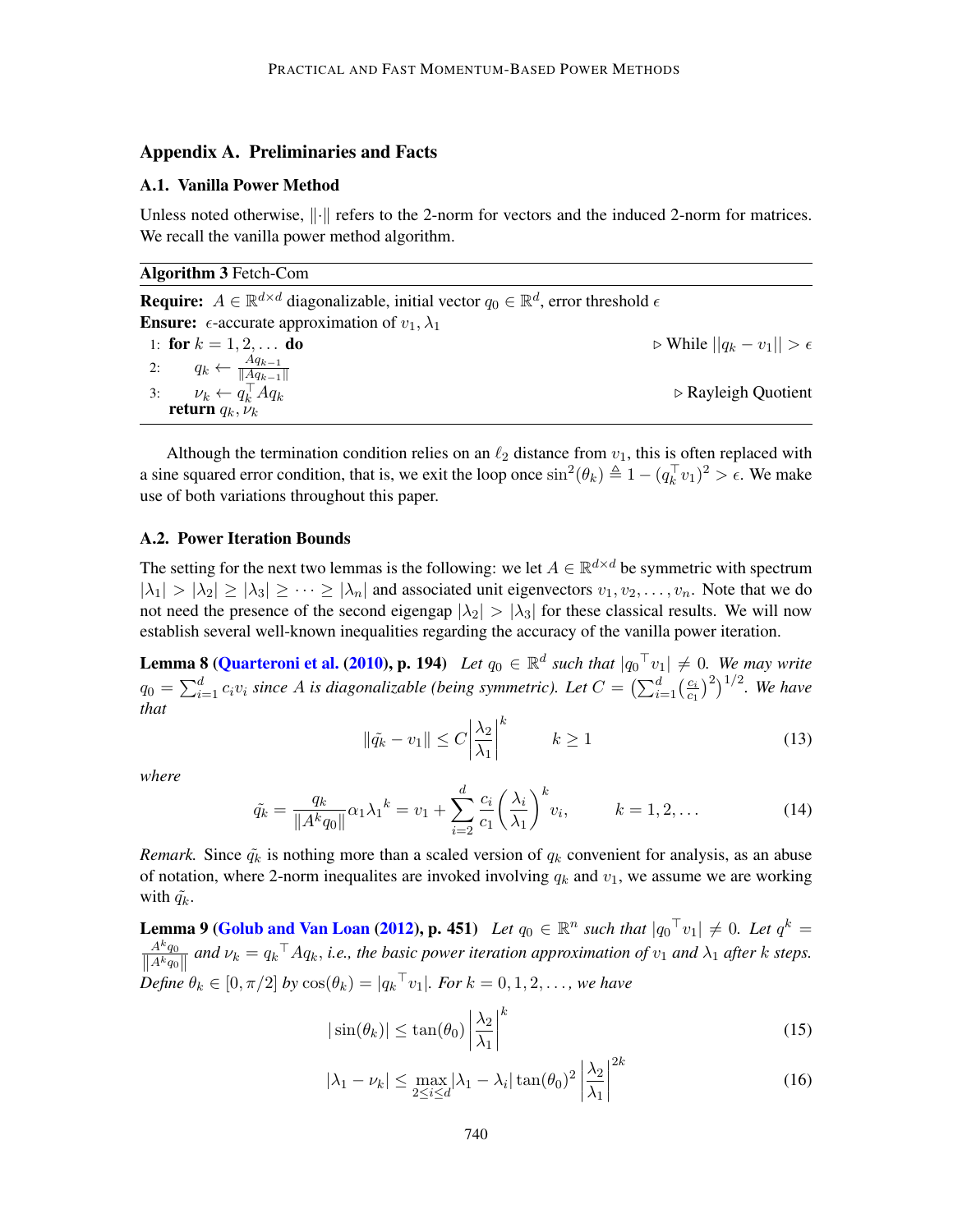We now prove a more general, well-known fact: the Rayleigh quotient is a quadratically-accurate estimate when compared to the sine squared error.

**Lemma 10** Let  $w_k \to v_j$  for  $\{w_k\}_{k=1}^{\infty}$  a sequence of unit vectors and  $v_j$  a unit eigenvector of A *associated to eigenvalue*  $\lambda_j$ . Let  $\eta_k$  be the Rayleigh quotient of  $w_k$  and  $\sin^2(\gamma_k) = 1 - (w_k^{\top} v_j)^2$ . *Then*

<span id="page-20-2"></span>
$$
|\eta_k - \lambda_i| = \mathcal{O}\left(\sin^2(\gamma_k)\right) \tag{17}
$$

**Proof** Express  $w_k = \sum_{i=1}^d c_i v_i$ , i.e., as a linear combination in the eigenbasis of A. We have then that

$$
\eta_k - \lambda_j = w_k^\top A w_k - \lambda_j = \frac{\sum_{i=1}^d c_i^2 \lambda_i}{\sum_i^d c_i^2} - \lambda_j = \frac{\sum_{i=1}^d (\lambda_i - \lambda_j) c_i^2}{\sum_{i=1}^d c_i^2} \le \max_{i \neq j} |\lambda_j - \lambda_i| \sum_{i \neq j}^d c_i^2 \tag{18}
$$

Since  $\sum_{i=1}^d c_i^2 = 1$  ( $w_k$  is unit), we have that  $\sum_{i=1}^d$  $\stackrel{i=1}{\neq}$  $c_i^2 = 1 - c_j^2 = 1 - (w_k^{\top} v_j)^2 = \sin^2(\gamma_j)$ . Therefore,

$$
|\eta_k - \lambda_j| \le \max_{i \neq j} |\lambda_j - \lambda_i| \sin^2(\gamma_k)
$$
\n(19)

proving our claim.

#### <span id="page-20-0"></span>Appendix B. Noisy Deflation

The following results will help us determine how many steps of inexact deflation we need to complete before we achieve small enough noise at each iteration to permit convergence. As usual, we let  $\nu_k$  and  $q_k$  reflect our eigenvalue and eigenvector approximation at step k of a vanilla power iteration with matrix A. We first recall the formulation of a *noisy power method* (NPM). We consider an alternative update step of Algorithm [3:](#page-19-1)

$$
q_k = \frac{Aq_{k-1} + G_{k-1}}{\|Aq_{k-1} + G_{k-1}\|} \tag{20}
$$

Here,  $G_{k-1}$  is noise or a perturbation added at each round. The following is a powerful result on the conditions under which NPM can successfully converge:

Corollary 11 (Noisy Power Method Convergence [Hardt and Price](#page-16-13) [\(2014\)](#page-16-13)) *Let*  $k \leq p$ *. Let*  $U \in$  $\mathbb{R}^{d\times k}$  represent the top k singular vectors of  $B\in\mathbb{R}^{d\times d}$  and let  $\sigma_1\ge\sigma_2\ge\cdots\ge\sigma_d$  denote its *singular values. Suppose* X<sup>0</sup> *is an orthonormal basis of a random* p*-dimensional subspace. Further, suppose at every step of NPM we have*

<span id="page-20-1"></span>
$$
5||G_{\ell}|| \le \epsilon(\lambda_k - \lambda_{k-1}) \quad \text{and} \quad 5||U^{\top}G_{\ell}|| \le (\lambda_k - \lambda_{k-1})\frac{\sqrt{p} - \sqrt{k-1}}{\tau\sqrt{d}} \tag{21}
$$

*for some fixed parameter*  $\tau$  *and*  $\epsilon < 1/2$ . Then with all but  $\tau^{\Omega(p+1-k)} + e^{-\Omega(d)}$  probability, there *exists an*  $L = \mathcal{O}\left(\frac{\lambda_k}{\lambda_k - \lambda}\right)$  $\frac{\lambda_k}{\lambda_k-\lambda_{k-1}}\log\frac{d\tau}{\epsilon}$  *so that after L steps we have*  $||(I-X_LX_L^{\top})U|| \leq \epsilon$ .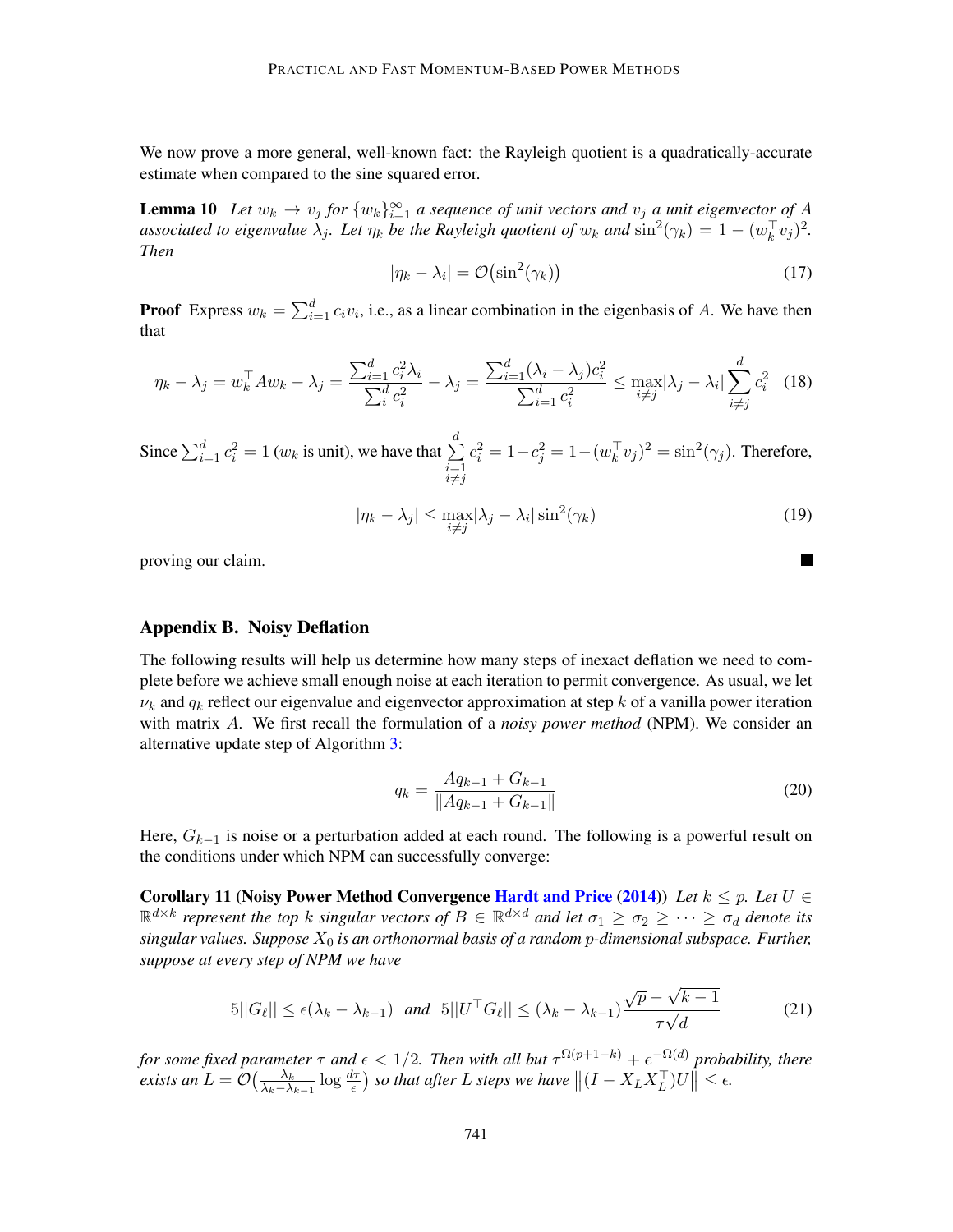In the context of Theorem [4,](#page-8-1) we have that  $B = A - \lambda_1 v_1 v_1^{\top}$ ,  $X_0 = w_0$ ,  $U = v_2$ , and  $G_{\ell}$  is the error  $||\lambda_1v_1v_1^{\top} - \nu_{\ell}q_{\ell}q_{\ell}^{\top}||$ , that is, the "inexactness" of our deflation, and d is the dimension. We also note that in relation to A, the deflated matrix B has spectrum  $\lambda_2 > \lambda_3 \leq \cdots \lambda_{n-1} \geq \lambda_n = 0$ . In this setting, we have that  $\|(I - X_L X_L^\top)U\| = \|(I - w_L w_L^\top) v_2)\| = \sqrt{1 - (w_L v_2^\top)^2}$ , i.e., the sine error between  $v_2$  and  $w_L$ . We will now provide an upper bound on  $||G_\ell||$  and show it decays with every round. For notational convenience, we denote  $\theta_0 := \arccos|q_0^{\top} v_1|$ .

<span id="page-21-0"></span>**Lemma 12** If we express  $A - \nu_k q_k q_k^{\top}$  as  $A - \lambda_1 v_1 v_1^{\top} + G_k$ , where  $G_k = \lambda_1 v_1 v_1^{\top} - \nu_\ell q_\ell q_\ell^{\top}$  is a *perturbation reflecting the error of our eigenpair approximation, then*  $||G_k|| = \mathcal{O}(\tan^2 \theta_0 |\frac{\lambda_2}{\lambda_1})$  $\frac{\lambda_2}{\lambda_1} \Big|^k$ ).

**Proof** Let  $q_k = v_1 + \xi_k$  and  $v_k = \lambda_1 + \gamma_k$ , that is,  $\xi_k$  and  $\gamma_k$  reflect the perturbations (error) associated with our power iterates. We may express our inexact deflation matrix as follows:

$$
A - \nu_k q_k q_k^{\top} = A - (\lambda_1 + \gamma_k)(v_1 + \xi_k)(v_1 + \xi_k)^{\top}.
$$
 (22)

Expanding, we have that our deviation from  $A - \lambda_1 v_1 v_1^{\top}$  is expressible as

$$
G_k = \lambda_1 (v_1 \xi_k^\top + \xi_k v_1^\top + \xi_k \xi_k^\top) + \gamma_k (v_1 v_1^\top + v_1 \xi_k^\top + \xi_k v_1^\top + \xi_k \xi_k^\top). \tag{23}
$$

$$
||G_k|| \le |\lambda_1| (||v_1\xi_k^\top|| + ||\xi_k v_1^\top|| + ||\xi_k \xi_k^\top||) + |\nu_k| (||v_1 v_1^\top|| + ||v_1 \xi_k^\top|| + ||\xi_k v_1^\top|| + ||\xi_k \xi_k^\top||)
$$
\n(24)

Express the initial vector  $q_0$  of the power iteration in the eigenbasis of A:  $v_0 = \sum_{i=1}^n c_i v_i$ . For the next step, we recall by the previous two lemmas that

$$
|\lambda_1 - \nu_k| \le \max_{2 \le i \le d} |\lambda_1 - \lambda_i| \tan^2(\theta_0) \left| \frac{\lambda_2}{\lambda_1} \right|^{2k}
$$

and

$$
||q_{k} - v_{1}|| \leq \left| \frac{\lambda_{2}}{\lambda_{1}} \right|^{k} \left( \sum_{i=1}^{d} \left( \frac{c_{i}}{c_{1}} \right)^{2} \right)^{1/2}.
$$

For brevity, we denote  $C = \left(\sum_{i=1}^{d} \left[\frac{c_i}{c_1}\right]\right)$  $\frac{c_i}{c_1}$ ]<sup>2</sup>)<sup>1/2</sup> and  $D = \max_{2 \le i \le d} |\lambda_1 - \lambda_i| \tan^2(\theta_0)$ . Now, it also well known that for  $u, v \in \mathbb{R}^l$  that  $||uv^t|| = |u^{\top}v|$ . Therefore, in conjunction with application of the Cauchy-Schwarz inequality, we have that

$$
||v_1v_1^\top|| = 1 \tag{25}
$$

$$
||v_1 \xi_k^\top|| = ||\xi_k v_1^\top|| = |v_1^\top \xi_k| \le |\xi_k| \le C \left| \frac{\lambda_2}{\lambda_1} \right|^k \tag{26}
$$

$$
||\xi_k \xi_k^{\top}|| = |\xi_k^{\top} \xi_k| = |\xi_k|^2 \le C^2 \left| \frac{\lambda_2}{\lambda_1} \right|^{2k}
$$
 (27)

Noting that  $\lambda_1 \leq 1$ , we have then that

$$
||G_k|| \leq 2C \left| \frac{\lambda_2}{\lambda_1} \right|^k + C^2 \left| \frac{\lambda_2}{\lambda_1} \right|^{2k} + D \left| \frac{\lambda_2}{\lambda_1} \right|^{2k} \left( 1 + 2C \left| \frac{\lambda_2}{\lambda_1} \right|^k + C^2 \left| \frac{\lambda_2}{\lambda_1} \right|^{2k} \right). \tag{28}
$$

Thus,  $||G_k|| = \mathcal{O}(\tan^2(\theta_0))\frac{\lambda_2}{\lambda_1}$  $\frac{\lambda_2}{\lambda_1}\Big|^k$ ).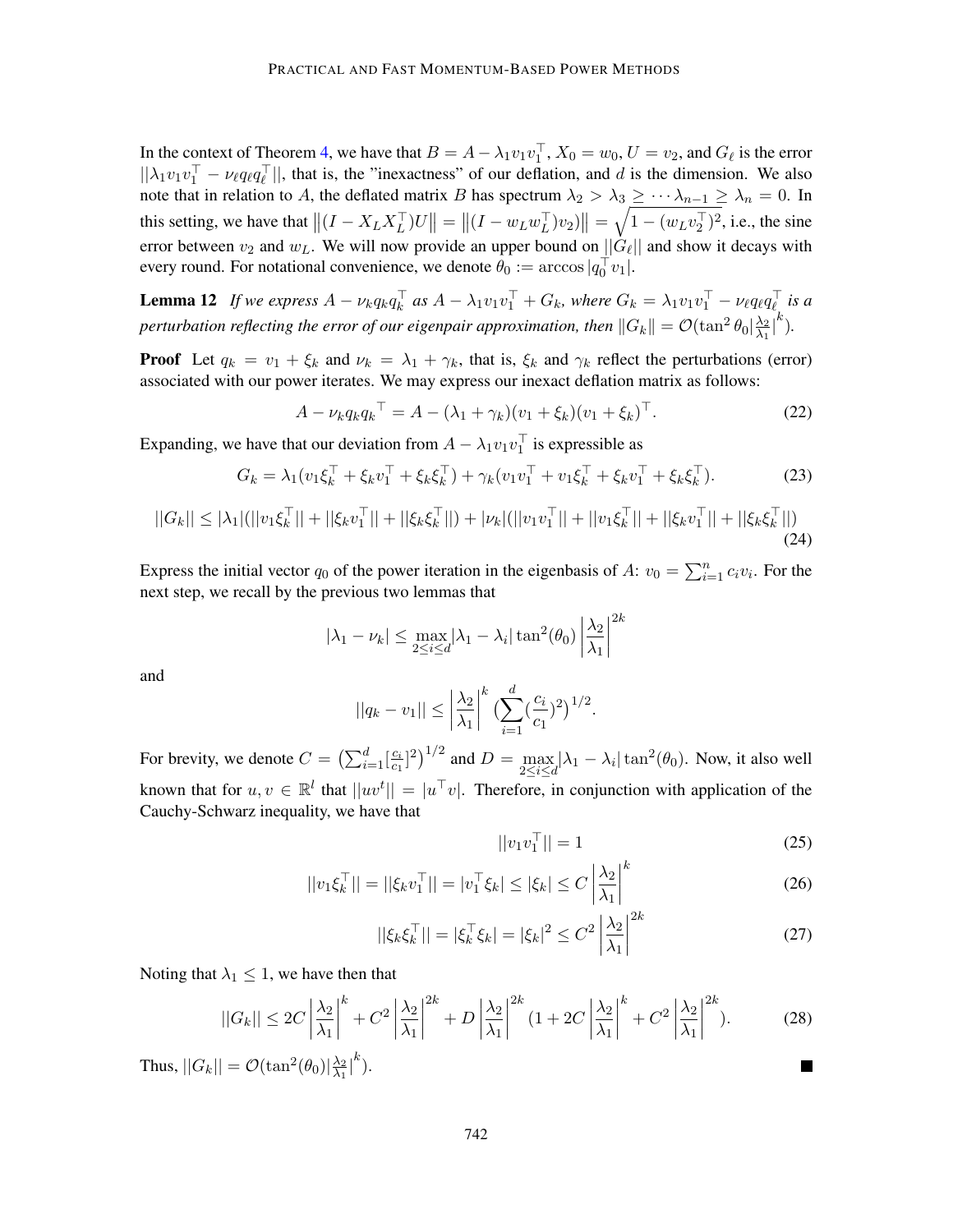**Lemma 13** Let  $v, w \in \mathbb{R}^d$  be of unit length,  $A \in \mathbb{R}^{d \times d}$ . We have then that

$$
|v^{\top} A w| \le ||A||_F \tag{29}
$$

<span id="page-22-1"></span> $\blacksquare$ 

**In the Second** 

Proof Applying the Cauchy-Schwarz inequality and sub-multiplicativity of the induced 2-norm for matrices,

$$
|v^{\top} Aw| \le ||v|| \cdot ||A|| \cdot ||w||_2 = ||A||_2 \le ||A||_F.
$$

We may establish how many initial steps of inexact deflation we need to run before it is set on a path towards convergence. Our setting is the same as in the previous lemmas.

**Theorem 14** Let  $A \in \mathbb{R}^{d \times d}$  be symmetric PSD and  $w_0$  be the initial unit vector for inexact *deflation such that*  $w_0^\top x_2 \neq 0$ . Fix  $\tau > 1$ ,  $\rho < 1/2$  and  $\delta = \min\{\rho, \frac{1}{\tau \sqrt{d}}\}$ . Then after  $T=\mathcal{O}\big(\frac{1}{\lambda_1-\lambda_2}\log(\frac{\tan^2\theta_0}{\delta(\lambda_2-\lambda_3)})\big)$  steps, the perturbations  $G_k$  achieve the Hardt-Price bounds in Equa*tion [21.](#page-20-1)*

**Proof** Let  $B = A - \lambda_1 v_1 v_1^{\top}$ . For  $k = 1, 2, ...$  we have that step k in the pre-momentum phase involves computing  $q_k = \frac{A^k q_{k-1}}{\prod_{k} A^k q_{k-1}}$  $\frac{A^kq_{k-1}}{\|A^kq_{k-1}\|}, \nu_k = q_k^\top Aq_k$  and then an inexact deflation  $(A - \nu_k q_k^\top q_k)w_{k-1}$ . We have then that inexact deflation at step  $k$  is representable as

$$
(B + G_k)w_{k-1} = Bw_{k-1} + G_k w_{k-1}
$$
\n(30)

where  $G_k$  is associated with the error  $\|\lambda_1 v_1 v_1^{\top} - \nu_k q_k q_k^{\top}\|$ . By Lemma [12,](#page-21-0) the fact the  $w_k$  are unit, and sub-multiplicativity, we have that

$$
||G_k w_{k-1}|| \le ||G_k|| \cdot ||w_{k-1}|| = ||G_k|| = \mathcal{O}\Big(\tan^2 \theta_0 \left| \frac{\lambda_2}{\lambda_1} \right|^k\Big). \tag{31}
$$

Reminding ourselves of the Hardt-Price bounds, we need any given perturbation to satisfy

$$
5||G_k|| \le \rho(\lambda_2 - \lambda_3) \quad and \quad 5||G_k|| \le (\lambda_2 - \lambda_3) \frac{1}{\tau \sqrt{d}} \tag{32}
$$

Solving for k such that  $\tan^2 \theta_0$  $\frac{\lambda_2}{\lambda_2}$  $\overline{\lambda_1}$   $k$  satisfies these bounds, we arrive at our claim.

## <span id="page-22-0"></span>Appendix C. Proof of Theorem [4](#page-8-1)

We first outline the setting before proving our main result. We let  $A \in \mathbb{R}^{d \times d}$  be symmetric PSD with spectrum

$$
1 \ge \lambda_1 > \lambda_2 > \lambda_3 \ge \cdots \ge \lambda_d \ge 0. \tag{33}
$$

Distinct to our setting is the presence of a positive eigengap between  $\lambda_2$  and  $\lambda_3$ . We select  $q_0 =$  $\sum_{i=1}^{n} c_i v_i$  such that  $|v_1^{\top} q_0| \neq 0$ , which will be used for the vanilla and momentum power iterations, and  $w_0 = \sum_{i=1}^d b_i v_i$  such that  $|v_2^\top w_0| \neq 0$ , which will be used for inexact deflation. Let  $\theta_0 = \arccos|q_0^{\top} v_1|$ . Lastly, in the first for-loop we add the theoretical termination condition while  $|\lambda_2 - \mu_k| > \rho$ .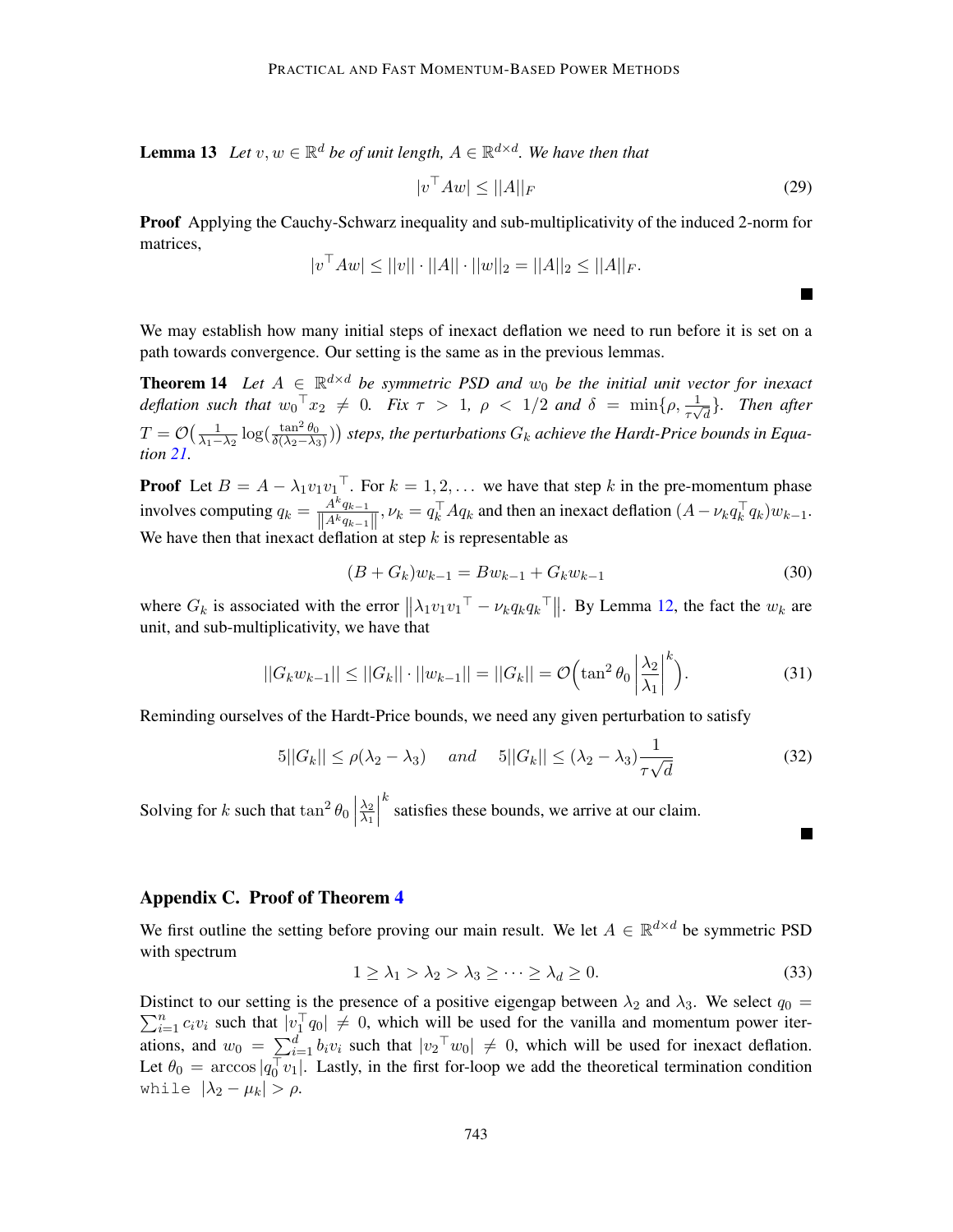Theorem 15 (Restating of Theorem [4\)](#page-8-1) *Let* J *represent the number of steps in the pre-momentum phase and* K *the number of steps in the momentum phase as in Algorithm [1.](#page-7-1) Let*  $\epsilon < 1$  *represent the desired error threshold of our*  $v_1$  *estimates, i.e.,*  $\sin^2\theta(q_t, v_1) < \epsilon$  and  $\rho < \min\{1/2, \sqrt{\frac{\lambda_1 - \lambda_2}{\lambda_2 - \lambda_3}}\}$  $\frac{\lambda_1 - \lambda_2}{\lambda_2 - \lambda_d}$ *represent the desired error threshold of our*  $\lambda_2$  *estimates, i.e.,*  $|\mu_k - \lambda_2| < \rho$ . Select unit  $q_0 \in \mathbb{R}^d$ and  $w_0 \in \mathbb{R}^d$ *. Further fix*  $\tau > 1$  and  $\delta = \min\{\rho, \frac{1}{\tau \sqrt{d}}\}$ *. Then after* 

$$
J = \mathcal{O}\left(\frac{1}{\lambda_1 - \lambda_2} \log \frac{\tan^2 \theta_0}{\delta(\lambda_2 - \lambda_3)} + \frac{\lambda_2}{\lambda_2 - \lambda_3} \log \frac{d\tau}{\rho}\right),\tag{34}
$$

$$
K = \mathcal{O}\left(\frac{\beta}{\sqrt{\lambda_1^2 - 4\beta^2}} \log \frac{1}{\epsilon}\right)
$$
 (35)

*pre-momentum and momentum steps, respectively, where*  $\beta = \frac{\widehat{\lambda}_2^2}{4} = \frac{\mu^2}{4}$ , with all but  $\tau^{-\Omega(1)} +$  $e^{-\Omega(d)}$  *probability, DMPower outputs a vector*  $q_K$  *with* 

$$
\sin^2 \theta(q_K, v_1) < \epsilon. \tag{36}
$$

**Proof** We divide our proof into an analysis of the pre-momentum stage and then the momentum stage. Specifically, we will first establish how many iterations are needed to acquire a  $\beta \in$ [ $\lambda_2^2/4$ ,  $\lambda_1^2/4$ ]. Then, we will use this  $\beta$  to conduct Power+M updates and derive how many additional steps we will need to obtain a  $q_k$  with  $1 - (q_k^{\top} v_1)^2 < \epsilon$ .

*Pre-momentum phase:* By Theorem [14,](#page-22-1) after  $J_1 = \mathcal{O}\left(\frac{1}{\lambda_1 - \lambda_2} \log \frac{\tan^2 \theta_0}{\delta(\lambda_2 - \lambda_3)}\right)$  steps, we achieve the Hardt-Price bounds. Therefore, by Corollary 1.1 in [\(Hardt and Price,](#page-16-13) [2014\)](#page-16-13), after a further  $J_2 = \mathcal{O}\left(\frac{\lambda_2}{\lambda_2 - 1}\right)$  $\frac{\lambda_2}{\lambda_2-\lambda_3}$  log  $\frac{d\tau}{\rho}$ ) iterations the w<sub>t</sub> will converge to  $\rho$ -accuracy. That is, if we let  $J = J_1 + J_2$ we have

$$
\left\| (I - w_J w_J^\top) v_2 \right\| = 1 - (w_J^\top v_2) = \sin(\gamma_J) < \rho \tag{37}
$$

with all but  $\tau^{-\Omega(1)} + e^{-\Omega(n)}$  probability. Therefore in conjunction with Lemma [10](#page-20-2) we have that

$$
|\lambda_2 - \mu_J| \le (\lambda_2 - \lambda_d) \sin^2(\gamma_J) < (\lambda_2 - \lambda_d)\rho^2 < \lambda_1 - \lambda_2 \tag{38}
$$

so by Proposition [6](#page-11-1) we obtain

$$
\frac{1}{4}|\lambda_2^2 - \mu_J^2| < \frac{1}{4}|\lambda_1^2 - \lambda_2^2|.\tag{39}
$$

We set  $\beta = \frac{\mu_J^2}{4}$  as our momentum coefficient and proceed to the momentum phase.

*Momentum phase:* Our momentum coefficient is now within the interval of acceleration† , i.e.,  $\beta \in [\lambda_2^2/4, \lambda_1^2/4)$ , so we may now invoke Theorem [2,](#page-4-1) which tell us that after

$$
K = \mathcal{O}\left(\frac{\beta}{\sqrt{\lambda_1^2 - 4\beta^2}} \log \frac{1}{\epsilon}\right)
$$
 (40)

steps of Power+M iteration on  $q_J$  (which we now take to be our initial vector for Power+M), we will have that  $1 - (q_{J+K}^{\top} v_1)^2 < \epsilon$ , completing our proof.

† Subtly, we assume that  $\mu_J \geq \lambda_2$ . We discuss the case  $\mu_J < \lambda_2$  in Theorem [23.](#page-32-0)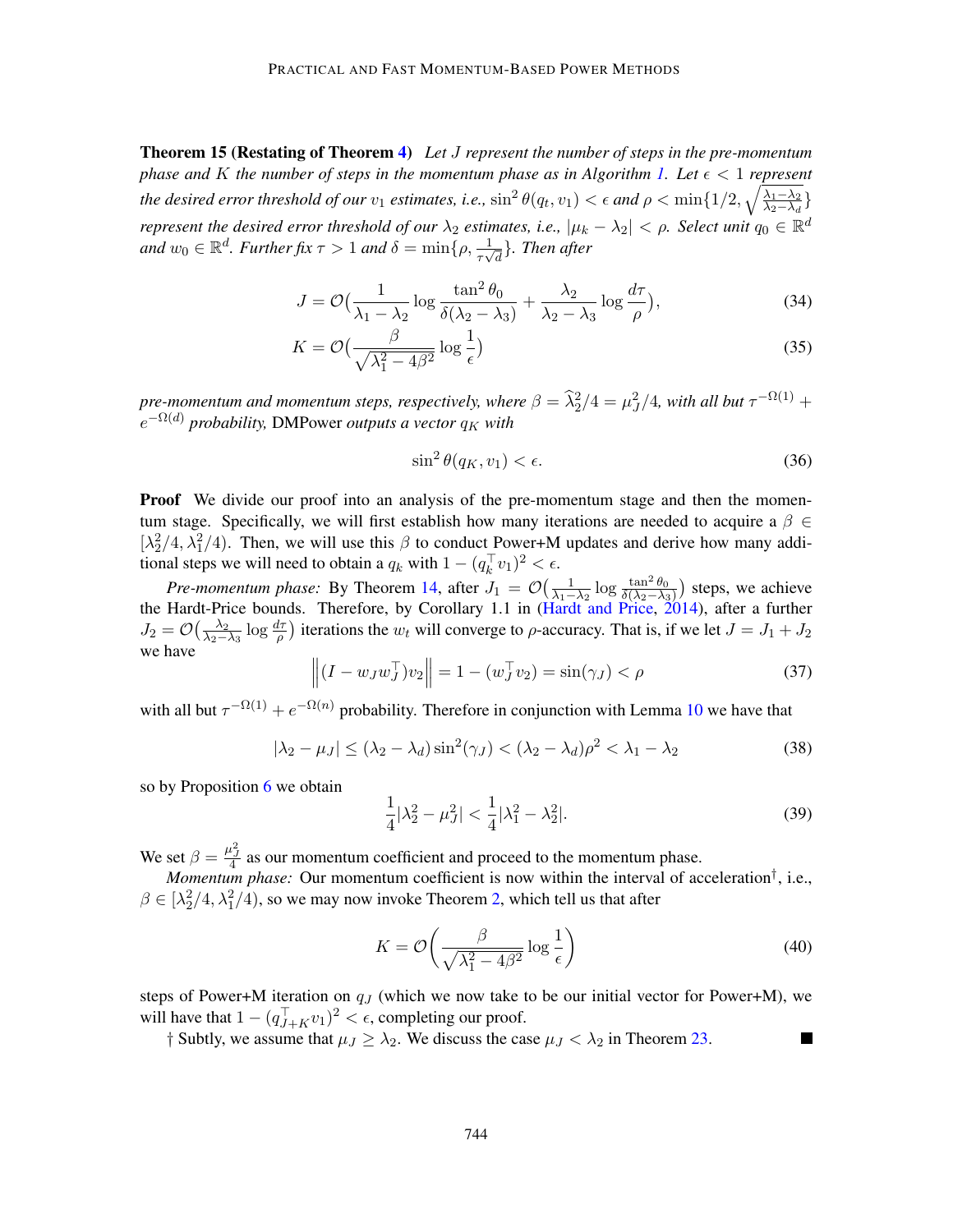<span id="page-24-1"></span>Algorithm 4 Stochastic Power Method/Streaming PCA

**Require:** Streaming inputs  $x_1, x_2, \dots \in \mathbb{R}^d$ , batch size n, unit  $q_0 \in \mathbb{R}^d$ , iterations T, unit  $q_0 \in \mathbb{R}^d$ 1: for  $t = 1, 2, ..., T$  do 2: Generate unbiased estimate  $\widehat{A}_t = \frac{1}{n}$  $\frac{1}{n} \sum_{i=(t-1)n+1}^{tn} x_i x_i^{\top}$ 3:  $q_t \leftarrow \widehat{A}_t q_{t-1}$ <br>4:  $q_t \leftarrow q_t / ||q_t||$  $q_t \leftarrow q_t / ||q_t||$ 5:  $\nu_t \leftarrow q_t^{\top}$  $\triangleright$  Inexact Rayleigh quotient estimate of  $\lambda_1$ return  $q_T, \nu_T$ 

## <span id="page-24-2"></span>Appendix D. Proof of Theorem [5](#page-9-0)

We re-outline the typical streaming setting: we have d-dimensional data points  $x_1, x_2, \dots \sim \mathcal{D}$ , with underlying covariance matrix  $A \in \mathbb{R}^{d \times d}$  with eigenvalues  $1 \geq \lambda_1 > \lambda_2 > \lambda_3 \geq \lambda_4 \geq \cdots \geq \lambda_n \geq$ 0. Presumably, it is too costly to access and/or store  $A$ , but we have access to a stream of inputs  $x_1, x_2, \ldots$ . Algorithm [4](#page-24-1) is a conventional streaming PCA method designed to recover the principal components of A using only a sample of inputs. As an abuse of notation, they are not indexed in any particular order – we receive the data points in a uniformly random manner. At each round, we form an unbiased estimate  $\widehat{A} = \frac{1}{n}$  $\frac{1}{n} \sum_{i=1}^{n} x_i x_i^{\top}$ , where *n* is a fixed batch size. We are interested in determining how many total samples are needed to output a vector  $q_t$  such that  $\sin^2(q_t, v_1) < \epsilon$  for a fixed precision  $\epsilon < 1$ , which is also referred to as the sample complexity.

Similar to the vanilla power method, one may accelerate a conventional streaming PCA by attaching a momentum term. That is, our update step in Algorithm [4](#page-24-1) would instead be

<span id="page-24-3"></span><span id="page-24-0"></span>
$$
q_{j+1} \leftarrow \tilde{A}_j q_j - \beta q_{j-1} \tag{41}
$$

where  $\beta$  is a momentum coefficient. De Sa et. al provide a guarantee for updates of this kind:

Theorem 16 [\(De Sa et al.](#page-16-4) [\(2018\)](#page-16-4), Theorem 3) *Suppose we run Algorithm [4](#page-24-1) with momentum up-dates as in equation [41.](#page-24-3)* Let  $\Sigma = \mathbb{E}[(\widehat{A}_j - A) \otimes (\widehat{A}_j - A)]$ *. Assume we initialize with unit*  $q_0 \in \mathbb{R}^d$ and with  $|v_1^\top q_0| \geq 1/2$ . For any  $\delta < 1$  and  $\epsilon < 1$ , if  $2\sqrt{\beta} \in [\lambda_2, \lambda_1)$  and

$$
J = \frac{\sqrt{\beta}}{\sqrt{\lambda_1 - 4\beta}} \log \left( \frac{32}{\delta \epsilon} \right) \text{ and } ||\Sigma|| \le \frac{(\lambda_1^2 - 4\beta)\delta \epsilon}{256\sqrt{d}J} = \frac{(\lambda_1^2 - 4\beta)^{3/2} \delta \epsilon}{256\sqrt{d}\sqrt{\beta}} \log^{-1} \left( \frac{32}{\delta \epsilon} \right), \tag{42}
$$

*then after J updates with probability at least*  $1-2\delta$ , we have that  $\sin^2(q_J, v_1) \leq \epsilon$ .

Similar to Power+M, streaming PCA with momentum updates experiences noticeable acceleration. However, of particular note is the bounded variance condition and the initialization of  $\beta$ . The former has been addressed through further variance reduction techniques outlined in [\(De Sa et al.,](#page-16-4) [2018\)](#page-16-4), but current literature does not suggest how to intelligently set  $\beta$  so that it lies in the convergence interval  $[\lambda_2^2/4, \lambda_1^2/4)$  $[\lambda_2^2/4, \lambda_1^2/4)$  $[\lambda_2^2/4, \lambda_1^2/4)$ . Similar to our design of DMPower, our Algorithm 2 successively approximates a convergent  $\beta$  in a pre-momentum phase before dropping into a momentum phase. The convergence analysis of DMStream is more challenging, however, since we have two sources of noise: the estimation error  $||A - A||$  and the estimation error of  $||v_1 - v_t||$ . The remainder of this section is devoted to providing upper bounds on both sources of noise.

We have the following noisy representation of  $\widehat{A}x$  for  $x \in \mathbb{R}^d$ :

<span id="page-24-4"></span>
$$
Ax = Ax + H \tag{43}
$$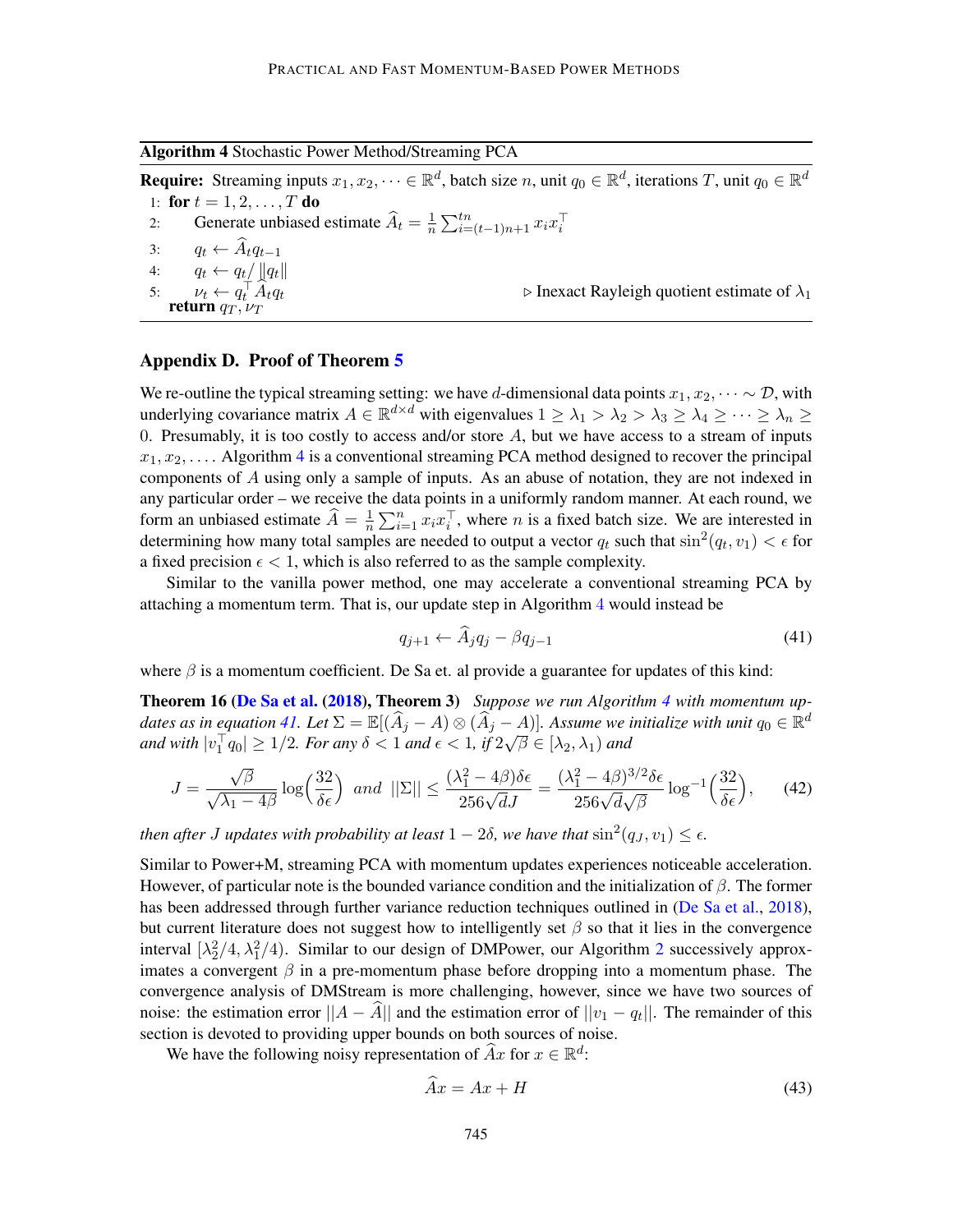where  $H = (A - \hat{A})x$ . In light of Theorem [14,](#page-22-1) if we can control ||H||, then we can produce a convergent noisy power method. To this end, we provide several results to aid our analysis, some of which are not proven here. The first result bounds the error in a single step of a streaming PCA:

Lemma 17 [\(Hardt and Price](#page-16-13) [\(2014\)](#page-16-13), Lemma 3.5) *Let* A *be a covariance matrix as in the setting described above and*  $\widehat{A} = \frac{1}{n}$  $\frac{1}{n} \sum_{i=1}^{n} x_i x_i^{\top}$  an empirical estimate based off a streaming batch  $x_1, x_2, \ldots, x_n$ . Consider the noisy representation as in equation [43.](#page-24-4) Then with all but  $\mathcal{O}(1/n^2)$ *probability*

$$
||H|| \le \sqrt{\frac{\log^4 n \log d}{n}} + \frac{1}{n^2} \quad and \quad ||v_1^\top H|| \le \sqrt{\frac{\log^4 n \log d}{n} + \frac{1}{n^2}} \tag{44}
$$

We now consider  $H_t = (A - \hat{A}_t)q_{t-1}$ , where  $\hat{A}_t$  and  $q_t$  are the unbiased estimate of A and  $v_1$ respectively in round  $j$  as in Algorithm [4.](#page-24-1)

<span id="page-25-0"></span>Proposition 18 [\(Hardt and Price](#page-16-13) [\(2014\)](#page-16-13), Theorem 3.2) *Choose batch size* n *such that*

<span id="page-25-1"></span>
$$
\frac{n}{\log^4 n} = \mathcal{O}\left(\frac{1/\epsilon^2 \log d}{(\lambda_1 - \lambda_2)^2 d}\right)
$$
(45)

*for*  $\epsilon$  < 1/2 *and we will have by Lemma [17](#page-25-1) that* 

$$
||H_t|| \le \frac{\epsilon(\lambda_1 - \lambda_2)}{5} \quad and \quad ||v_1^\top H_t|| \le \frac{\lambda_1 - \lambda_2}{5\sqrt{d}},\tag{46}
$$

*thereby satisfying the Hardt-Price bounds as in equation* [21.](#page-20-1) *Thus, by Theorem* [14](#page-22-1), after  $T =$  $\mathcal{O}(\log(d/\epsilon)/(1-\lambda_2/\lambda_1))$  *iterations, we have with all but*  $1 - \max\{1, T/n^2\}$  *probability that Algorithm* [2](#page-8-2) *outputs*  $q_T$  *such that*  $1 - (v_1^\top q_T)^2 < \epsilon$ .

Now, consider the inexact update in Algorithm [2,](#page-8-2)  $(\widehat{A}_t - \nu_t q_t q_t^{\top}) w_t$ . For convenience, we let  $B := A - \lambda_1 v_1 v_1^{\top}$ , the exact deflation matrix. We may express this as

<span id="page-25-3"></span>
$$
(\widehat{A}_t - \nu_t q_t q_t^{\top}) w_{t-1} = B w_{t-1} + H_t + G_t
$$
\n(47)

where  $H_t = (A - \widehat{A}_t)w_{t-1}$  and  $G_t = (\lambda_1 v_1 v_1^\top - \nu_t q_t q_t^\top)w_{t-1}$ . By Proposition [18](#page-25-0) we know how to control  $||H_t||$ , so we will now focus our attention on  $||G_t||$ . We will conduct analysis in the same spirit as Lemma [12](#page-21-0), but first we will require a another pair of results. The first lemma demonstrates that if we satisfy the Hardt-Price bounds of equation [21,](#page-20-1) then  $\tan \theta(v_1, q_t)$  decreases multiplicatively with each step of a noisy power method.

**Lemma 19 [\(Hardt and Price](#page-16-13) [\(2014\)](#page-16-13), Lemma 2.3 (modified))** Let  $v_1 \in \mathbb{R}^d$  be the dominant eigen*vector with eigenvalue*  $\lambda_1$  *of* A,  $\lambda_2$  *the second dominant eigenvalue,*  $x \in \mathbb{R}^d$  *a unit vector. Let*  $G \in \mathbb{R}^d$  and  $\theta_0 = \arccos|v_1^\top x|$  satisfy

<span id="page-25-2"></span>
$$
4||v_1^\top G|| \le (\lambda_1 - \lambda_2)\cos(\theta_0) \tag{48}
$$

$$
4||G|| \le (\lambda_1 - \lambda_2)\epsilon \tag{49}
$$

*for some*  $\epsilon$  < 1*. Then* 

$$
\tan \theta(v_1, Ax + G) \le \max\{\epsilon, \max\{\epsilon, \left(\frac{\lambda_2}{\lambda_1}\right)^{1/4}\}\tan \theta_0\}.
$$
\n(50)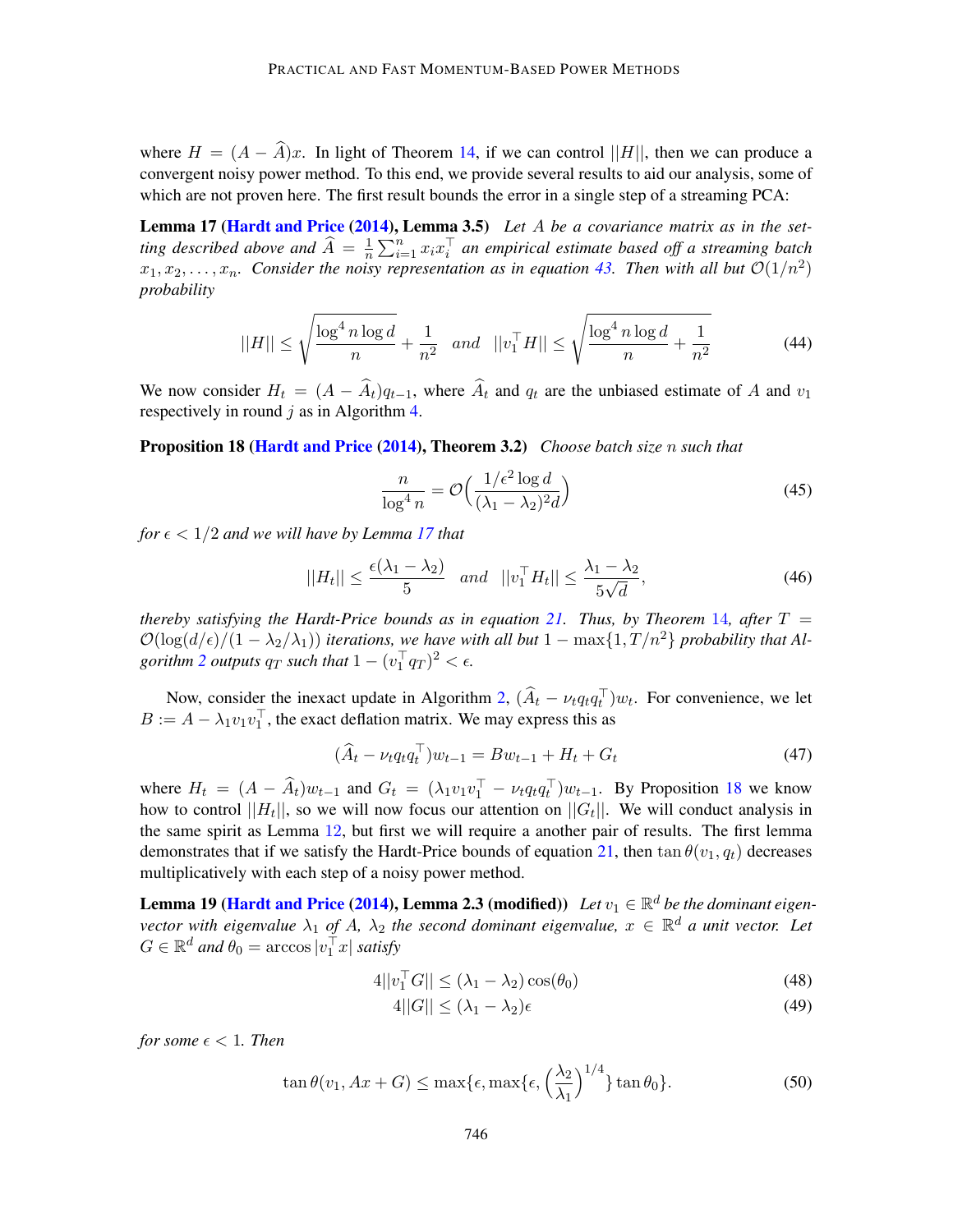We now provide a bound on the  $\sin \theta(v_1, q_t)$  using Lemma [19.](#page-25-2)

**Proposition 20 [\(Hardt and Price](#page-16-13) [\(2014\)](#page-16-13), Theorem 2.4 (rephrased))** Suppose  $q_0$  is the initial vec*tor supplied to a noisy power method,*  $\theta_0 = |v_1^\top q_0|$ , and  $G_t$  is the noise experienced at round t. *Further suppose that*

$$
5||v_1^\top G_t|| \le (\lambda_1 - \lambda_2)\cos\theta_0 \tag{51}
$$

<span id="page-26-1"></span>
$$
5||G_t|| \le \epsilon(\lambda_1 - \lambda_2) \tag{52}
$$

*holds at every stage including and after round t for some*  $\epsilon < 1/2$ *. Then* 

$$
\sin \theta(q_{t+k}, v_1) \le \max\{\epsilon, (\lambda_2/\lambda_1)^{k/4} \tan \theta_0\} \tag{53}
$$

**Proof** Let  $l \geq t$ . Since  $|G_l|$  satisfies the modified Hardt-Price bounds of Lemma [19,](#page-25-2) we have that

$$
\tan \theta(v_1, q_l) \le \max\{\epsilon, \max\{\epsilon, \tan \theta_0\}\}.
$$
\n(54)

For  $\epsilon < 1/2$  we have that,

$$
\cos \theta(v_1, q_l) \ge \min\{1 - \epsilon^2/2, \cos \theta_0\} \ge \frac{7}{8} \cos \theta_0,\tag{55}
$$

which means that we may invoke Lemma [19](#page-25-2) at every step  $l \geq t$ . This gives us

$$
\tan(v_1, q_{l+1}) = \tan \theta(v_1, Aq_l + G) \le \max\{\epsilon, \max\{\epsilon, \left(\frac{\lambda_2}{\lambda_1}\right)^{1/4}\}\tan \theta(v_1, q_l)\}.
$$
 (56)

Extending this inequality recursively for  $l + k$  and noting that  $\sin \theta(q_l, v_1) \leq \tan \theta(q_l, v_1)$  gives us our claim.

We are now prepared to conduct analysis on  $||G_t||$  in equation [47.](#page-25-3)

**Proposition 21** *Choose*  $\epsilon < 1/2$  *and n such that* 

<span id="page-26-0"></span>
$$
\frac{n}{\log^4 n} = \mathcal{O}\Big(\frac{1/\epsilon^2 \log d}{(\lambda_1 - \lambda_2)^2 d}\Big). \tag{57}
$$

*. Let*

$$
\phi_t = |\lambda_1 - \lambda_d| \tan^2 \theta(q_0, v_1) \left| \frac{\lambda_2}{\lambda_1} \right|^{2t} + \min\{\frac{\epsilon(\lambda_1 - \lambda_2)}{5}, \frac{\lambda_1 - \lambda_2}{5\sqrt{d}}\}
$$
(58)

$$
\psi_t = \sqrt{2 - 2\sqrt{(1 - \min\{1, \max\{\epsilon^2, (\lambda_2/\lambda_1)^{t/2} \tan^2 \theta_0\})\}}}. \tag{59}
$$

*Then with all but*  $\mathcal{O}(1/n^2)$  *probability, we have that*  $||G_t|| = \mathcal{O}(\max\{\phi_t, \psi_t\})$ *.* 

**Proof** We first consider  $|\lambda_1 - \nu_t| = |\lambda_1 - q_t^\top \widehat{A}_t q_t|$ . Let  $\theta_0 = q_0^\top v_1$ . First observe that since  $q_t \to v_1$ , we have by Lemma [10](#page-20-2) that  $|\lambda_1 - q_t^{\top} A q_t| = \mathcal{O}(\sin^2(q_t, v_1))$ . We have then that

$$
|\lambda_1 - \nu_t| = |\lambda_1 - q_t^\top \widehat{A}_t q_1| = |\lambda_1 - q_t^\top A q_t + q_t^\top A q_t - q_t^\top \widehat{A}_t q_t|
$$
\n
$$
\leq |\lambda_1 - q_t^\top A q_t| + |q_t^\top (A - \widehat{A}_t) q_t|
$$
\n(61)

$$
\leq |\lambda_1 - q_t^\top A q_t| + |q_t^\top (A - \widehat{A}_t) q_t| \tag{61}
$$

$$
\leq |\lambda_1 - \lambda_d| \tan^2 \theta(q_0, v_1) \left| \frac{\lambda_2}{\lambda_1} \right|^{2t} + \min\{\frac{\epsilon(\lambda_1 - \lambda_2)}{10}, \frac{\lambda_1 - \lambda_2}{10\sqrt{d}}\} \tag{62}
$$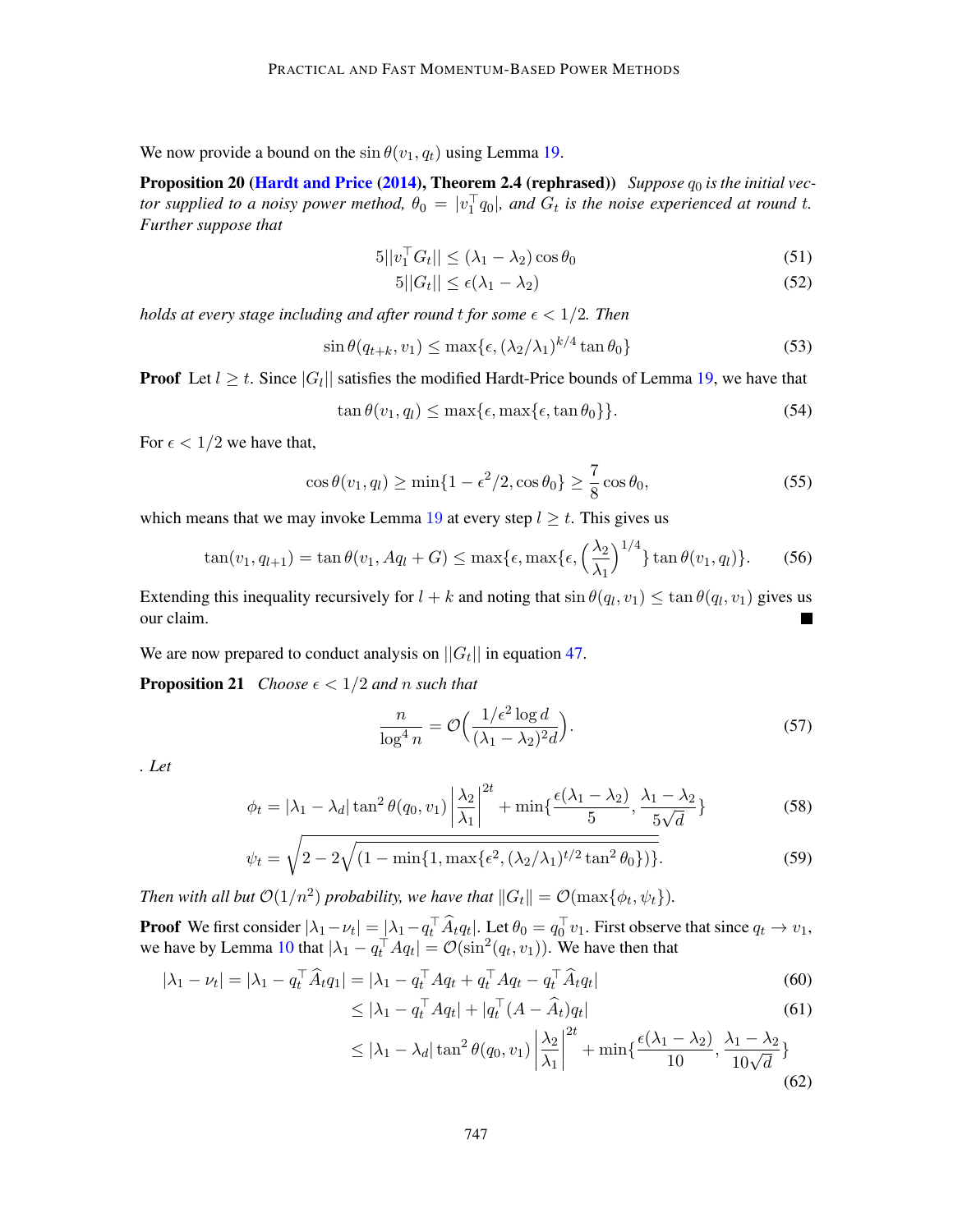where the last inequality follows from applying the result on Rayleigh quotient approximation in Lemma [10](#page-20-2) to the left term and Proposition [18](#page-25-0) along with the Cauchy-Schwarz inequality to the right term.

We now examine  $||v_1 - q_t||$ . We have chosen n in such a way that we satisfy the Hardt-Price bounds of equation [21,](#page-20-1) therefore, we may invoke Proposition [20](#page-26-1) and conclude that

$$
||v_1 - q_t|| \le \sqrt{2 - 2\sqrt{(1 - \min\{1, \max\{\epsilon^2, (\lambda_2/\lambda_1)^{t/2} \tan^2 \theta_0\})\}}},\tag{63}
$$

where we have used the identity  $||v_1 - v_1||^2 = 2 - 2 \cos \theta(v_1, q_t)$  since unit  $v_1$  and  $q_t$  are unit vectors. Following the exact same analysis as in the proof of Lemma [12](#page-21-0), we will arrive at

$$
||G_t|| = \mathcal{O}(\max\{|\lambda_1 - \nu_t|, ||v_1 - q_t||\}).\tag{64}
$$

Taking the upper bounds on  $||\lambda_1 - \nu_t||$  and  $||\nu_1 - \nu_t||$  which we derived above gives us our result.

We are now prepared to prove our main convergence theorem for DMStream.

**Theorem 22 (Restating of Theorem [5\)](#page-9-0)** *Let*  $\Sigma = \mathbb{E}[(\widehat{A}_t - A) \otimes (\widehat{A}_t - A)]$ *, where*  $\widehat{A}_j = \frac{1}{n}$  $\frac{1}{n} \sum_{i=1}^n x_i x_i^{\top}$ *represents any unbiased estimate of* A *in DMStream with fixed batch size* n*. Assume we initialize with a unit*  $q_0 \in \mathbb{R}^d$  *where*  $d \gg 0$  *and*  $|v_1^\top q_0| \geq 1/2$ *. Let*  $\theta_0 = \arccos|q_0^\top v_1|$ *. For any*  $\delta < 1$ *,*  $\epsilon < 1$ *, suppose*

$$
||\Sigma|| \le \frac{(\lambda_1^2 - 4\beta)\delta\epsilon}{256\sqrt{d}J} = \frac{(\lambda_1^2 - 4\beta)^{3/2}\delta\epsilon}{256\sqrt{d}\sqrt{\beta}}\log^{-1}\left(\frac{32}{\delta\epsilon}\right),\tag{65}
$$

*where* J *is the total number of pre-momentum steps we have fixed at runtime. Furthermore, we let*  $\rho < \min\{1/2, \sqrt{\frac{\lambda_1 - \lambda_2}{\lambda_2 - \lambda_1}}\}$  $\frac{\lambda_1-\lambda_2}{\lambda_2-\lambda_d}$  *represent the error threshold of our*  $\lambda_2$  *estimates, i.e.,*  $|\mu_k-\lambda_2| < \rho$ *.* Lastly, fix  $\tau > 1$  and  $\delta = \min\{\rho, \frac{1}{\tau\sqrt{d}}\}$ *. If the batch size n is chosen such that* 

$$
\frac{n}{\log^4 n} = \mathcal{O}\Big(\frac{1/\gamma^2 \log d}{(\lambda_2 - \lambda_3)^2 d}\Big). \tag{66}
$$

*where*  $\gamma = \frac{\rho(\lambda_2 - \lambda_3)}{10 \pi \sqrt{3}}$  $\frac{(\lambda_2 - \lambda_3)}{10\tau\sqrt{d}}$ , then after

$$
J = \mathcal{O}\left(\frac{1}{\lambda_1 - \lambda_2} \log\left(\frac{\tan^2 \theta_0 \tau \sqrt{d}}{\rho(\lambda_2 - \lambda_3)}\right) + \frac{\lambda_2}{\lambda_2 - \lambda_3} \log \frac{d\tau}{\rho}\right),\tag{67}
$$

$$
K = \frac{\sqrt{\beta}}{\sqrt{\lambda_1 - 4\beta}} \log \left( \frac{32}{\delta \epsilon} \right) \tag{68}
$$

*pre-momentum steps and momentum steps respectively, with*  $(1-\frac{1}{n^2})(1-2\delta)(1-\tau^{-\Omega(1)}+e^{-\Omega(d)})$ *probability DMStream outputs a vector*  $q_K$  *such that* 

$$
\sin^2 \angle (q_K, v_1) < \epsilon. \tag{69}
$$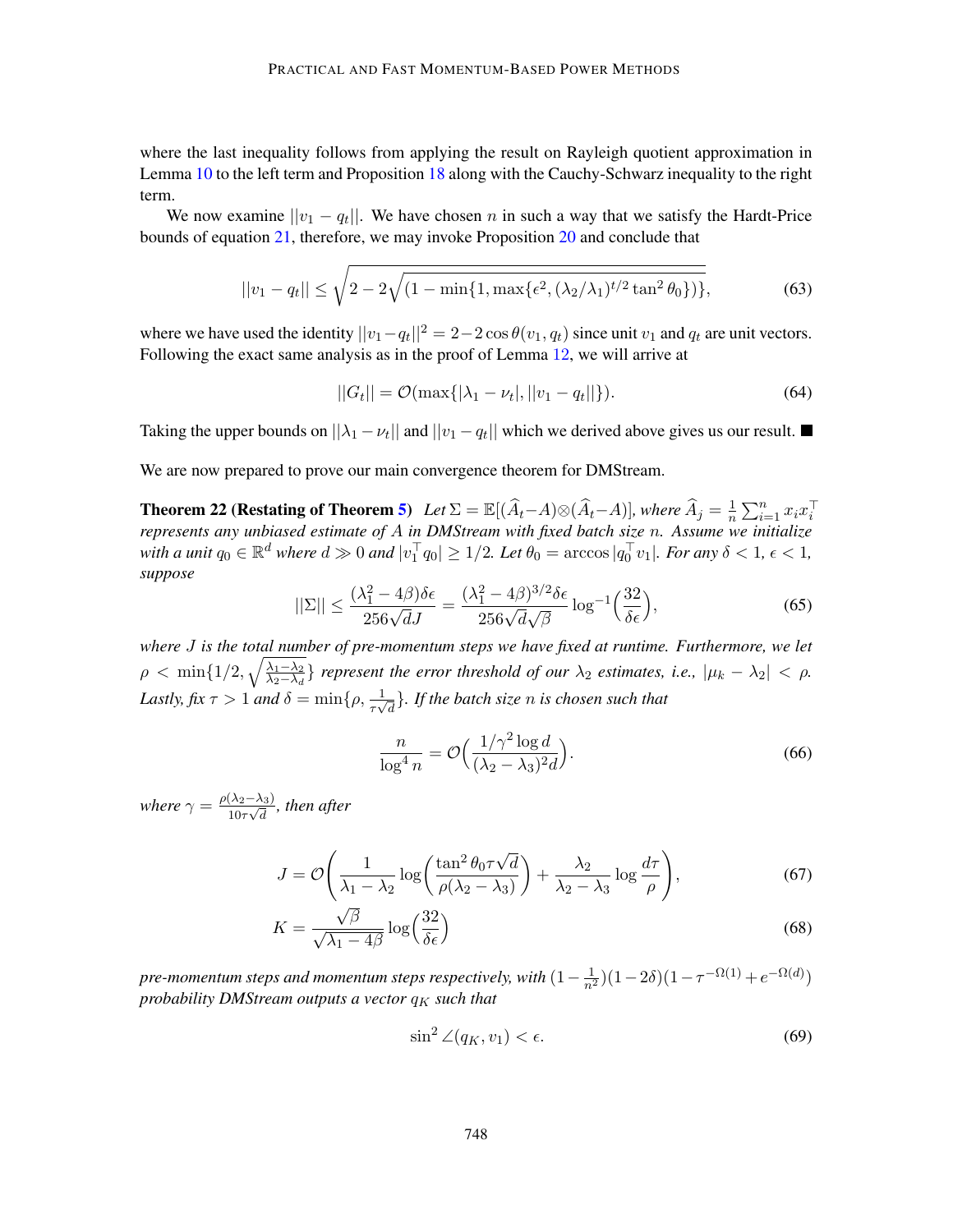**Proof** As a reminder, our exact deflation matrix B has spectrum  $\lambda_2 > \lambda_3 \geq \lambda_4 \geq \cdots \lambda_n$  with respective eigenvectors  $v_2, v_3, \ldots, v_n$ . We will show that for our choice of n and J, that  $||H_t|| +$  $||G_t||$  for all  $t > J$  satisfy the Hardt-Price bounds, therefore allowing our inexact deflation to probabilistically succeed.

First we examine  $||H_t||$ . By our choice of n and since  $d \gg 0$ , we have by Proposition [18](#page-25-0) that

$$
||H_t|| \le \frac{\gamma(\lambda_2 - \lambda_3)}{5} = \frac{\rho(\lambda_2 - \lambda_3)^2}{50\tau\sqrt{d}} < \frac{\rho(\lambda_2 - \lambda_3)}{10\tau\sqrt{d}},\tag{70}
$$

$$
||v_2^{\top} H_t|| \le ||H_t|| < \frac{\rho(\lambda_2 - \lambda_3)}{10\tau\sqrt{d}}.\tag{71}
$$

Now, we will analyze  $||G_t||$ . By Proposition [21](#page-26-0), we must consider both  $\phi_t$  and  $\psi_t$ . *Case 1:*  $\phi_t > \psi_t$ . For our choice of *n* we have that

$$
\phi_t = |\lambda_1 - \lambda_d| \tan^2 \theta(q_0, v_1) \left| \frac{\lambda_2}{\lambda_1} \right|^{2t} + \min\left\{ \frac{\gamma(\lambda_1 - \lambda_2)}{5}, \frac{\lambda_1 - \lambda_2}{5\sqrt{d}} \right\} \tag{72}
$$

$$
= |\lambda_1 - \lambda_d| \tan^2 \theta(q_0, v_1) \left| \frac{\lambda_2}{\lambda_1} \right|^{2t} + \frac{\rho(\lambda_2 - \lambda_3)}{50\tau\sqrt{d}} \tag{73}
$$

$$
\langle |\lambda_1 - \lambda_d| \tan^2 \theta(q_0, v_1) \left| \frac{\lambda_2}{\lambda_1} \right|^{2t} + \frac{\rho(\lambda_2 - \lambda_3)}{20\tau\sqrt{d}}.
$$
\n(74)

Solving for  $|\lambda_1 - \lambda_d| \tan^2 \theta_0$  $\frac{\lambda_2}{\lambda_2}$  $\overline{\lambda_1}$   $\frac{2t}{\sqrt{2}} < \frac{\rho(\lambda_2-\lambda_3)}{20-\sqrt{3}}$  $\frac{(2a-2a)}{20\tau\sqrt{d}}$  we get

$$
t = \mathcal{O}\left(\frac{1}{\lambda_1 - \lambda_2} \log\left(\frac{\tan^2 \theta_0 \tau \sqrt{d}}{\rho(\lambda_2 - \lambda_3)}\right)\right),\tag{75}
$$

therefore, in this many steps we will have that  $\phi_t < \frac{\rho(\lambda_2 - \lambda_3)}{10\pi\sqrt{d}}$  $\frac{(\lambda_2-\lambda_3)}{10\tau\sqrt{d}}$ . *Case 2:*  $\psi_t \ge \phi_t$ . If  $\min\{1, \max\{\gamma^2, (\lambda_2/\lambda_1)^{t/2} \tan^2 \theta_0\}\}\ = 1$  then  $||G_t|| \le \psi_t = 0$ , i.e., we have 0 noise. So we consider the more interesting case where our minimum is  $\max\{\gamma^2, (\lambda_2/\lambda_1)^{t/2} \tan^2 \theta_0\}.$ We first note that for any  $\alpha \leq 1$ , we have that

$$
\psi_t = \sqrt{2 - 2\sqrt{1 - \alpha}} \le \alpha. \tag{76}
$$

If for all t our max is  $\gamma^2$ , we have that

$$
||G_t|| \le \psi_t \le \gamma^2 \le \frac{\rho^2 (\lambda_2 - \lambda_3)^2}{100\tau^2 d} < \frac{\rho(\lambda_2 - \lambda_3)}{10\tau\sqrt{d}}.\tag{77}
$$

Otherwise, solving for

$$
\left|\frac{\lambda_2}{\lambda_1}\right|^{t/2} \tan^2 \theta(q_0, v_1) < \frac{\rho(\lambda_2 - \lambda_3)}{10\tau\sqrt{d}}\tag{78}
$$

we get

$$
t = \mathcal{O}\left(\frac{1}{\lambda_1 - \lambda_2} \log\left(\frac{\tan^2 \theta_0 \tau \sqrt{d}}{\rho(\lambda_2 - \lambda_3)}\right)\right).
$$
 (79)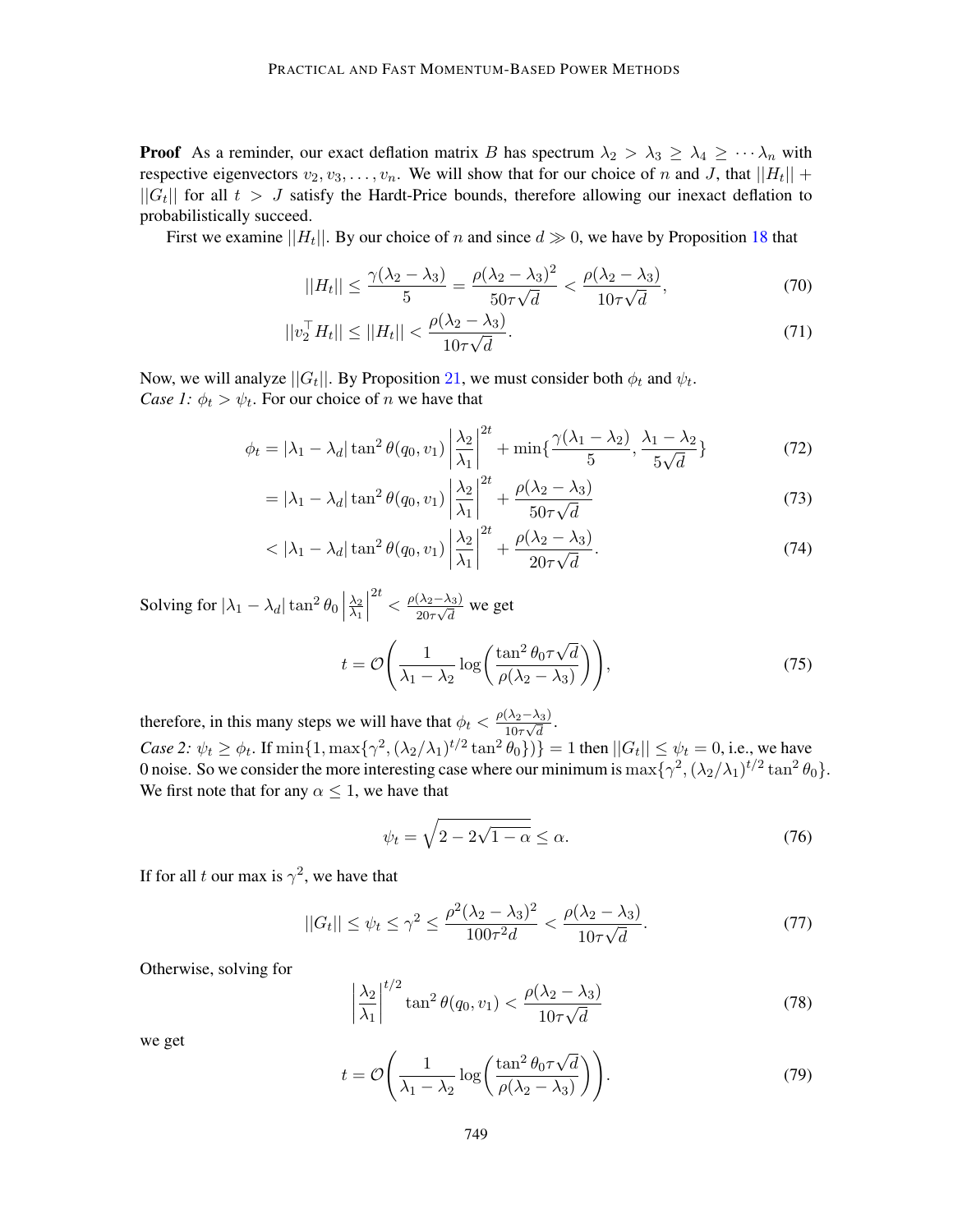Now, for our choice of *n*, after  $J_1 := t = \mathcal{O}$  $\int \frac{1}{\lambda_1 - \lambda_2} \log \left( \frac{\tan^2 \theta_0 \tau \sqrt{d}}{\rho(\lambda_2 - \lambda_3)} \right)$  $\rho(\lambda_2-\lambda_3)$ ) steps, we have that for all  $t > J_1$ ,

$$
||H_t + G_t|| \le ||H_t|| + ||G_t|| < \frac{\rho(\lambda_2 - \lambda_3)}{10\tau\sqrt{d}} + \frac{\rho(\lambda_2 - \lambda_3)}{10\tau\sqrt{d}} < \frac{\rho(\lambda_2 - \lambda_3)}{5}.\tag{80}
$$

and

$$
||v_2(H_t + G_t)|| \le ||H_t|| + ||G_t|| < \frac{\rho(\lambda_2 - \lambda_3)}{10\tau\sqrt{d}} + \frac{\rho(\lambda_2 - \lambda_3)}{10\tau\sqrt{d}} < \frac{\lambda_2 - \lambda_3}{5\tau\sqrt{d}},\tag{81}
$$

thereby satisfying the Hardt-Price bounds of equation [21,](#page-20-1) so after a further  $J_2 := \mathcal{O}(\frac{\lambda_2}{\lambda_2 - \lambda_1})$  $\frac{\lambda_2}{\lambda_2 - \lambda_3} \log \frac{d\tau}{\rho}$ steps, our pre-momentum phase, with a total of  $J = J_1 + J_2$  steps, outputs a vector  $q_J$  such that  $\sin \theta(q_J, v_1) < \rho$  with probability  $(1 - \frac{1}{n^2})(1 - \tau^{-\Omega(1)} + e^{-\Omega(d)})$ . Through dual application of Lemma [10](#page-20-2) and Proposition [6](#page-11-1), similar to the proof of Theorem [4,](#page-8-1) we have that  $\beta = \mu_J^2/4 \in$  $[\lambda_2^2/4, \lambda_2^2/4)$ , therefore, we may proceed to the momentum phase.

By our assumptions on the variance of our unbiased estimates  $A_t$  in relation to J, we have by Theorem [16](#page-24-0) that after a further  $K = \frac{\sqrt{\beta}}{\sqrt{\lambda_1 - 4\beta}} \log \left( \frac{32}{\delta \epsilon} \right)$  steps our entire algorithm outputs a vector  $q_{J+K}$  with  $\sin^2 \theta(q_{J+K}, v_1) < \epsilon$ , with probability  $(1 - 2\delta)$ . By multiplying the probability of the pre-momentum phase succeeding with the probability of the momentum phase succeeding, our full claim follows.

## Appendix E. Experimental Data

We provide raw experimental data used to generate various plots displayed in this paper (mostly related to iteration complexity) and include comparative wall-time benchmarks for vanilla power method, Power+M, DMPower, and the Lanczos algorithm.

**Table 1:** Iterations required for Power+M to converge at various sub-optimal and optimal  $\beta$  assignments.  $\beta = \lambda_2^2/4 = 0.2025$  is the optimal momentum coefficient at this setting, where  $\lambda_2 = 0.9$ .

| <b>Sub-optimal <math>\beta</math> Selection for Power+M Data</b> with Loose Eigengaps: $spec=[1,0.9,0.8,,0.8]$ |         |         |         |         |         |         |         |  |  |
|----------------------------------------------------------------------------------------------------------------|---------|---------|---------|---------|---------|---------|---------|--|--|
| Error Threshold $(\epsilon)$                                                                                   | $10e-9$ | $10e-8$ | $10e-7$ | $10e-6$ | $10e-5$ | $10e-4$ | $10e-3$ |  |  |
| Vanilla Power Method                                                                                           | 81.097  | 70.309  | 59.230  | 48.746  | 37.263  | 26.873  | 16.671  |  |  |
| Power+M, $\beta = 0.1025$                                                                                      | 60.463  | 52.565  | 44.420  | 36.745  | 28.272  | 20.561  | 12.859  |  |  |
| Power+M, $\beta = 0.2025$                                                                                      | 34.986  | 30.954  | 26.764  | 22.879  | 18.497  | 14.472  | 10.205  |  |  |
| Power+M, $\beta = 0.3025$                                                                                      | 43.579  | 38.605  | 32.439  | 27.265  | 20.991  | 16.182  | 10.981  |  |  |
| Power+M, $\beta = 0.4025$                                                                                      | 89.440  | 76.524  | 65.099  | 54.101  | 42.651  | 31.200  | 19.501  |  |  |
| Power+M, $\beta = 0.4225$                                                                                      | 111.972 | 94.846  | 81.729  | 68.635  | 50.530  | 36.275  | 23.144  |  |  |
| Power+M, $\beta = 0.4525$                                                                                      | 179.062 | 155.476 | 130.219 | 106.71  | 81 776  | 58.348  | 32.412  |  |  |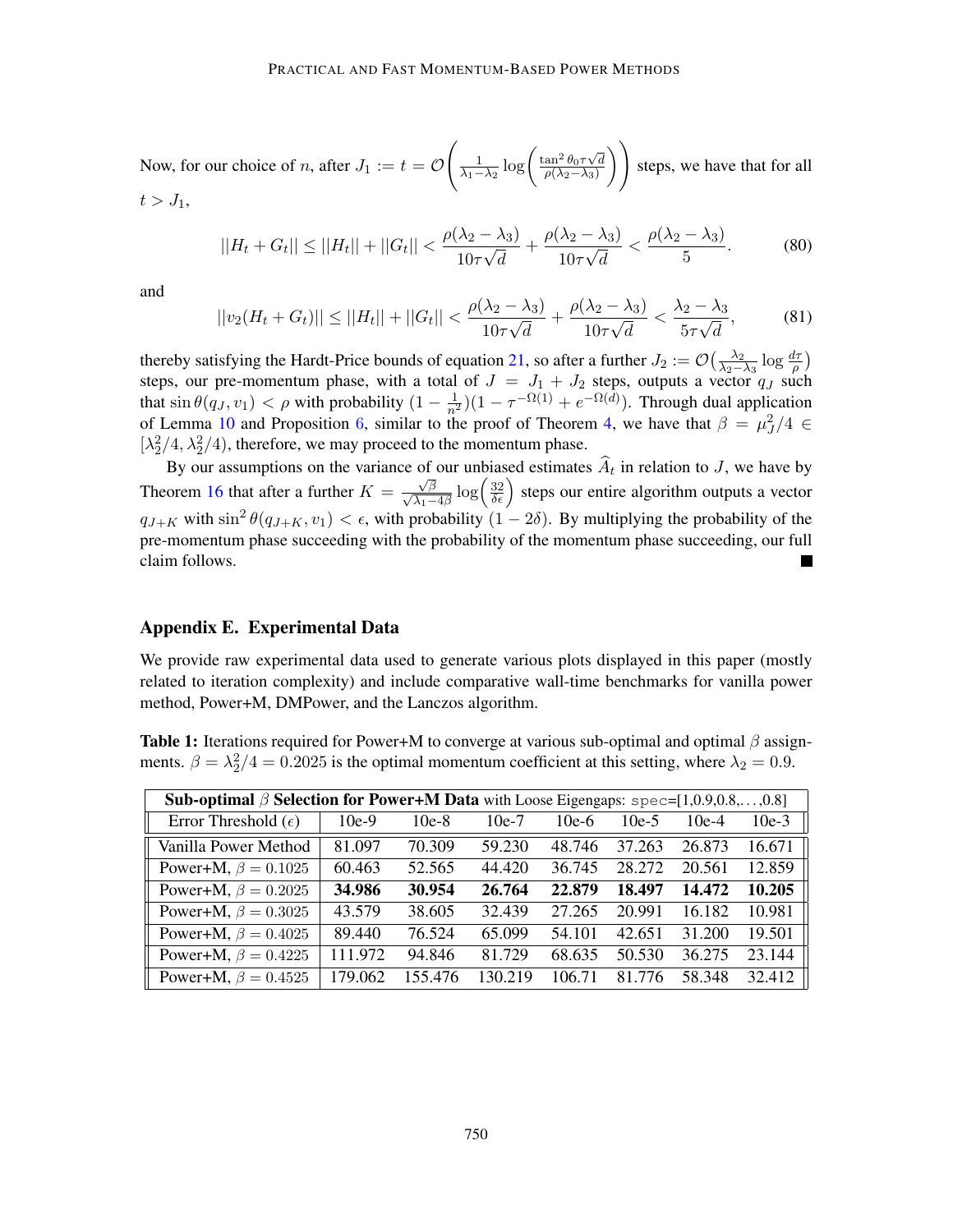| Accuracy vs Simultaneous Power Data with Loose Eigengaps: spec=[1,0.9,0.8,,0.8]  |        |        |                                              |  |         |                                    |          |  |
|----------------------------------------------------------------------------------|--------|--------|----------------------------------------------|--|---------|------------------------------------|----------|--|
| Error Threshold $(\epsilon)$                                                     |        |        | $10e-9$ $10e-8$ $10e-7$ $10e-6$              |  | $10e-5$ | $10e-4$                            | $10e-3$  |  |
| Simultaneous PM                                                                  | 0.1723 | 0.1721 |                                              |  |         | 0.1684 0.1628 0.1466 0.1107 0.1126 |          |  |
| DMPower, $\rho = \epsilon$   0.0000                                              |        |        | $0.0000$ $0.0003$ $0.0017$ $0.0054$ $0.0370$ |  |         |                                    | $0.0678$ |  |
| DMPower, $\rho = \sqrt{\epsilon}$   0.0065 0.0145 0.0316 0.0696 0.0672 0.0552    |        |        |                                              |  |         |                                    | $0.0574$ |  |
| DMPower, $\rho = \sqrt[3]{\epsilon}$   0.0570 0.0692 0.0648 0.0545               |        |        |                                              |  | 0.0570  | 0.0577                             | 0.0505   |  |
| DMPower, $\rho = \sqrt[4]{\epsilon}$   0.0667 0.0538 0.0537 0.0564 0.0587 0.0529 |        |        |                                              |  |         |                                    | $0.0488$ |  |

<span id="page-30-0"></span>**Table 2:** Absolute difference between final approximation of  $\lambda_2$  and true value of  $\lambda_2$ .

<span id="page-30-1"></span>Table 3: Iterations for Vanilla PM, Power+M, and DMPower at spec=[1, 0.99, 0.98,..., 0.98].

|                                      | <b>Iteration Complexity Data</b> with $A \in \mathbb{R}^{10 \times 10}$ |         |         |         |         |         |  |  |  |
|--------------------------------------|-------------------------------------------------------------------------|---------|---------|---------|---------|---------|--|--|--|
| Error Threshold $(\epsilon)$         | $10e-2$                                                                 | $10e-3$ | $10e-4$ | $10e-5$ | $10e-6$ | $10e-7$ |  |  |  |
| Vanilla Power Method                 | 2.0                                                                     | 77.18   | 185.4   | 285.4   | 385.42  | 474.62  |  |  |  |
| Power+M, $\beta = \lambda_2^2/4$     | 2.0                                                                     | 40.5    | 98.86   | 143.42  | 199.82  | 231.74  |  |  |  |
| DMPower, $\rho = \epsilon$           | 3.0                                                                     | 44.5    | 104.7   | 139.9   | 197.08  | 243.84  |  |  |  |
| DMPower, $\rho = \sqrt{\epsilon}$    | 3.0                                                                     | 33.86   | 93.7    | 153.48  | 192.86  | 249.52  |  |  |  |
| DMPower, $\rho = \sqrt[3]{\epsilon}$ | 3.0                                                                     | 36.8    | 102.36  | 138.82  | 200.48  | 234.48  |  |  |  |
| DMPower, $\rho = \sqrt[4]{\epsilon}$ | 3.0                                                                     | 37.7    | 81.28   | 144.02  | 192.72  | 243.58  |  |  |  |
| Lanczos Algorithm                    | 10.0                                                                    | 10.0    | 89.08   | 184.66  | 284.78  | 388.56  |  |  |  |

| <b>Iteration Complexity Data</b> with $A \in \mathbb{R}^{100 \times 100}$ |         |         |         |         |         |         |  |  |  |
|---------------------------------------------------------------------------|---------|---------|---------|---------|---------|---------|--|--|--|
| Error Threshold $(\epsilon)$                                              | $10e-2$ | $10e-3$ | $10e-4$ | $10e-5$ | $10e-6$ | $10e-7$ |  |  |  |
| Vanilla Power Method                                                      | 1.0     | 141.18  | 211.34  | 293.94  | 378.1   | 472.98  |  |  |  |
| Power+M, $\beta = \lambda_2^2/4$                                          | 2.0     | 68.66   | 120.4   | 152.32  | 197.84  | 262.8   |  |  |  |
| DMPower, $\rho = \epsilon$                                                | 3.0     | 76.54   | 113.9   | 156.6   | 203.26  | 259.2   |  |  |  |
| DMPower, $\rho = \sqrt{\epsilon}$                                         | 3.0     | 71.92   | 116.5   | 156.08  | 191.64  | 257.66  |  |  |  |
| DMPower, $\rho = \sqrt[3]{\epsilon}$                                      | 3.0     | 75.44   | 114.6   | 159.08  | 194.34  | 238.66  |  |  |  |
| DMPower, $\rho = \sqrt[4]{\epsilon}$                                      | 3.0     | 77.1    | 107.04  | 158.2   | 196.74  | 245.38  |  |  |  |
| Lanczos Algorithm                                                         | 100.0   | 100.0   | 206.06  | 315.62  | 431.12  | 551.76  |  |  |  |

| <b>Iteration Complexity Data</b> with $A \in \mathbb{R}^{500 \times 500}$ |         |         |         |         |         |         |  |  |  |  |
|---------------------------------------------------------------------------|---------|---------|---------|---------|---------|---------|--|--|--|--|
| Error Threshold $(\epsilon)$                                              | $10e-2$ | $10e-3$ | $10e-4$ | $10e-5$ | $10e-6$ | $10e-7$ |  |  |  |  |
| Vanilla Power Method                                                      | 1.0     | 185.98  | 259.22  | 360.12  | 429.16  | 489.4   |  |  |  |  |
| Power+M, $\beta = \lambda_2^2/4$                                          | 1.0     | 93.16   | 133.48  | 163.18  | 214.64  | 259.0   |  |  |  |  |
| DMPower, $\rho = \epsilon$                                                | 2.0     | 102.94  | 133.18  | 163.98  | 203.88  | 264.72  |  |  |  |  |
| DMPower, $\rho = \sqrt{\epsilon}$                                         | 2.0     | 93.06   | 131.76  | 171.62  | 207.24  | 252.4   |  |  |  |  |
| DMPower, $\rho = \sqrt[3]{\epsilon}$                                      | 2.0     | 97.56   | 143.66  | 170.06  | 212.36  | 252.24  |  |  |  |  |
| DMPower, $\rho = \sqrt[4]{\epsilon}$                                      | 2.0     | 94.12   | 137.5   | 161.2   | 213.24  | 262.36  |  |  |  |  |
| Lanczos Algorithm                                                         | 500.0   | 500.0   | 607.24  | 717.84  | 833.56  | 964.18  |  |  |  |  |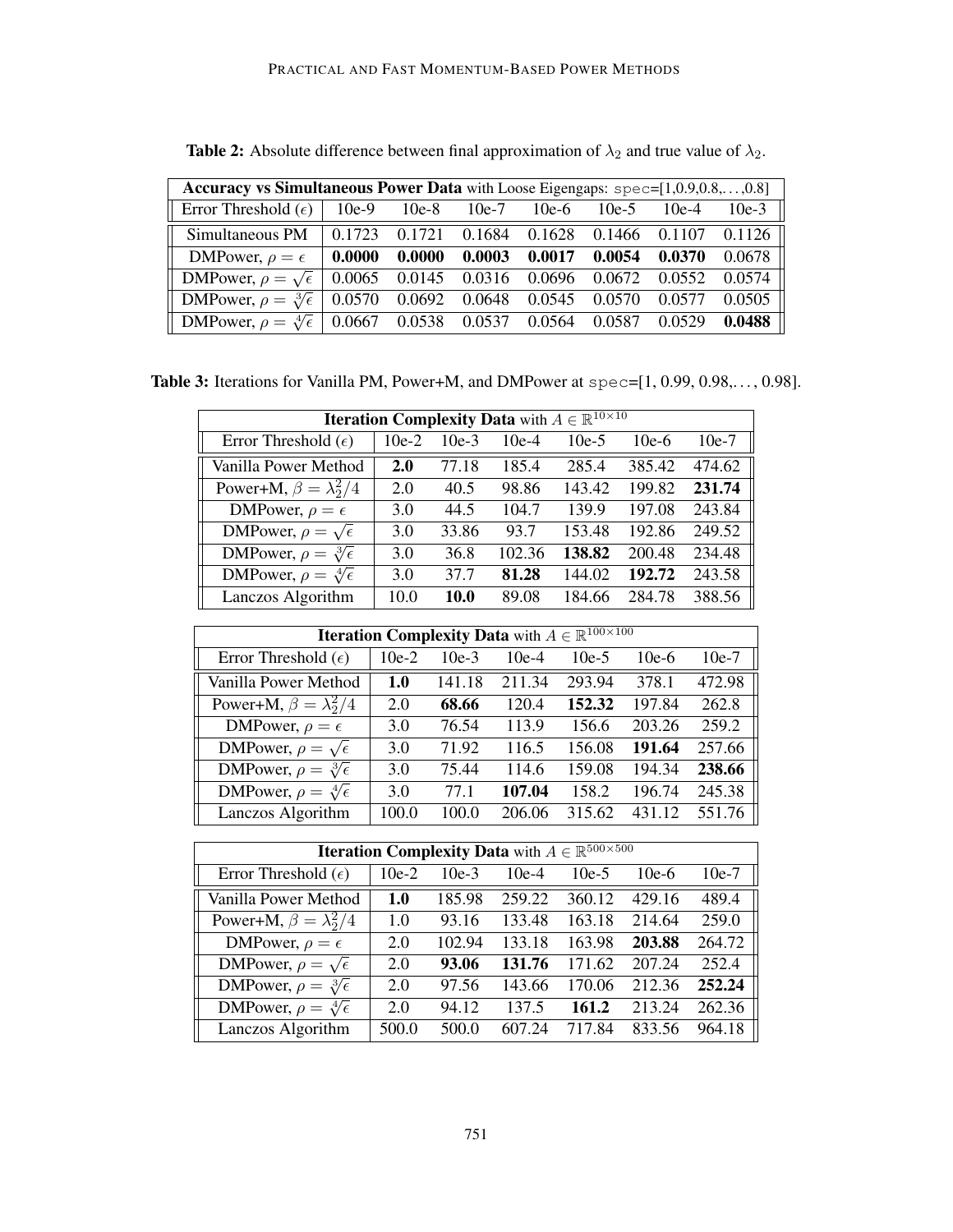<span id="page-31-0"></span>Table 4: Percentage of iterations in the *momentum phase* for spec=[1, 0.99, 0.98,..., 0.98] with  $A \in \mathbb{R}^{100 \times 100}$ . DMPower across a variety of  $\rho$  settings spends the vast majority of its time in the less computationally-intensive momentum phase.

| <b>Phases Iteration Complexity Data</b> with $A \in \mathbb{R}^{100 \times 100}$ |        |        |        |         |  |  |  |  |
|----------------------------------------------------------------------------------|--------|--------|--------|---------|--|--|--|--|
| Error Threshold $(\epsilon)$                                                     | 10e-4  | 10e-5  | 10e-6  | 10e-7   |  |  |  |  |
| DMPower, $\rho = \epsilon$                                                       | 64.72% | 88.15% | 99.06% | 98.71\% |  |  |  |  |
| DMPower, $\rho = \sqrt{\epsilon}$                                                | 99.6%  | 99.49% | 99.28% | 98.72%  |  |  |  |  |
| <b>DMP</b> ower, $\rho = \sqrt[3]{\epsilon}$                                     | 99.6%  | 99.49% | 99.29% | 98.75%  |  |  |  |  |

<span id="page-31-1"></span>Table 5: Recorded wall-time convergence speeds (in nanoseconds) for vanilla power method, Power+M with optimal  $\beta$  assignment, and various settings of DMPower, and the Lanczos algorithm. Performed 1000 calls using random PSD of various sizes with fixed spectrum  $\lambda_1 = 1, \lambda_2 =$  $0.99, \lambda_3 = 0.98$ , and remaining eigenvalues set to 0.98. In several instances DMPower exhibits faster wall-time speeds than Power+M with optimal  $\beta$  assignment, consistently outperforms Lanczos, and markedly accelerates the vanilla power method at all error thresholds  $(\epsilon)$  tighter than 0.1.

| <b>Wall-Time Performance Data</b> with $A \in \mathbb{R}^{10 \times 10}$ |         |         |         |          |          |          |  |  |
|--------------------------------------------------------------------------|---------|---------|---------|----------|----------|----------|--|--|
| Error Threshold $(\epsilon)$                                             | $10e-2$ | $10e-3$ | $10e-4$ | $10e-5$  | $10e-6$  | $10e-7$  |  |  |
| Vanilla Power Method                                                     | 67.32   | 3186.6  | 7440.56 | 11497.34 | 15388.04 | 18846.76 |  |  |
| Power+M, $\beta = \lambda_2^2/4$                                         | 101.54  | 1941.46 | 4539.84 | 6140.58  | 8514.94  | 9984.74  |  |  |
| DMPower, $\rho = \epsilon$                                               | 251.28  | 2117.2  | 4813.14 | 6436.1   | 8982.4   | 11550.66 |  |  |
| DMPower, $\rho = \sqrt{\epsilon}$                                        | 262.54  | 1696.62 | 4383.94 | 7066.94  | 8869.68  | 11470.54 |  |  |
| DMPower, $\rho = \sqrt[3]{\epsilon}$                                     | 260.84  | 1837.14 | 4732.32 | 6508.14  | 9440.62  | 16254.96 |  |  |
| DMPower, $\rho = \sqrt[4]{\epsilon}$                                     | 256.94  | 1878.86 | 3830.36 | 6586.34  | 8938.38  | 11294.3  |  |  |
| Lanczos Algorithm                                                        | 1463.06 | 1471.86 | 5818.92 | 7836.14  | 11705.58 | 22829.88 |  |  |

| <b>Wall-Time Performance Data</b> with $A \in \mathbb{R}^{100 \times 100}$ |         |          |          |          |          |          |  |  |
|----------------------------------------------------------------------------|---------|----------|----------|----------|----------|----------|--|--|
| Error Threshold $(\epsilon)$                                               | $10e-2$ | $10e-3$  | $10e-4$  | $10e-5$  | $10e-6$  | $10e-7$  |  |  |
| Vanilla Power Method                                                       | 107.24  | 10027.98 | 16213.82 | 21231.46 | 29691.06 | 31801.24 |  |  |
| Power+M, $\beta = \lambda_2^2/4$                                           | 132.2   | 4890.36  | 9701.76  | 10840.92 | 13930.12 | 21100.88 |  |  |
| DMPower, $\rho = \epsilon$                                                 | 432.06  | 5969.96  | 8910.08  | 11985.2  | 15986.18 | 19431.32 |  |  |
| DMPower, $\rho = \sqrt{\epsilon}$                                          | 457.82  | 5765.98  | 9028.7   | 12397.06 | 15048.34 | 19432.9  |  |  |
| DMPower, $\rho = \sqrt[3]{\epsilon}$                                       | 435.48  | 6113.44  | 9393.82  | 12575.0  | 15028.84 | 20037.1  |  |  |
| DMPower, $\rho = \sqrt[4]{\epsilon}$                                       | 432.32  | 6094.92  | 8143.68  | 12136.16 | 16063.48 | 20166.24 |  |  |
| Lanczos Algorithm                                                          | 7724.94 | 6672.18  | 13832.8  | 21457.2  | 29447.52 | 39152.46 |  |  |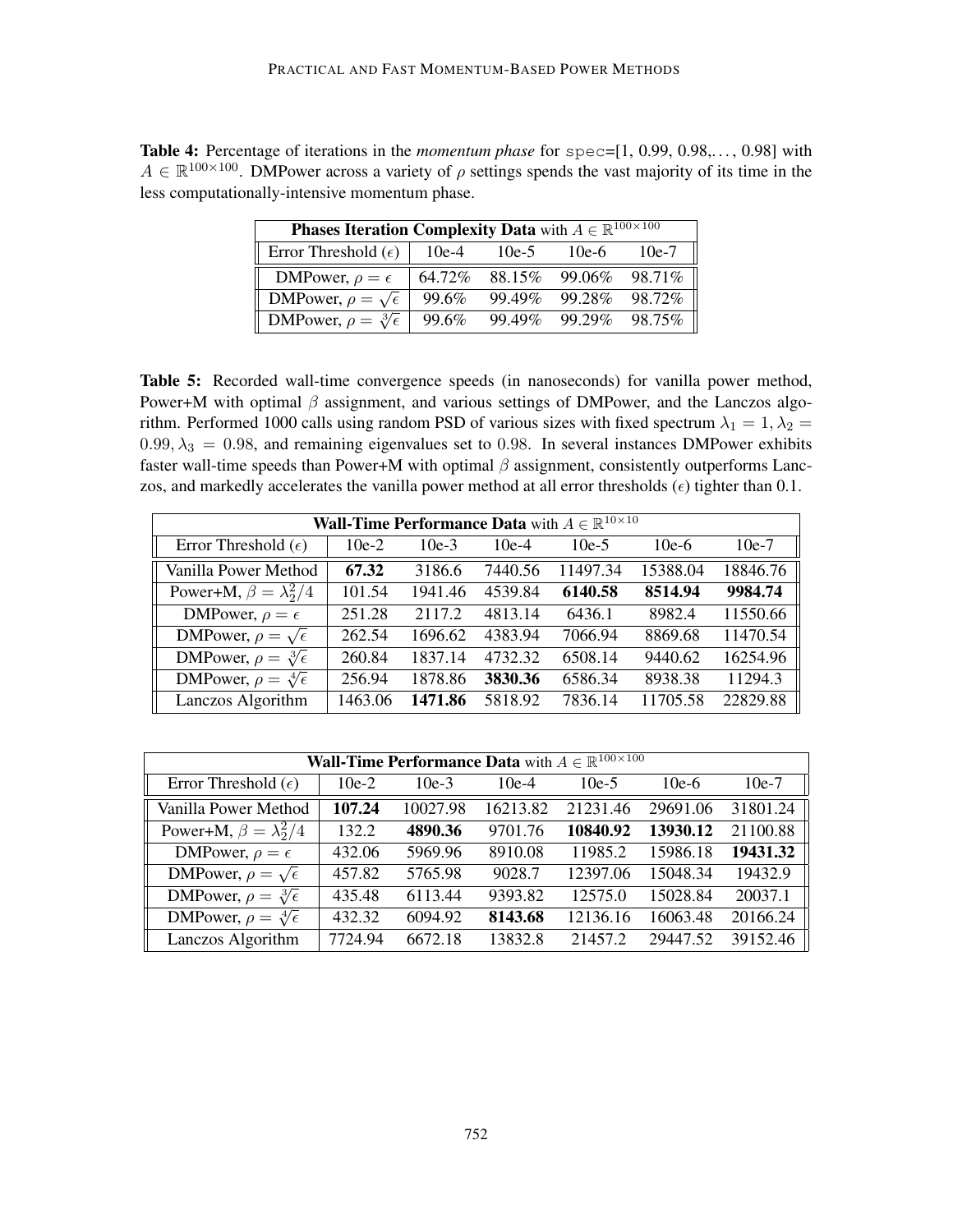| <b>Wall-Time Performance Data</b> with $A \in \mathbb{R}^{500 \times 500}$ |          |          |          |          |           |           |  |  |
|----------------------------------------------------------------------------|----------|----------|----------|----------|-----------|-----------|--|--|
| Error Threshold $(\epsilon)$                                               | $10e-2$  | $10e-3$  | $10e-4$  | $10e-5$  | $10e-6$   | $10e-7$   |  |  |
| Vanilla Power Method                                                       | 307.9    | 27496.5  | 35858.14 | 49056.32 | 66559.52  | 70891.42  |  |  |
| Power+M, $\beta = \lambda_2^2/4$                                           | 337.26   | 12912.76 | 20098.66 | 24924.28 | 31590.88  | 49575.94  |  |  |
| DMPower, $\rho = \epsilon$                                                 | 1423.64  | 15366.22 | 20172.32 | 24663.36 | 30818.32  | 38748.8   |  |  |
| DMPower, $\rho = \sqrt{\epsilon}$                                          | 2094.86  | 15868.62 | 20382.9  | 27008.76 | 30883.86  | 38207.12  |  |  |
| DMPower, $\rho = \sqrt[3]{\epsilon}$                                       | 1490.0   | 15209.92 | 22283.78 | 26917.66 | 31475.8   | 36617.02  |  |  |
| DMPower, $\rho = \sqrt[4]{\epsilon}$                                       | 1623.94  | 17126.1  | 20743.88 | 25229.04 | 32106.58  | 39925.98  |  |  |
| Lanczos Algorithm                                                          | 58438.68 | 58700.02 | 80682.24 | 91623.18 | 106078.32 | 126685.16 |  |  |

<span id="page-32-2"></span>**Table 6:** Averaged log error, batch size = 500, with performance measured by  $\log_{10}\left(1 - \frac{||X^\top q_K||}{||X^\top v_I||}\right)$  $\frac{||X-q_K||}{||X^\top v_1||}.$ DMStream registers much better accuracy than Oja's algorithm and emulates the performance of optimal Mini-Batch Power+M. We notice that accuracy does not improve as we increase the number of epochs, which is commonly observed for streaming algorithm running with small batch sizes. We demonstrate in Figure [4](#page-13-1) that increasing batch size results in improved accuracy.

| Log Error Performance Data with batch size $= 500$    |          |           |          |          |          |  |  |  |
|-------------------------------------------------------|----------|-----------|----------|----------|----------|--|--|--|
| Epochs                                                | 10       | 20        | 30       | 40       | 50       |  |  |  |
| DMStream, $\rho = 0.1$                                | $-1.900$ | $-1.894$  | $-1.983$ | $-1.969$ | $-1.959$ |  |  |  |
| DMStream, $\rho = 0.01$                               | $-1.992$ | $-1.908$  | $-1.882$ | $-1.949$ | $-1.905$ |  |  |  |
| DMSteam, $\rho = 0.001$                               | $-1.929$ | $-1.9585$ | $-1.936$ | $-1.963$ | $-1.973$ |  |  |  |
| Oja $\eta_t = 3/t$                                    | $-0.588$ | $-0.599$  | $-0.625$ | $-0.565$ | $-0.549$ |  |  |  |
| Oja $\eta_t = 9/t$                                    | $-0.629$ | $-0.592$  | $-0.599$ | $-0.531$ | $-0.638$ |  |  |  |
| Oja $\eta_t = 27/t$                                   | $-0.680$ | $-0.668$  | $-0.584$ | $-0.599$ | $-0.647$ |  |  |  |
| Oja $\eta_t = 81/t$                                   | $-0.590$ | $-0.676$  | $-0.527$ | $-0.604$ | $-0.665$ |  |  |  |
| Mini-Batch Power+M (optimal $\beta = \lambda_2^2/4$ ) | $-1.881$ | $-1.860$  | $-1.964$ | $-1.996$ | $-1.966$ |  |  |  |

## <span id="page-32-1"></span>Appendix F. Precision Bounds for Momentum

In our main result Theorem [4](#page-8-1), we assume that  $\beta \in [\lambda_2^2/4, \lambda_1^2/4)$ , while it is possible that we select  $\beta < \lambda_2^2/4$ . This poses no problem: as long as  $\beta$  is near  $\lambda_2^2/4$  we will experience similar acceleration effects. We state the more general version of Theorem [2](#page-4-1) which reflects this fact and add our own modified condition,  $\Delta_{2,3} := \lambda_2 - \lambda_3 > 0$ .

Theorem 23 (Generalized Convergence of Power+M [\(De Sa et al.,](#page-16-4) [2018\)](#page-16-4)) *Given a PSD matrix*  $A \in \mathbb{R}^{d \times d}$  with eigenvalues  $\lambda_1 > \lambda_2 > \lambda_3 \ldots \lambda_d \geq 0$  with associated orthonormal eigenvectors  $v_1, v_2, \ldots, v_d$ , for a unit  $q_0 \in \mathbb{R}^n$  non-orthogonal to  $v_1$ , running Power+M with  $\beta \leq \lambda_1$  results in q<sup>k</sup> *with*

<span id="page-32-0"></span>
$$
\sin^2(\theta_k) = 1 - (q_k^\top v_1)^2 \le \frac{1}{|q_0^\top v_1|^2} \cdot \begin{cases} 4\left(\frac{2\sqrt{\beta}}{\lambda_1 + \sqrt{\lambda_1^2 - 4\beta}}\right)^{2k}, & \lambda_2 < 2\sqrt{\beta} \\ \left(\frac{\lambda_2 + \sqrt{\lambda_2^2 - 4\beta}}{\lambda_1 + \sqrt{\lambda_1^2 - 4\beta}}\right)^{2k}, & \lambda_2 \ge 2\sqrt{\beta} \end{cases}
$$
(82)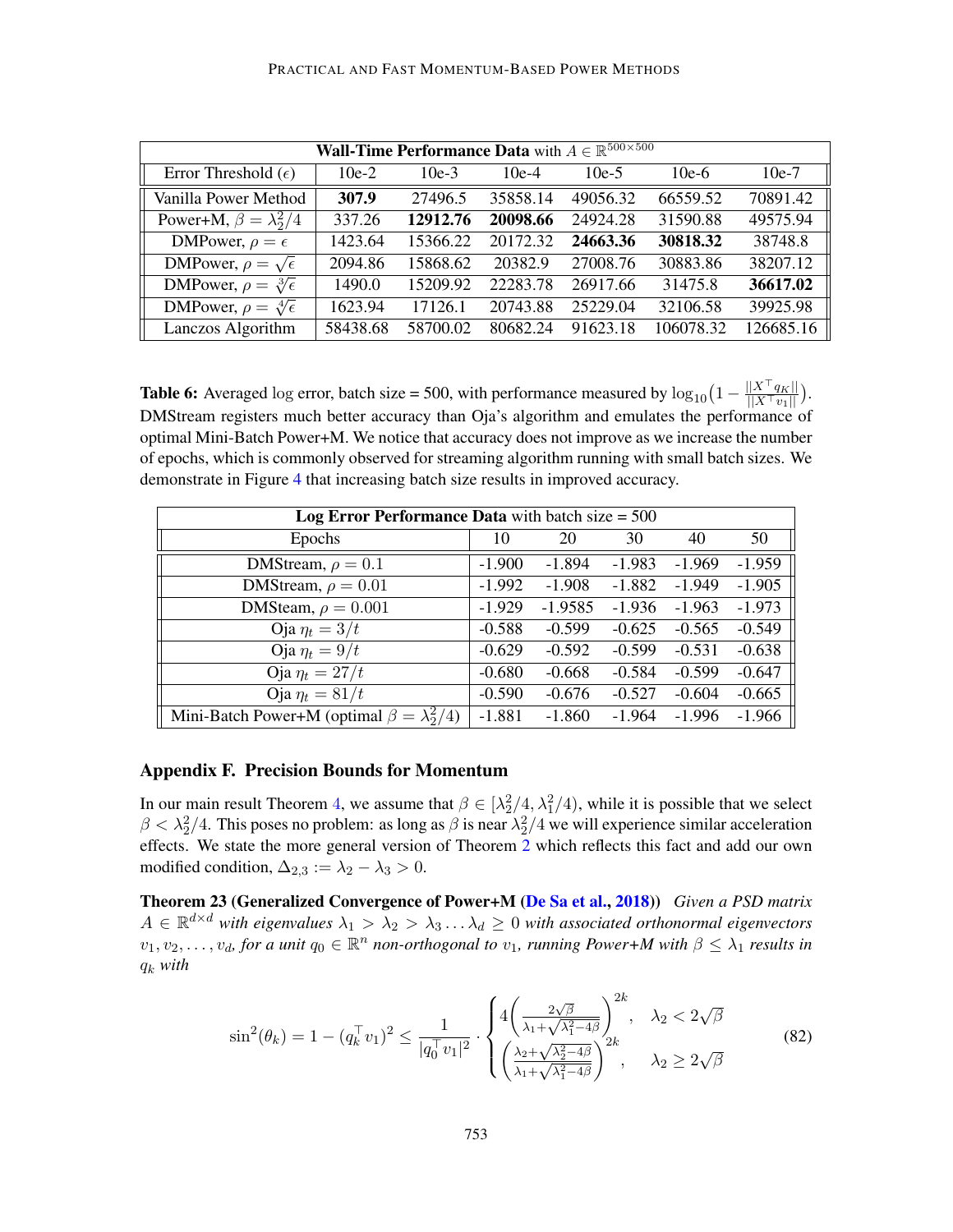Ultimately then, our  $\beta$  can land on either side of  $\frac{\lambda_2^2}{4}$  and we we will experience acceleration as long as we are "close." The next result establishes tolerance for our estimations  $\hat{\lambda}_2$  of  $\lambda_2$ .

Proposition 24 (Proposition [6](#page-11-1) re-stated) *The momentum phase of DMPower set with momentum coefficient*  $\beta = \frac{\widehat{\lambda}^2_2}{4} = \mu^2_J/4$  *converges if and only if* 

$$
|\lambda_2 - \widehat{\lambda}_2| \le \Delta_{1,2}.\tag{83}
$$

**Proof** If  $|\lambda_2 - \widehat{\lambda}_2| = |\lambda_2 - \mu_J| \le \rho = \Delta_{1,2} = |\lambda_1 - \lambda_2|$ , then

$$
|\lambda_2 - \mu_J| \cdot |\lambda_2 + \mu_J| < |\lambda_1 - \lambda_2| \cdot |\lambda_1 + \lambda_2| \tag{84}
$$

$$
\Rightarrow |\lambda_1^2 - \mu_J^2| < |\lambda_1^2 - \lambda_2^2| \tag{85}
$$

$$
\Rightarrow \frac{1}{4} |\lambda_1^2 - \mu_J^2| < \frac{1}{4} |\lambda_1^2 - \lambda_2^2| \tag{86}
$$

The first line of our inequality follows from the fact that  $\mu_J > 0$  since A is PSD, therefore implicitly we have that  $0 < \mu_J < \lambda_1$ , implying  $|\lambda_2 + \mu_J| < |\lambda_2 + \lambda_1|$ . This shows we satisfy the constraint. To show that this is necessary and sufficient, we consider the case where  $\rho > \Delta_{1,2}$ . This allows for possible selection of  $\mu_J > \lambda_1$ , in which case we have that  $\frac{1}{4} |\lambda_2^2 - \mu_k^2| > \frac{1}{4}$  $\frac{1}{4}|\lambda_1^2 - \lambda_2^2|$ , which is outside of our guaranteed interval for convergence.

#### Appendix G. Data Matrix Generation for Non-Streaming Experiments

For every experiment, we ran variations of the power method on a random covariance matrix A with a fixed spectrum. We constructed such matrices using a synthetic singular value decomposition with a fixed spectrum. We constructed such matrices using a symmetric singular value decomposition (SVD). Specifically, we begin with a diagonal  $d \times d$  matrix  $\Sigma = \text{diag}\{1, \sqrt{\lambda_2}, \sqrt{\lambda_3}, \sqrt{\lambda_4}, \dots, \sqrt{\lambda_d}\}$ . (SVD). Specifically, we begin with a diagonal  $a \times a$  matrix  $\Delta = \text{diag}$ <br>Notice that by default we set  $\lambda_1 = 1$ . In practice, we set  $\sqrt{\lambda_3} =$ √  $\overline{\lambda_4} = \cdots =$ √  $\overline{\lambda_d}$  for simplicity. We then drew two random orthogonal matrices  $U \in \mathbb{R}^{1000 \times d}$  and  $V \in \mathbb{R}^{d \times d}$  from the Haar distribution. We then form the data matrix  $X = dU\Sigma V^{\top} \in \mathbb{R}^{1000 \times d}$ , from which we acquire our covariance matrix  $A = \frac{1}{1000} XX^\top$  with spectrum diag $\{\lambda_1, \lambda_2, ..., \lambda_d\}$ . For every run in our non-streaming experiments, we would generate a new covariance matrix with our desired spectrum using this construction.

#### <span id="page-33-0"></span>Appendix H. Spectral Clustering & Experimental Data

We first describe provide and discuss the algorithm used for deflation-based power iteration clustering [\(Thang et al.,](#page-17-1) [2013\)](#page-17-1). We then provide the results of our spectral clustering experiments. We note that PowerIteration in step 3 of Algorithm [5](#page-34-0) may be replaced with DMPower, Power+M, or any other variant. To recover the second eigenvector, DPIC uses a Schur complement deflation  $(Saad, 2011)$  $(Saad, 2011)$  $(Saad, 2011)$  on W once the leading eigenvector is computed. Briefly, deflating a matrix shifts its spectrum so that the second leading eigenvalue/eigenvector now becomes the leading eigenvalue/eigenvector, upon which a power iteration may be used again. Successive deflations allows one to recover as many eigenvectors as desired, although numerical instability is increased with each deflation.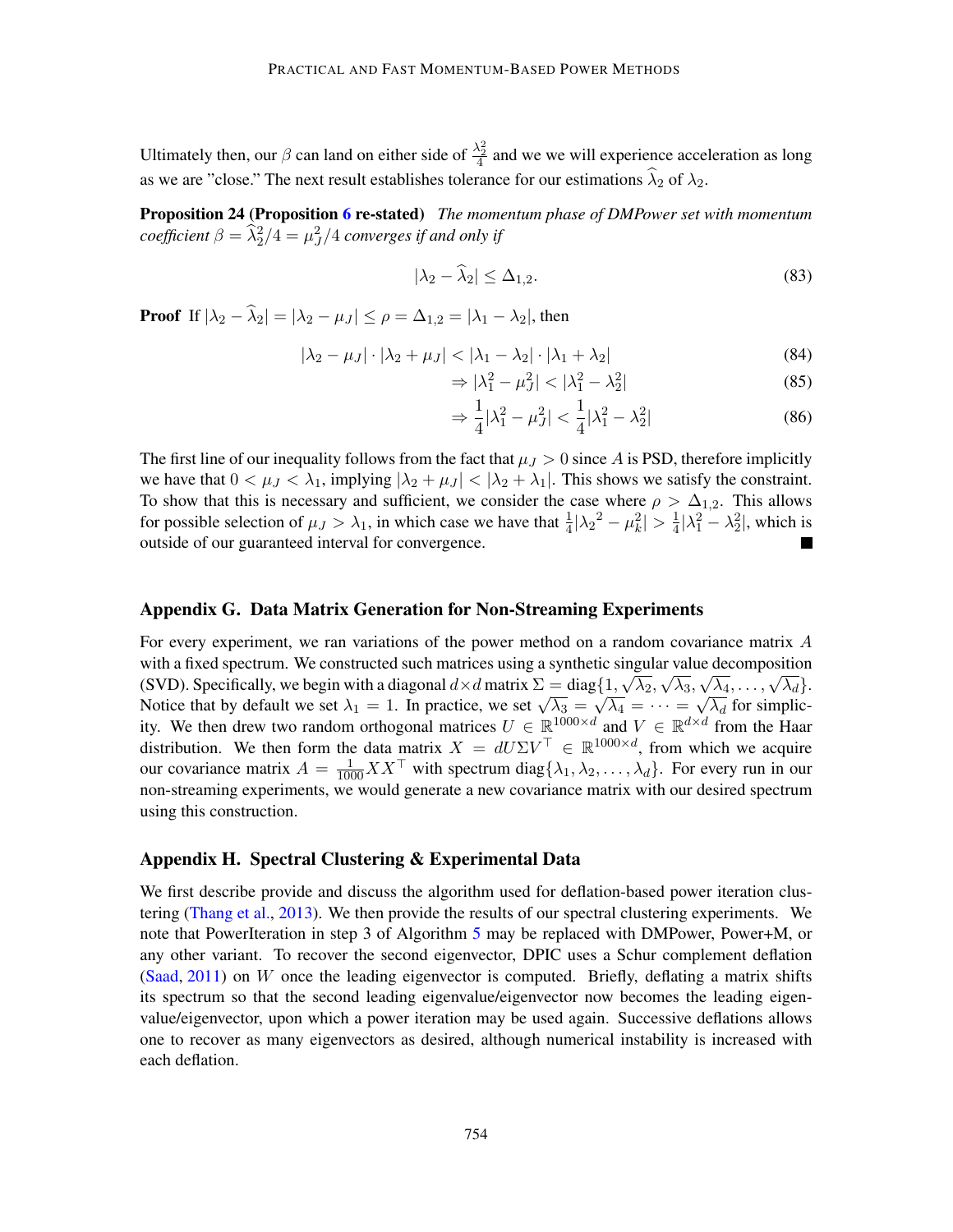<span id="page-34-0"></span>Algorithm 5 Deflation-based Power Iteration Clustering (DPIC)

**Require:** normalized affinity matrix  $W \in \mathbb{R}^{d \times d}$ 1:  $W_0 = W$ 2: for  $i = 1, 2$  do  $\triangleright$  Top-2 component recovery 3:  $v_i$  = PowerIteration( $W_{i-1}$ )  $\triangleright$  Return the leading eigenvector 4:  $W_i = W_{i-1} - \frac{W_{i-1}v_i v_i^{\top} W_{i-1}}{v^{\top} W_{i-1} w_i^{\top}}$  $v_i^\top W_{i-1}v_i$  $\triangleright$  Schur complement deflation 5:  $i \leftarrow i + 1$ 6: Use k-means on eigenvector approximates  $v_1, v_2$ . 7: return  $C_1, C_2$ 

<span id="page-34-1"></span>Table 7: Proportion of data points correctly classified by spectral clustering combined with kmeans. As the error-threshold (and therefore, accuracy) of the eigenvector output is tightened, accuracy improves, eventually achieving perfect classification. See Figure [5](#page-14-0) for a visual depiction accuracy improves, eventually achieving perfect classification. See Figure 5 for a visual depiction<br>of data separation using DMPower ( $\rho = \sqrt[3]{\epsilon}$ ). We further note that although the vanilla power method achieves perfect classification at lower error-thresholds, it is at the cost of significantly more iterations as indicated in Table [8.](#page-35-1)

| <b>Spectral Clustering Accuracy Data on Concentric Circles Dataset</b> |         |         |         |         |          |  |  |  |
|------------------------------------------------------------------------|---------|---------|---------|---------|----------|--|--|--|
| Error Threshold $(\epsilon)$                                           | $10e-2$ | $10e-4$ | $10e-6$ | $10e-8$ | $10e-10$ |  |  |  |
| Vanilla Power Method                                                   | 0.6953  | 0.7854  | 1.0000  | 1.0000  | 1.0000   |  |  |  |
| Power+M, $\beta = \lambda_2^2/4$                                       | 0.6679  | 0.7158  | 0.7810  | 0.9886  | 1.0000   |  |  |  |
| DMPower, $\rho = \epsilon$                                             | 0.6997  | 0.7215  | 0.8191  | 0.9869  | 1.0000   |  |  |  |
| DMPower, $\rho = \sqrt{\epsilon}$                                      | 0.6908  | 0.6927  | 0.7779  | 0.9881  | 1.0000   |  |  |  |
| DMPower, $\rho = \sqrt[3]{\epsilon}$                                   | 0.6770  | 0.7056  | 0.7657  | 0.9872  | 1.0000   |  |  |  |

| <b>Spectral Clustering Accuracy Data on Half Moons Dataset</b> |         |         |               |               |          |  |  |  |
|----------------------------------------------------------------|---------|---------|---------------|---------------|----------|--|--|--|
| Error Threshold $(\epsilon)$                                   | $10e-2$ | $10e-4$ | $10e-6$       | $10e-8$       | $10e-10$ |  |  |  |
| Vanilla Power Method                                           | 0.6164  | 0.7793  |               | 0.9808 1.0000 | 1.0000   |  |  |  |
| Power+M, $\beta = \lambda_2^2/4$                               | 0.5966  | 0.6362  | 0.7560 1.0000 |               | 1.0000   |  |  |  |
| DMPower, $\rho = \epsilon$                                     | 0.6196  | 0.6616  | 0.8185        | 0.9696        | 1.0000   |  |  |  |
| DMPower, $\rho = \sqrt{\epsilon}$                              | 0.6132  | 0.6112  | 0.7368        | 1.0000        | 1.0000   |  |  |  |
| DMPower, $\rho = \sqrt[3]{\epsilon}$                           | 0.6084  | 0.6283  | 0.8054        | 1.0000        |          |  |  |  |